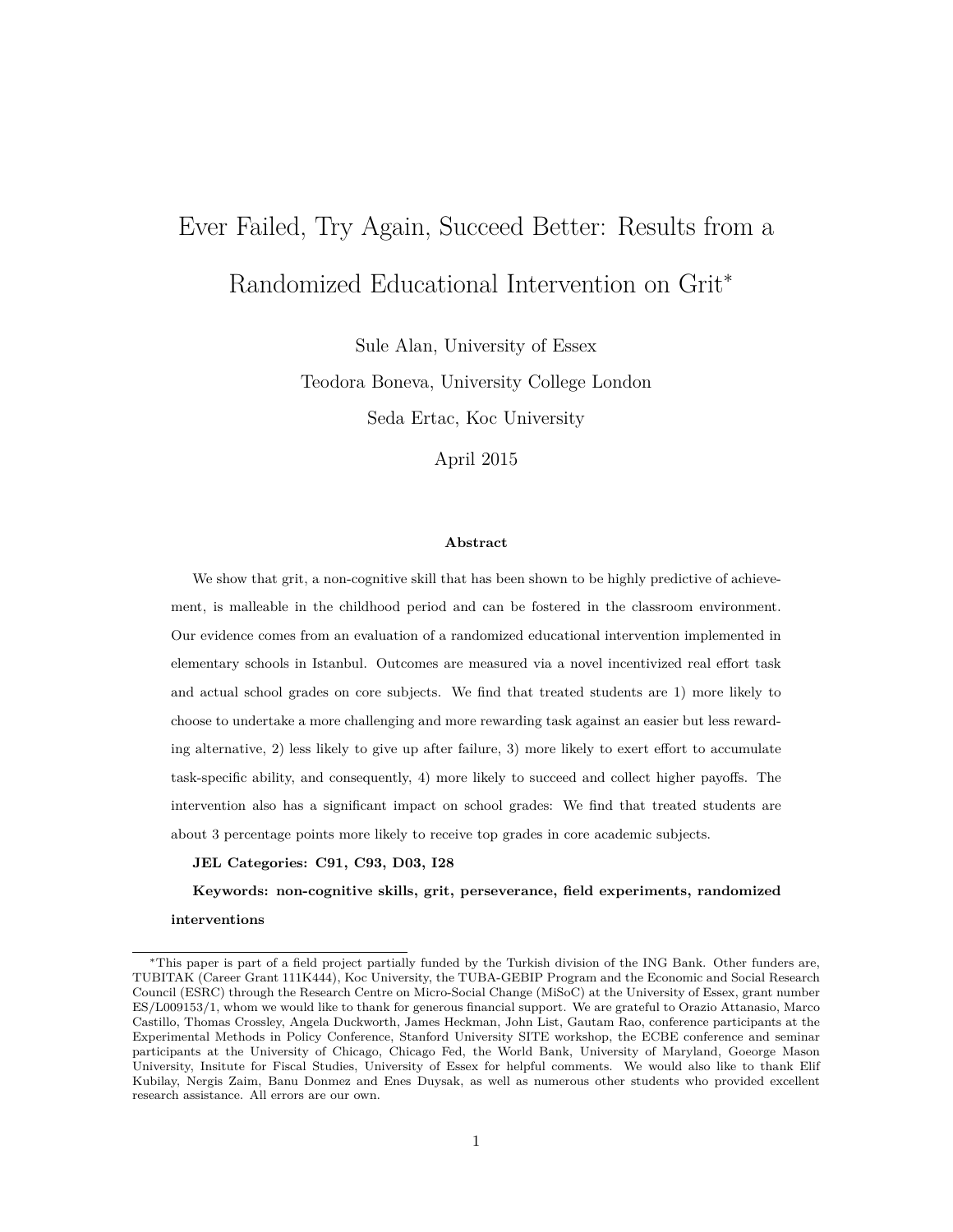*"Ever tried. Ever failed. No matter. Try again. Fail again. Fail better."*

*—* Samuel Beckett*, Worstward Ho*

## **1 Introduction**

The growing literature on human capital accumulation has emphasized the importance of non-cognitive skills in explaining individual differences in achievement in various economic and social domains (Heckman et al., 2006, Borghans et al., 2008). These skills encompass a broad range of individual character traits, often measured via standardized questionnaires by psychologists and, more recently, via incentivized experimental elicitation techniques by economists. Non-cognitive skills such as patience, self-control and conscientiousness, and preference parameters such as attitudes towards risk have been shown to be highly predictive of outcomes ranging from educational attainment, occupational and financial success to criminal activity and health outcomes; see Almlund et al. (2011), Sutter et al. (2013), Moffit et al. (2011), Castillo et al. (2011), Golsteyn et al. (2013). In fact, the predictive power of non-cognitive skills appears to rival that of cognitive skills (Roberts et al., 2007, Kautz et al., 2014). More importantly from a policy standpoint, there is now ample evidence suggesting that these important skills are malleable especially in the childhood period and can be fostered through educational interventions (Almlund et al., 2011, Kautz et al., 2014).<sup>1</sup>

Among these skills, "grit" - which has not been studied extensively by economists but is likely to influence a myriad of economic decisions and outcomes such as entrepreneurial success, career development, college dropout rates and absenteeism - is the focus of this paper.<sup>2</sup> Grit is generally defined as perseverance in a productive task, and is also related to conscientiousness and to being able to set and work towards long-term goals. Hence, it is a non-cognitive skill that influences the motivation to set a goal, exert effort towards a goal and persevere in pursuing that goal in response to negative performance feedback. Given the ubiquity of challenging tasks and frequent performance feedback encountered in educational and employment settings, and the central question of how to motivate

<sup>1</sup>Well-known examples of early childhood and elementary school programs include the Perry Preschool program (Heckman et al., 2010, Heckman et al. 2013), the Abecedarian Program (Heckman et al., 2014, Conti et al., 2013), and the project STAR (Dee and West, 2008, Chetty et al., 2010). As an example of a targeted education, Alan and Ertac (2014) show that an educational intervention designed to improve forward-looking behavior in elementary school children leads to favourable outcomes not only in incentivized elicitation tasks but also in disciplinary conduct in school.

 ${}^{2}$ Grit has been shown to be associated with college GPAs and educational attainment. Grit also significantly predicts retention in different contexts: Grittier students are more likely to graduate from high school, grittier employees are more likely to keep their jobs, grittier soldiers are more likely to be retained in the army and grittier men are more likely to remain married. See Duckworth et al. (2007), Duckworth and Quinn (2009), Maddie et al. (2012) and Eskreis-Winkler et al. (2014).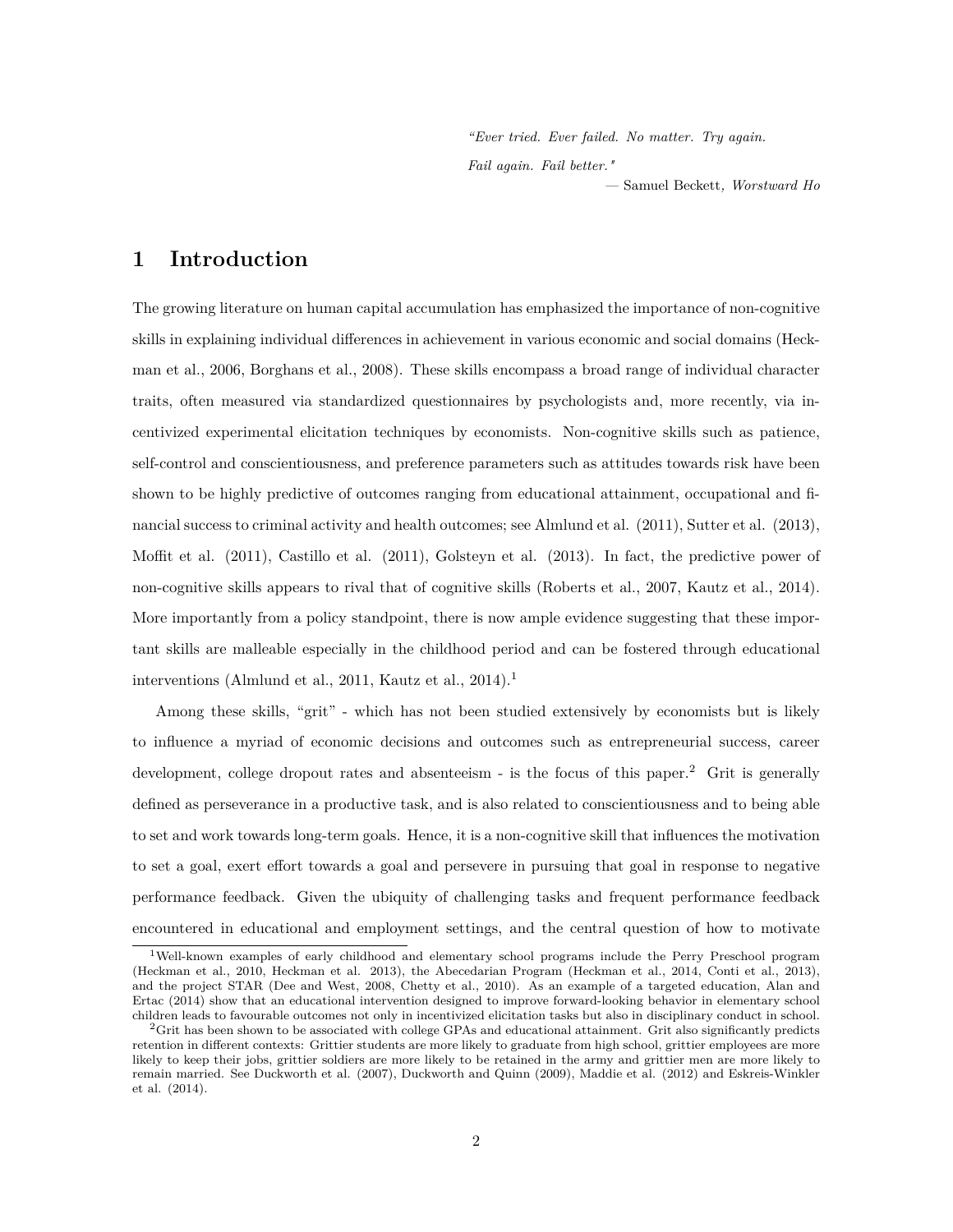individuals to work harder, it is important to understand the nature of grit as a non-cognitive skill and to explore ways of enhancing it.

In determining "gritty" behavior, beliefs are likely to play a pivotal role since an individual will set ambitious performance goals and persevere in response to failures if her perceived return to exerting effort is sufficiently high. While beliefs about the existing stock of skill can play an important role in such decisions, beliefs about the role of effort in the production or performance process are also likely to be crucial. Considering longer-term, high-reward targets, these beliefs pertain to the role of effort in general ability development, i.e. to the malleability of ability through effort. If an individual believes that she can develop skills over time by exerting effort (e.g. by practice), she will be less discouraged by early failures and more likely to keep at the task, which will lead to higher achievement, especially if the performance technology is conducive to skill accumulation.

In this paper, we provide evidence that grit, an important non-cognitive skill, is malleable in the childhood period and can be fostered through targeted education in the classroom environment. Our evidence comes from the evaluation of a large-scale randomized educational intervention in elementary schools in Istanbul. The intervention aims to positively influence children's beliefs about the malleability of ability and the productivity of effort in the skill accumulation process, and thereby induce gritty behavior. The program is based on exposing children to a worldview in which ability, rather than being innately fixed, can be developed through sustained, goal-oriented effort. The core message is to highlight the role of effort in the skill accumulation process and thereby in achievement, and to discourage students from interpreting early setbacks and failures as evidence for a lack of innate ability. The premise is that holding such beliefs about the performance technology will increase the motivation to exert effort and reduce fears of failure in challenging tasks, resulting in higher achievement.

The intervention material involves animated videos, mini case studies and classroom activities that highlight i) the plasticity of the human brain against the notion of innately fixed ability, ii) the role of effort in enhancing skills and achieving goals, iii) the importance of constructive interpretation of failures, and iv) the importance of goal setting. These materials are shaped by a multidisciplinary team of education consultants and elementary school teachers, and are conveyed by the students' own teachers who are trained before the program starts. In addition, teachers are encouraged to adopt a teaching philosophy that emphasizes the role of effort in everyday classroom tasks, e.g. while giving performance feedback and interpreting test results. In this sense, the program is not merely a set of material to be covered in a specified period of time, like a common curriculum item. Instead, it aims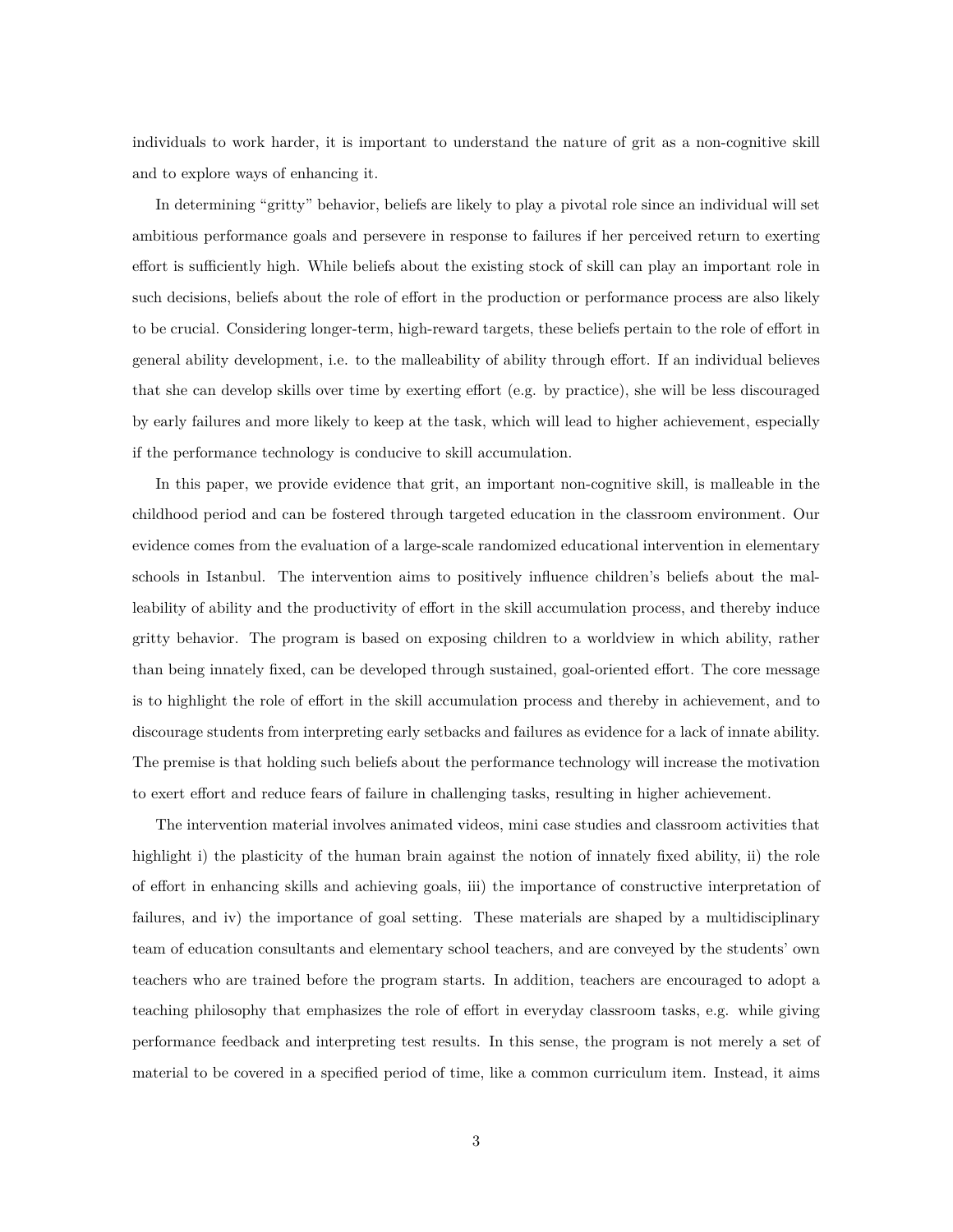to change the students' beliefs about the importance of effort partly by changing the mindset of the teachers and the nature of the classroom environment.<sup>3</sup>

We evaluate the effect of this unique training program using a large sample of 4th grade students (ages 9-10), in schools that have at least one teacher willing to participate in the program and are randomly assigned into treatment and control groups.<sup>4</sup> We measure the outcomes through a multi-faceted methodology that includes a novel incentivized experiment, pre- and post-treatment questionnaires, and actual school grades. The experiment is designed to elicit goal setting, perseverance and skill accumulation in an incentivized way, using a mathematical real effort task. Specifically, we elicit students' choices between a challenging high-reward and an easy low-reward task, and the dynamic response of this choice to negative performance feedback. The experiment also involves a temporal component, which allows us to observe longer-term skill accumulation in the challenging task through practice. In addition to experimental choices and outcomes, we have access to actual school outcomes measured by official grades on core academic subjects. We also measure students' beliefs about the malleability of ability and the role of effort in achievement, and self-reported attitudes and behaviors such as perseverance and goal orientation, using pre- and post-treatment questionnaires.

Our results reveal a striking impact of the intervention in terms of behavior and outcomes in the experimental task. In particular, we find that treated students are about 10 percentage points more likely to opt for the difficult high-reward task when offered a choice against the easier lowreward alternative. Furthermore, when they receive negative feedback in the difficult task, they are 18 percentage points more likely than students in the control group to persevere and attempt the difficult task again. When they are given the chance to do the task again in the following week, treated students are 14 percentage points more likely to set the goal of succeeding in the difficult task. We find that in the following week, treated students are indeed 9 percentage points more likely to succeed and eventually collect 16% higher payoffs than students in the control group. These findings suggest that treated students are more likely to engage in ability accumulation exercises in the week between visits. These positive effects also extend to outcomes outside of the experiment: while we do not observe a significant improvement in average school grades, we estimate that treated students are about 3 percentage points more likely to receive top grades in overall core academic subjects - mathematics, social and life sciences, and Turkish. Results from the questionnaire hint that students' more positive

<sup>3</sup>Blackwell et al. (2007) show that the students' mindset with regard to the malleability of intelligence has an effect on the trajectory of mathematics grades among 7th graders. More evidence on the relationship between mindset and achievement is provided by Aronson et al. (2002) and Good et al. (2003).

<sup>4</sup>Details of the phase-in evaluation design are given in Section 2.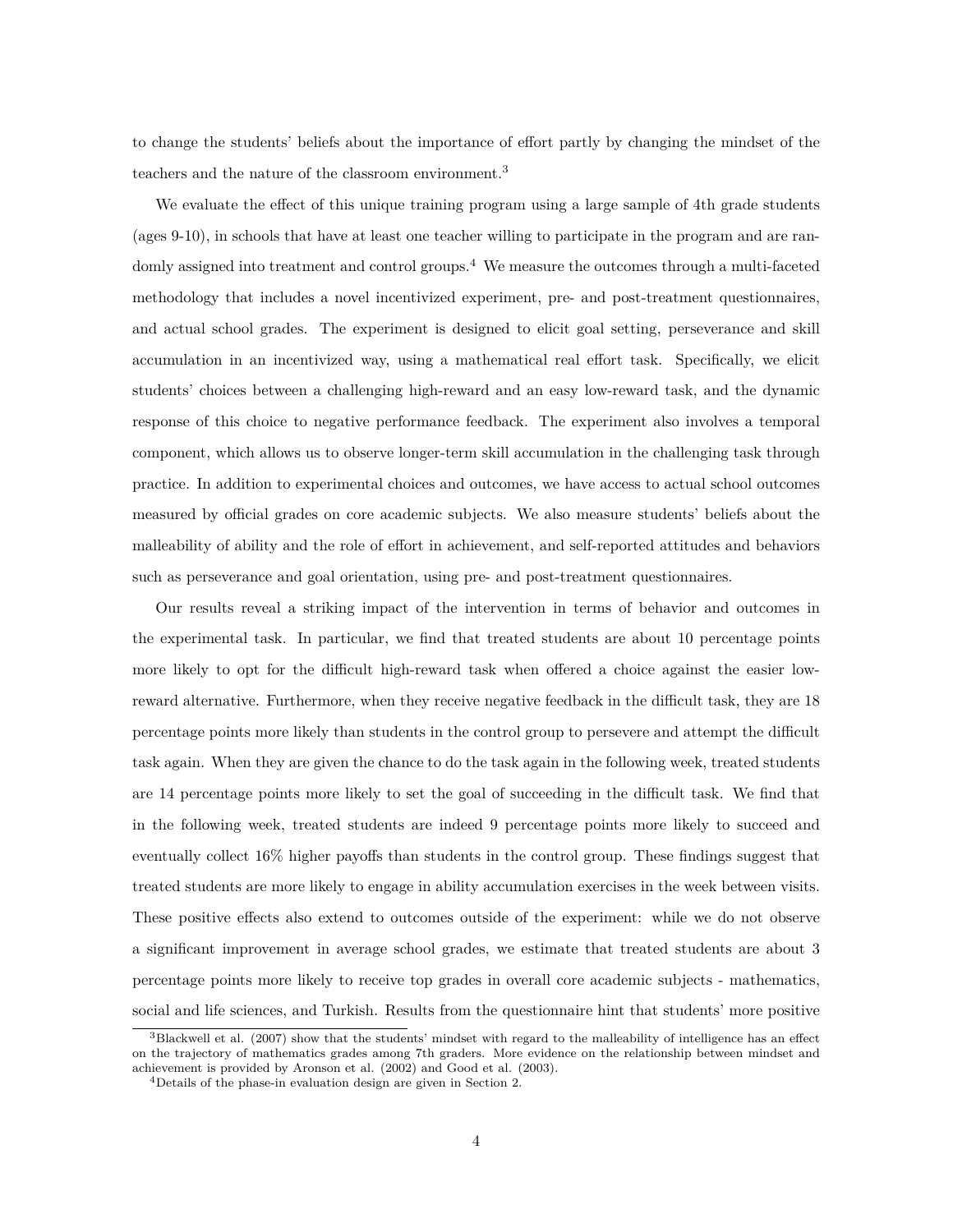beliefs about the malleability of ability and the productivity of effort are likely to have been a major factor leading to more ambitious goal-setting, more perseverance and more skill accumulation in the treatment group.

The paper makes several contributions to the literature. To our knowledge, this is the first largescale randomized intervention which provides causal evidence that grit, as a specific non-cognitive skill, can be improved through targeted education. The unique measurement methodology offers important advantages in capturing a rich set of beliefs, behaviors and outcomes related to grit, and in studying potential mechanisms through which the impact might have been achieved. With its dynamic real-effort framework, the paper contributes to the recent experimental economics literature on the motivational effects of performance feedback and quitting behavior in work settings (Azmat and Iriberri, 2010, Eriksson et al., 2009, Barankay, 2014, Gill et al., 2013). The results also relate to the literature on the link between beliefs and investments for human capital accumulation (e.g. Cunha et al., 2013).

We show that educational materials and activities, implemented in the children's natural classroom environment by their own teachers, can produce remarkable effects on behaviors related to goal-setting and perseverance and on eventual success and payoffs in a mathematical task, as well as actual school outcomes. Given the pivotal role of these non-cognitive skills for academic achievement and labor market success (Duckworth et al., 2007, Almlund et al., 2011, Kautz et al., 2014), evidence on the positive impact of such education is of utmost policy importance. Our results provide an affirmative answer to the question of whether non-cognitive skills are malleable, and highlight a particular lowcost alternative that can be implemented to foster these skills in the natural environment of the classroom. Being able to achieve such an impact in the school environment offers hope for reducing persistent achievement gaps observed in many countries, where many educational policy actions aiming to enhance family inputs face challenges in engaging families of low socio-economic strata.

The paper is organized as follows. Section 2 presents details on the design and implementation of the educational intervention, and on the measurement of the different outcome variables of interest. Section 3 contains details on the data, while Section 4 presents the results. Section 5 provides a discussion and Section 6 concludes.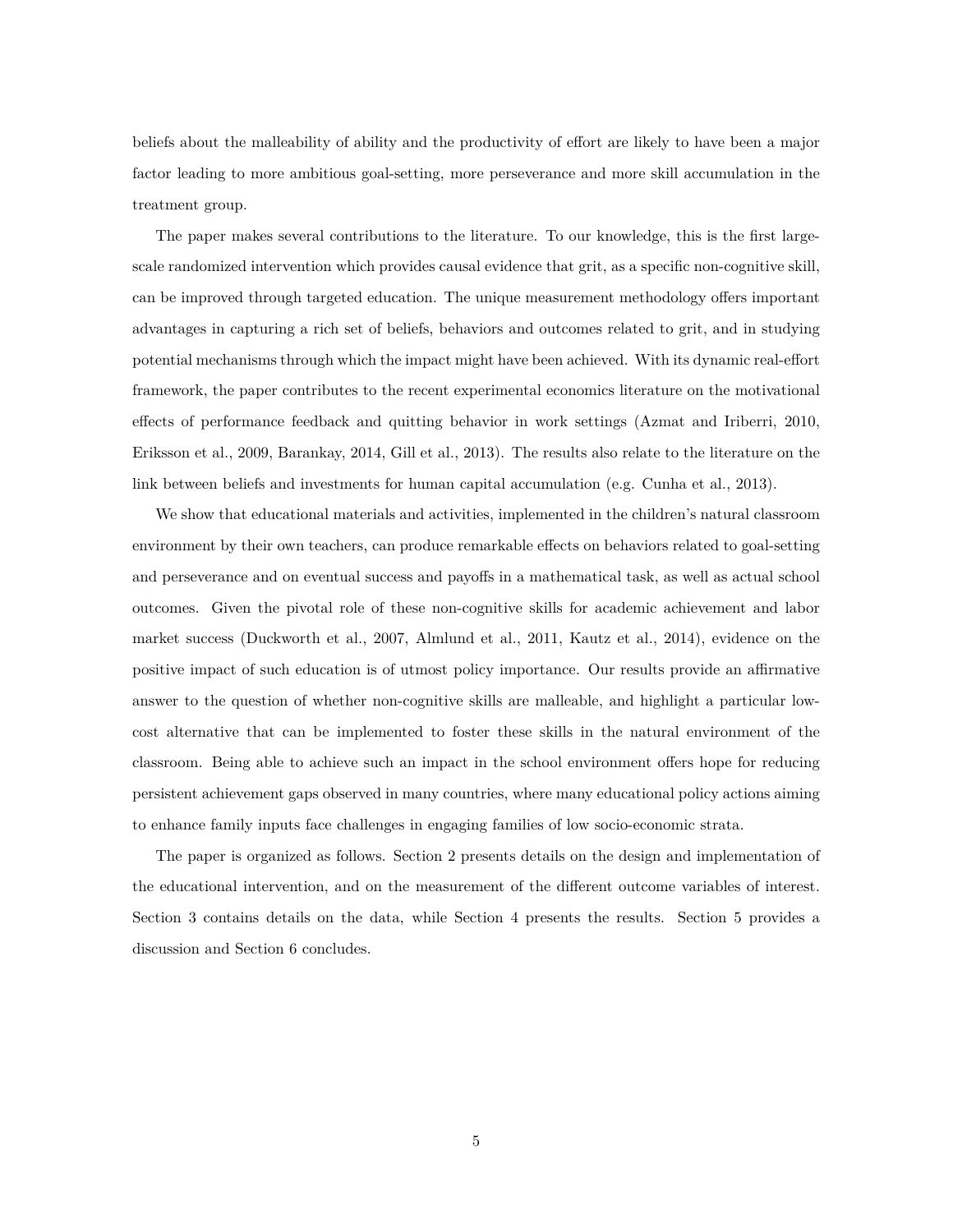### **2 Design and Measurement**

#### **2.1 Nature of the Intervention**

Our educational intervention involves providing animated videos, mini case studies and classroom activities that highlight i) the plasticity of the human brain against the notion of innate ability, ii) the role of effort in enhancing skills and achieving goals, iii) the importance of constructive interpretation of setbacks and failures, and iv) the importance of goal setting. The aim of the training is to expose students to a worldview in which any one of them can set goals in an area of their interest and can work toward these goals by exerting effort. The materials highlight the idea that in order to achieve these goals, it is imperative to avoid interpreting immediate failures as a lack of innate ability or intelligence. This worldview embraces any productive area of interest, whether it be music, art, science or sports. While the target concepts of the materials were determined by the scientific team, specific contents (e.g. scripts) were shaped with input from an interdisciplinary team of education psychologists, a group of voluntary elementary school teachers, children's story writers and media animation artists, according to the age and cognitive capacity of the students.<sup>5</sup>

To give an example, in an animated video, two students who hold opposite views on the malleability of ability engage in a dialog. The student who believes that ability is innate and therefore there is no scope for enhancing it through effort, points out that the setbacks she experiences are reminders of the fact that she is not intelligent. Following this remark, the student who holds the opposite view replies that she knows that setbacks are usually inevitable on the way to success; she interprets them as opportunities to learn, and therefore, they do not discourage her. The video contains further dialogs between these two students on similar ideas such as the importance of sustained effort in achieving one's long-term goals. Training materials also include stories in the form of mini-case studies containing similar ideas in different contexts. Visual materials and stories are supplemented by classroom activities created and supervised by teachers, based on general suggestions and guidelines put forward in the teacher training. For example, in a large number of schools, students prepared colorful posters that contain famous phrases of renowned individuals pertaining to the importance of grit and perseverance. These posters were exhibited in these schools in the week during which the lives of famous scientists and explorers in history were covered as part of the life sciences curriculum.<sup>6</sup>

<sup>&</sup>lt;sup>5</sup>See the appendix for an example.

 $6$ Oversight of the ministry and the input received from independent school teachers in preparation of the materials ensured that all activities and reading materials complemented the existing curricula.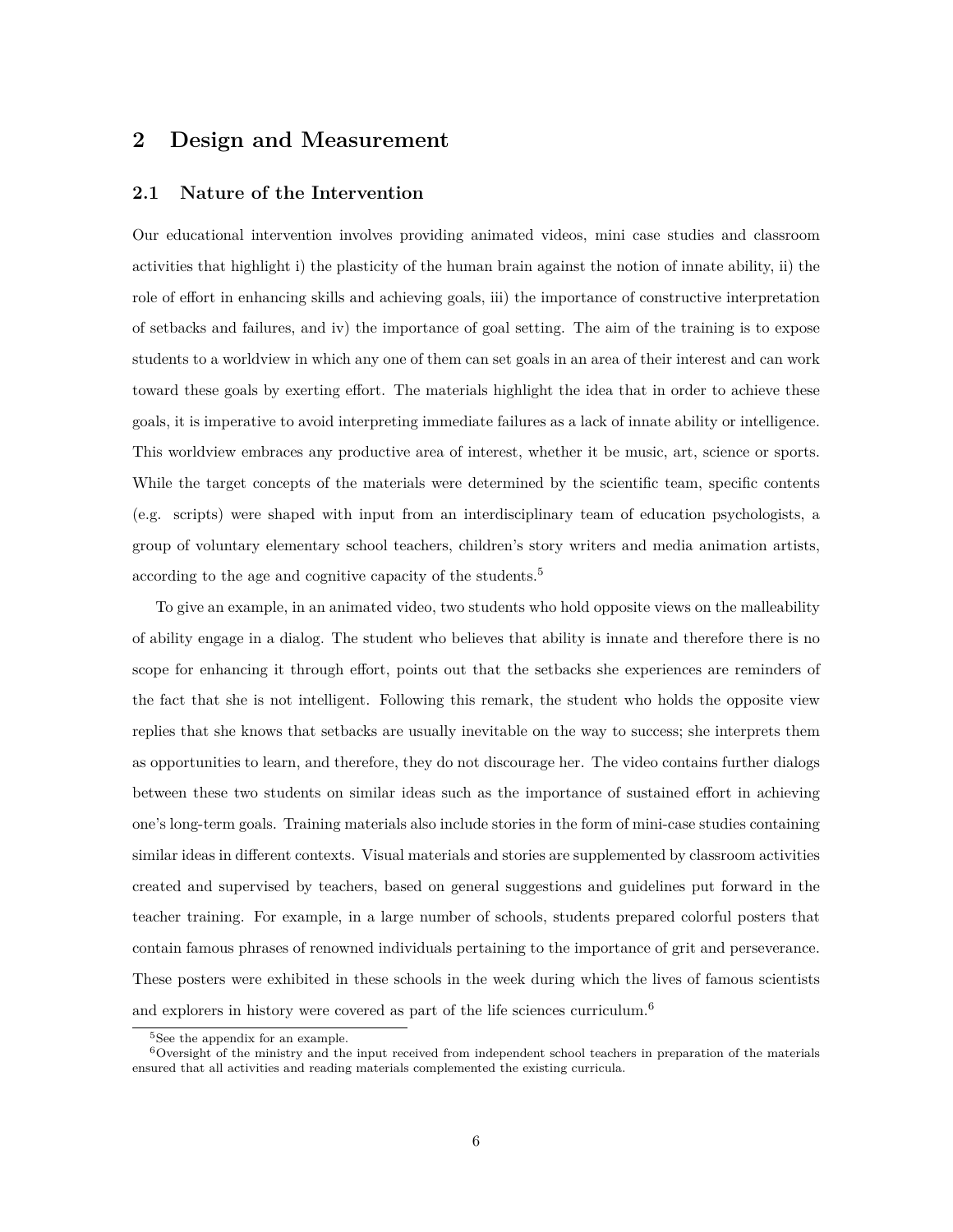In teacher training seminars, teachers were encouraged to adopt the ideas put forward in the materials as part of a teaching philosophy, and to implement them by praising the students' effort and their positive attitude toward learning, rather than just praising good outcomes. Teachers were also encouraged not to praise a successful student in a way which would imply that the student possesses superior intelligence (in the innate sense of the word), but were rather advised to highlight the role of effort in the student's success. In this sense, the intervention is not merely a set of materials to be covered in a specified period of time, like any other curriculum item, but rather an attempt to change the mindset of children by changing the mindset of the teachers. In order to assess how successful this attempt was, we conducted an anonymous survey among teachers at the end of the academic year and asked about their views on the ideas put forward in the materials. Figure 1 shows the responses of teachers in the treatment group to the question "how much do you agree with the ideas conveyed in the training?", while Figure 2 shows the responses to the question "how intensely did you implement the training material and suggested activities?". More than 95% of all teachers report that they agree with the ideas conveyed by the training and more than  $90\%$  report having implemented the training moderately or intensely.<sup>7</sup>

### **2.2 Evaluation Design**

The Turkish Ministry of Education encourages schools and teachers to participate in socially useful projects offered by the private sector, NGOs, the government and international organizations. These projects, upon careful examination and endorsement by the Ministry, are made available to interested schools. The Ministry allows up to 5 lecture hours per week for project-related classroom activities, and participation in these projects is at the discretion of teachers. Subject matters for these projects are many, and typical examples include environment, art, foreign languages, health, and dental care. These are generally high quality projects designed and offered by the Turkish Ministry of Health, the Ministry of the Environment and international organizations such as the World Bank and the Regional Development Center. In the absence of any projects, students use the free hours as unstructured playtime, so these projects do not crowd-out any core teaching.

The program we develop and evaluate is offered as part of a corporate social responsibility project of the Turkish division of a major international bank. The main objective of the program is to improve key

<sup>7</sup>Anecdotally, the field partner who maintained contact with teachers after the conclusion of the intervention, received feedback from teachers supporting our point that the ideas put forward in the offered materials were adopted as a teaching philosophy. Several teachers revealed that they were implementing these ideas for their new cohort of students (in the absence of an official program).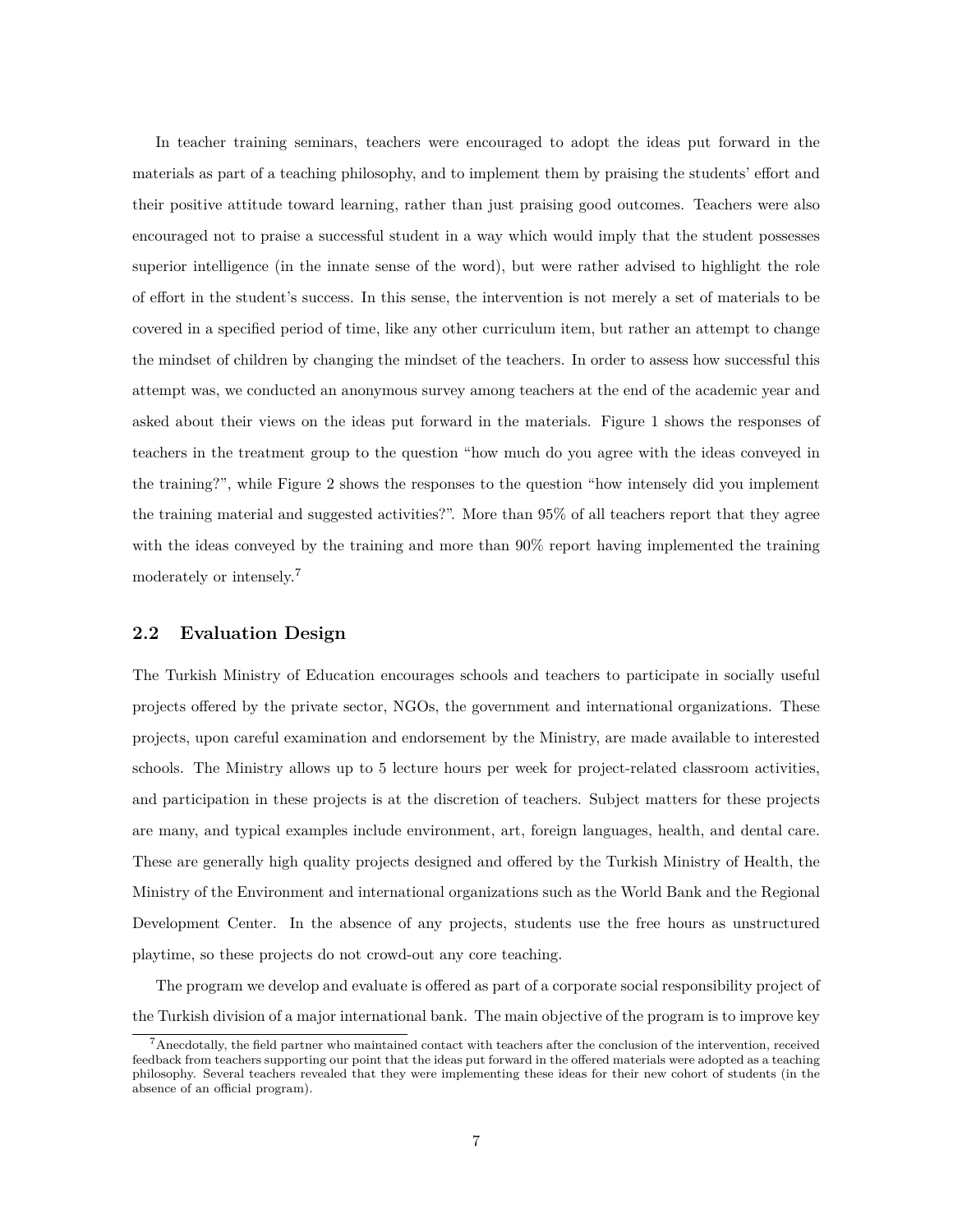non-cognitive skills in elementary school children in the classroom environment, under the supervision of their own teachers. The program is implemented in a large number of state elementary schools in Istanbul with the permission and oversight of the Turkish Ministry of Education. In the last few decades middle class families in Turkey tend to prefer private schools over under-resourced state schools for their children. Therefore, the program mainly reaches students from lower socio-economic backgrounds.

In its full-fledged form, the program involves three major treatment arms, implemented using a version of a phase-in randomized-controlled design, whereby groups of treatment schools receive training in different semesters.<sup>8</sup> The first arm is designed as an intervention on time preference, for which students receive materials that highlight the importance of forward-looking behavior. The treatment group that is the focus of this paper (IT henceforth, for initial treatment) received this training in Spring 2013 for eight weeks.<sup>9</sup> The same students moved on to 4th grade and, in Fall 2013, they received training on grit for the entire semester, which constitutes the second intervention arm. Meanwhile, another group of students (CT henceforth, for control-then-treatment), received no training in Spring 2013 but received the training on forward-looking behavior in Fall 2013. This group never received the training on grit, which helps us isolate the potential confounding effects coming from the forward-looking behavior training in our main treatment arm. We will revisit this issue in Section 3 and show that this training does not have an independent impact on any of our outcome measures. Finally, a group of schools received neither of the training materials during our measurement phases. This group serves as the "pure control" group (PC henceforth).<sup>10</sup>

After official documents were sent to all elementary schools in designated districts of Istanbul by the Istanbul Directorate of Education, 3rd grade teachers in these schools were contacted in random sequence and were offered to participate in the program. Teachers were informed that upon participation they would be assigned to different training phases within the coming two academic years.<sup>11</sup> Once a teacher stated a willingness to participate, we assigned their school into one of the three arms of the intervention. A willing teacher had a 40 percent chance of being in the initial treatment group

 ${}^{8}$ Figure 3 shows the complete evaluation design including the teacher training, training implementation, and measurement phases.

<sup>9</sup>See Alan and Ertac (2014) for the evaluation of this arm.

 $10$ All involved teachers were promised to eventually receive all training materials and to participate in training seminars but they were not told when within the next two academic years they would receive the treatment until the random assignment was completed. The promise of the training offer was made to the teacher and not to current students, i.e. while children in the pure control group will never receive the training as they move on to middle school after year 4, their teachers will, albeit at a later time.

 $11$ The general intervention program was titled "financial literacy, saving and economic decisions" and no further information on the particulars of the program was disclosed.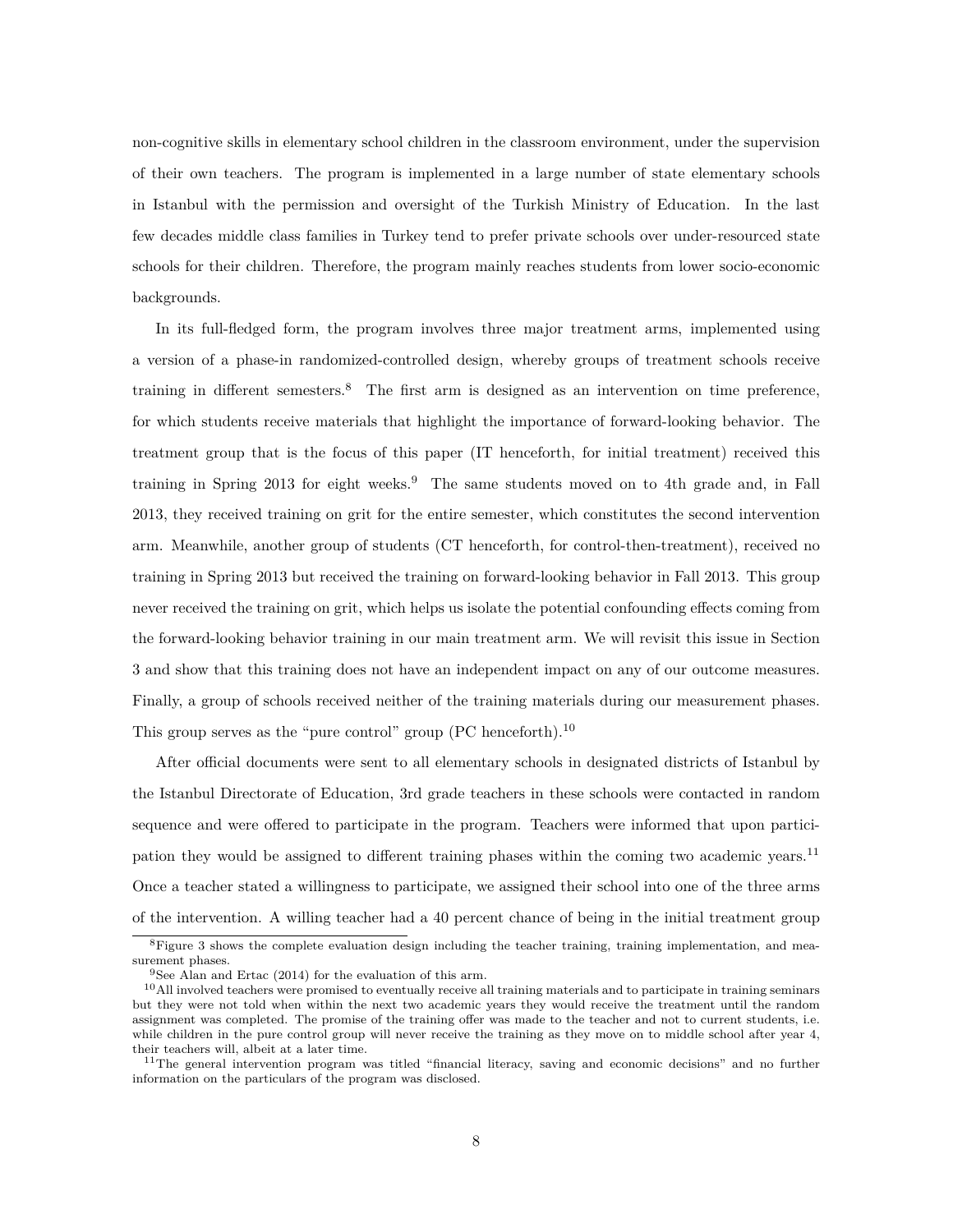IT, a 30 percent chance of being in the control-then-treatment group CT, and a 30 percent chance of being in the pure control group PC. It should be noted that random assignment was done at the school level and not at the classroom level, since the physical proximity of classrooms and teachers would have been likely to generate significant spillover effects. With this procedure, we finished up with 15 schools in IT, 10 in CT and 12 in PC, totaling 37 clusters (schools).<sup>12</sup>,<sup>13</sup>

The sample generated with this design contains schools in which at least one teacher stated their willingness to participate in the program. Therefore, the estimated impact of the program is the average treatment effect on the treated and is not readily generalizable to the population. However, approximately 60% of the contacted teachers accepted our offer and the most common reason for non-participation was being "busy with other projects, although happy to participate in this program at a later date" (about 20%). The rest of the non-participation was due to "impending transfer to a school in another city, with a willingness to participate if the program is implemented there" (about 5%), and "not being in a position to participate due to private circumstances" (about 10%). Given these numbers, we conjecture that the external validity of our results is strong. We will revisit this issue when we discuss our results.

After completing the randomization and before launching training seminars for teachers in the initial treatment group (IT), data on a large set of variables were collected from the entire sample through student and teacher surveys to obtain baseline data (Phase  $1$ ).<sup>14</sup> After the training seminars for teachers were completed, the first arm of the program (training on forward-looking behavior) was implemented in Spring 2013 by the teachers in the IT group, and in Fall 2013 by the teachers in the CT group. The training on grit was given in the Fall 2013 semester, and we collected our experimental outcome measures related to the grit intervention in May 2014, approximately 4 months after the implementation of the grit training, and before the third arm of the intervention was implemented.<sup>15</sup>

<sup>12</sup>We lost one school in the CT group after the Spring 2013 intervention due to the participating teacher being transferred to another school outside of Istanbul, giving us 36 schools in total.

 $13$ In practice, we filled the IT, CT and PC bins using a random number generator. We stopped calls after reaching 37 schools due to feasibility concerns in terms of physically visiting classrooms to collect experimental data and the constraints imposed by the academic calendar. Note that in order to ensure data quality, authors Alan and Ertac coordinated the field logistics, trained a select group of students and experienced interviewers to assist with data collection, and physically visited all schools to collect data.

<sup>14</sup>All measurements are conducted with the approval of the local IRB and the permission of the Ministry.

<sup>&</sup>lt;sup>15</sup>This third arm was a 2-week intervention that involved showing children a video of 6 successful Turkish female role models in male-dominated occupations, and discussing aspirations in the classroom with an emphasis on girls. The women in the video talk about their childhood aspirations and how they overcame the difficulties they faced on the way to success. This arm was implemented by stratified sampling from each of three treatment groups (IT, CT, and PC). Although our experimental outcome data were collected prior to this intervention, official grades were given at the end of June 2014, preventing us from using final grades as outcome measures. However, we can still use the marks given for the spring examinations implemented prior to this intervention, which is what we do.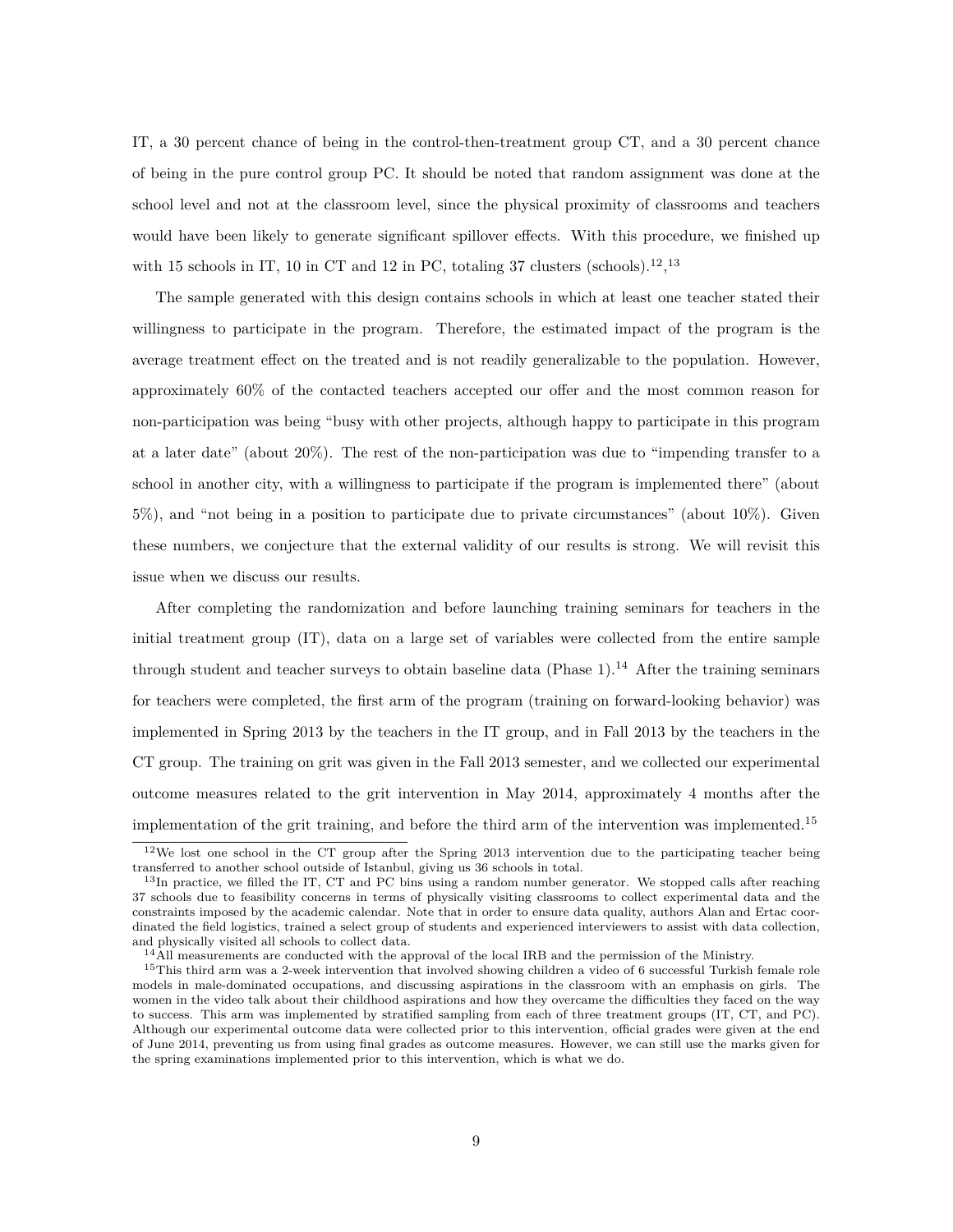#### **2.3 Experimental Task**

Our design consists of two different visits, a week apart from each other. In the first visit, children go through five rounds of a mathematical real effort task. In particular, they are presented with a grid which contains different numbers where the goal is to find pairs of numbers that add up to 100. At the end of the five rounds, one of the rounds is selected at random and subjects get rewarded based on their performance in that round. Rewards depend on meeting a performance target. In all the tasks we present to the children, the target is to find three pairs of numbers which sum up to 100, within 1.5 minutes. Before each round starts, subjects have the chance to choose between two different types of tasks for that round: (1) the "4-gift game", which yields four gifts in the case of success and zero in the case of failure, and (2) the "1-gift game", which yields one gift in the case of success and zero in the case of failure. Although in both games the goal is to find at least three pairs of numbers adding to 100, the 4-gift game is more difficult than the 1-gift game. In particular, in the 1-gift game the grid is smaller, and the matching pairs are easier to identify.<sup>16</sup> In fact, the mean empirical success rate in the easy task ranges from 97% to 100% over the five rounds.

Before the five periods start, all subjects are given a large grid that contains many matching numbers and they are given two minutes to find as many pairs of numbers that add to 100 as possible. This is intended to both familiarize the children with the task before they make decisions, and measure task-specific ability. The rewards are such that children get a small gift for each pair they can find.<sup>17</sup> In the main 5-round part of the experiment, subjects are distributed two booklets of 5 pages each, the 4-gift game booklet and the 1-gift game booklet. Each booklet contains 5 pages that correspond to the 5 rounds of the relevant type of game. In addition, subjects are distributed a "choice sheet". Before a typical round starts, subjects are instructed to circle their game of choice for the upcoming round in their choice sheet, and then get ready to open the relevant page of their booklet of choice. They are then given 1.5 minutes to find as many matching number pairs as they can. All students are instructed to fold their arms once the  $1.5$  minutes are over.<sup>18</sup> During this time, experimenters go around the class and circle either "Succeeded" or "Failed" on the students' sheets for that round, based on whether at least 3 pairs were correctly found. As mentioned above, students have the opportunity to switch back

<sup>16</sup>See appendix for examples of the two types of task.

<sup>&</sup>lt;sup>17</sup>These small gifts (e.g. a regular pencil, single hairpin etc.) are significantly lower in value than the gifts used as rewards in the actual task, and the children are aware of this. In addition, information about actual rewards they receive from this task is not revealed until the end of the 1st visit.

<sup>&</sup>lt;sup>18</sup>We learned from pilot sessions (at an out-of-sample school) that folding arms and being dead-silent, which is called "becoming a flower", is a well-known state to children, and indeed children were very obedient when instructed to do this.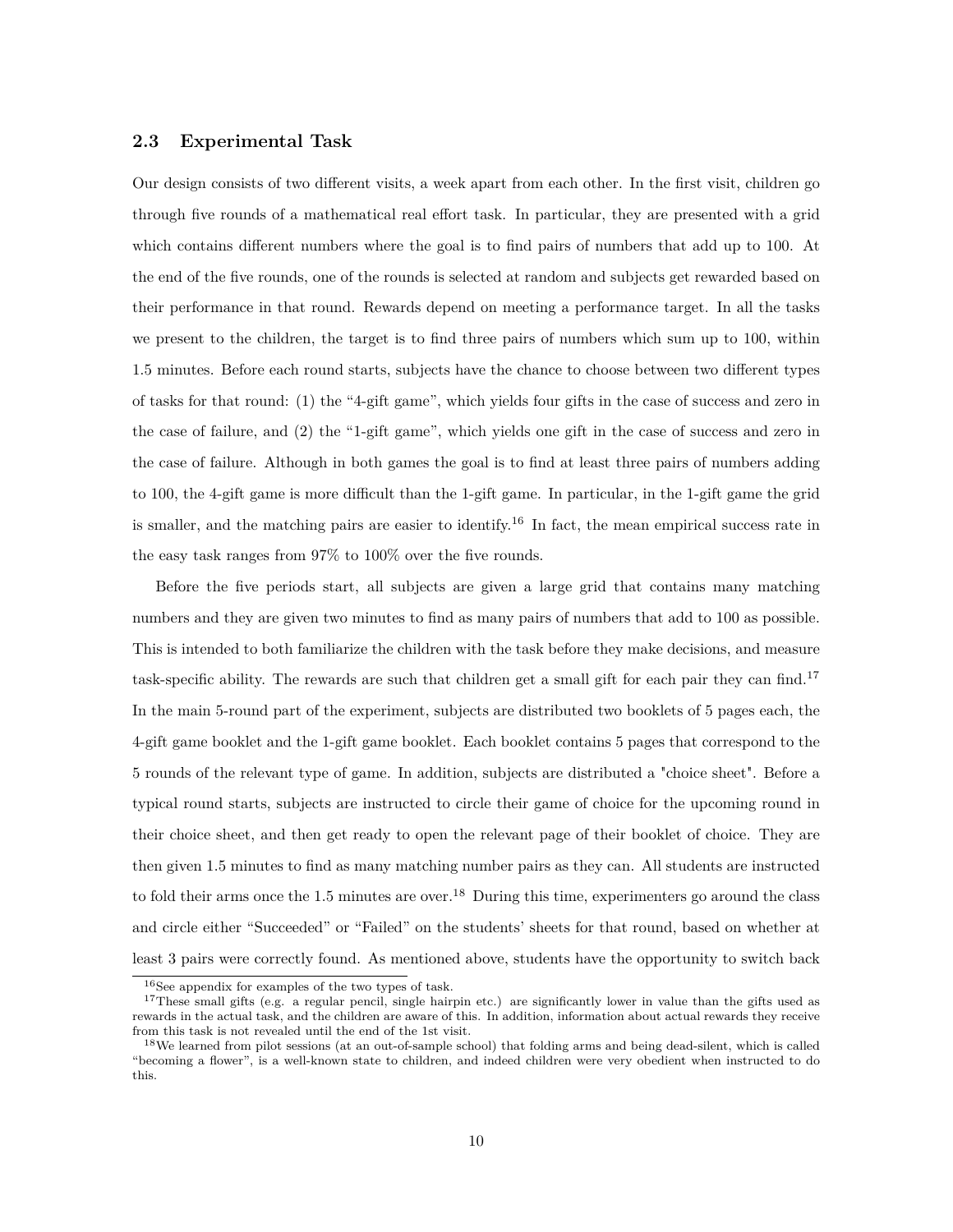and forth between the two types of tasks as the rounds progress.

The above procedures, whereby students work on their task of choice in each round have one exception. Before they make their choices for the first round, students are told that the choice they are about to make for the first round has a 50% chance of "counting". Specifically, there are two folded pieces of paper in a small bag, with one that says "free choice" and another that says "no choice". If "free choice" is drawn, students work on the type of game of their choice in the first round.<sup>19</sup> If the "no-choice" paper is drawn, all students in the classroom play the difficult task. This procedure allows us to have a random subset of children where the effects of 1st round feedback on 2nd round task choices can be analyzed free of selection. From the 2nd round onwards, students are completely free in their choices, and their choices are implemented with 100% chance.

After the five rounds are completed, we inform the children that we will visit their classrooms once more in exactly a week's time. The children are told that they will play the game one more time during the second visit, and that they need to decide now whether they would like to play the 4-gift (difficult) game or the 1-gift (easy) game in a week's time. They are also told that they will have access to an "exercise booklet" which contains examples and practice questions that have a similar difficulty level to the 4-gift game.<sup>20</sup> Just as in the first round, in order to get a subsample to play the difficult game free of selection, the students' choices are implemented with 50% chance, and with 50% chance they play the challenging game in the next visit. Students are aware of this procedure when they make their choices, and they are also informed about which game they are going to play in the 2nd visit at the end of the 1st visit. $21$ 

In the second visit, children perform the task that they chose in the previous week or the difficult task, if that was imposed in their classroom. They again have 1.5 minutes to find pairs of numbers that add up to 100. The game is played for one round, and rewards are based on performance during that round.<sup>22</sup>

<sup>19</sup>One child comes forward to make the selection in front of the class.

 $\rm ^{20}All$  children are given this booklet.

 $21$  Actual rewards from the first visit are not revealed until after all the choices have been made for the second visit. In total, the first visit takes one lecture hour.

 $22$ The reward basket in the second visit contains the same array of items that were used as rewards in the first visit.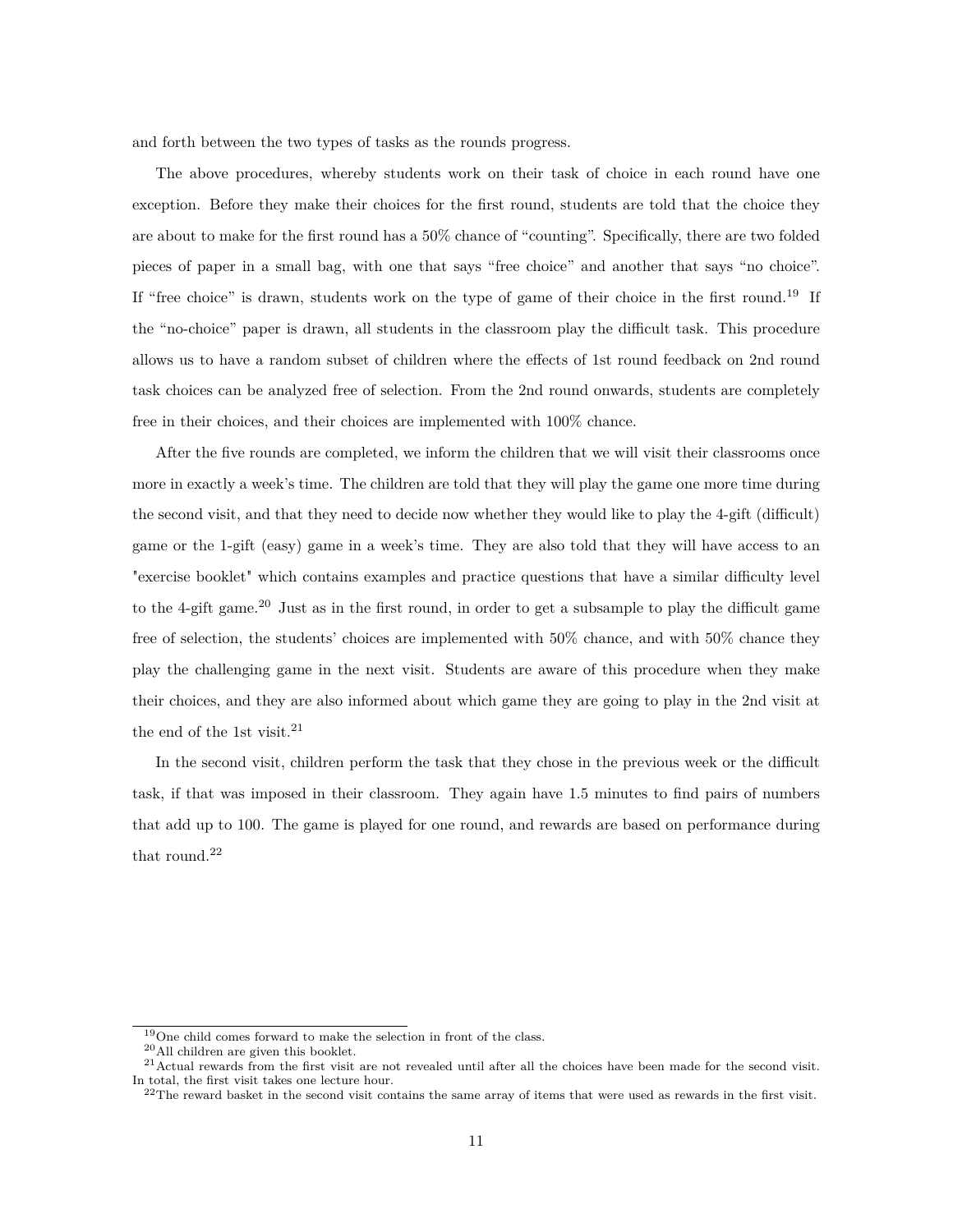### **3 Data and Baseline Information**

Our sample contains information on 64 classrooms in 36 schools (clusters), and includes about 2,150 students, more than 1,700 of whom were present during our experimental task. Among the schools in our sample, 15 are in the treatment group and received the training on grit. In a preliminary analysis we compare students in schools that received the forward-looking behavior training to those in pure control schools, and we show that forward-looking behavior training has no independent effect on any of our outcome measures.<sup>23</sup> We therefore carry out our empirical analyses by pooling the 21 schools whose students did not receive grit training, and consider them as the control group.

Our baseline data contain a rich set of variables on key student characteristics reported by teachers such as social behavior, overall teacher-assessed academic success and the socio-economic status of the student's family. We also have access to the students' pre-intervention grades on three core subjects: mathematics, life and social sciences, and Turkish. In addition to these measures, we have selfreported questionnaire data on the students' (i) baseline beliefs about the malleability of intelligence, (ii) attitudes and behaviors related to grit and perseverance, and (iii) self-confidence. Finally, we elicit measures of students' baseline cognitive function and risk attitudes. The former is collected using a Raven's progressive matrices test (Raven et al., 2004), and the latter using a version of the Gneezy and Potters (1997) risk preference elicitation task. We use these baseline measures to assess the sample's balance across treatment status. We also use a number of baseline variables that are highly predictive of our outcome variables as covariates in estimating the average treatment effects.

Table 1 presents the balance tests. Column 1 reports the overall mean in the sample, while columns 2 and 3 report the mean characteristics of the treatment and the control group, respectively. Column 4 shows the estimated difference between the treatment and the control group, which is obtained by running a univariate regression of the variable of interest on treatment status. Standard errors are clustered at the school level and p-values are reported in parentheses. We do not observe any statistically significant differences in key student characteristics such as socio-economic status, age, gender, the Raven test score and risk tolerance. More importantly, we also do not find any significant differences in students' baseline beliefs about the malleability of ability, their attitudes and behaviors related to grit and perseverance, or their self-confidence. Finally, we do not find any statistically significant differences in average core grades or the probability of receiving a top grade (defined as

<sup>23</sup>All related analyses are available upon request and are also available in the online appendix posted at https://sites.google.com/site/salancrossley/ Note also that this design does not allow us to test potential complementarities between the two types of training.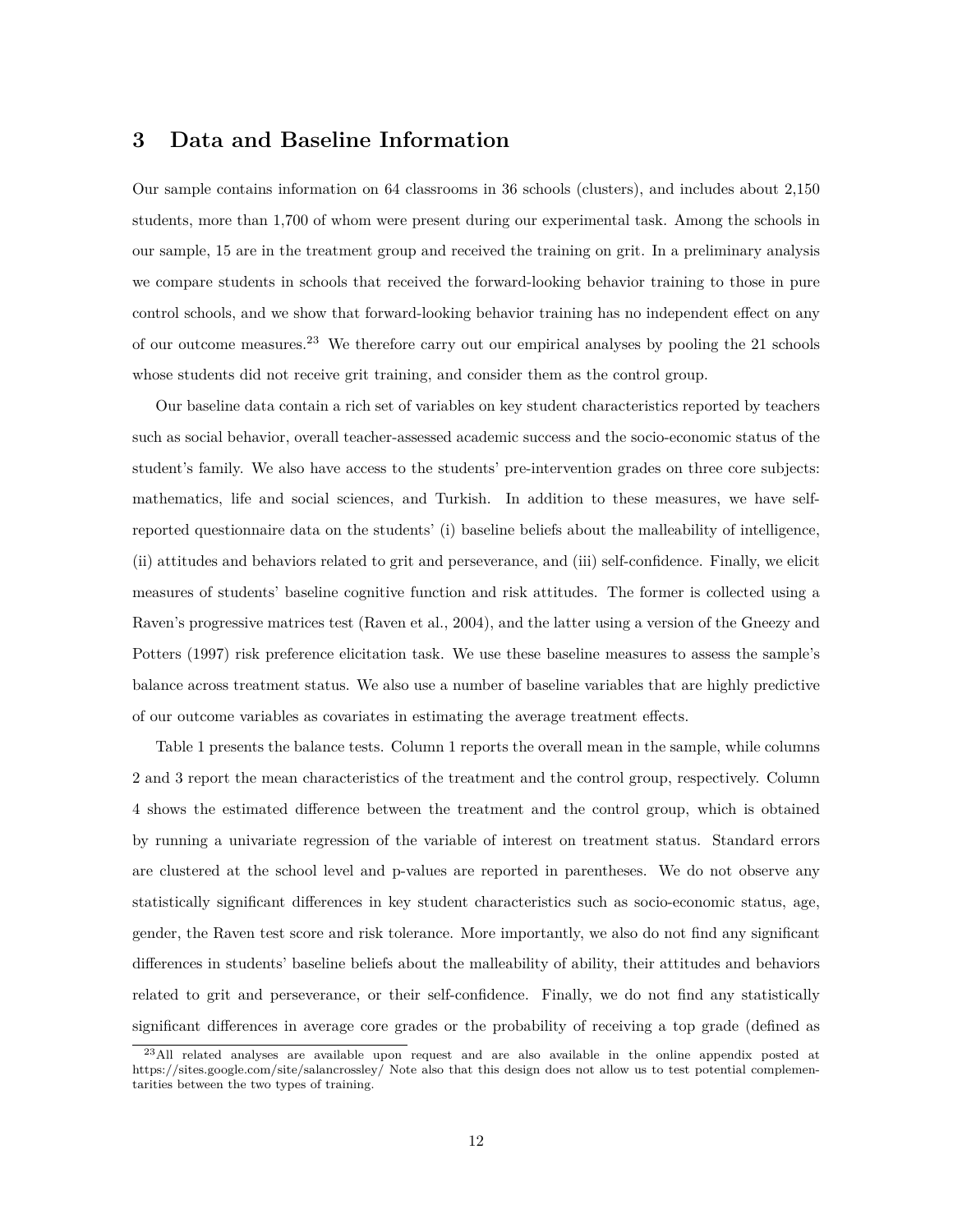scoring 90 or above) in any of the subjects. We note that we use this particular variable, measured post-treatment, as our outcome variable. Together, these results suggest that the sample is balanced in terms of pre-treatment characteristics and that the randomization was successful.

As explained in Section 2, at the beginning of the first visit, there is an initial round that aims to familiarize students with the actual task. This round is designed to facilitate informed decision making for the following five rounds and it allows us to measure the students' task-specific skill level. This task consists of finding as many matching pairs as possible in a large grid of numbers. As presented in Table 1, the number of pairs found in this task is not different across treatment status (see variable "Task Ability"). Since this measure is balanced across treatment groups and very highly predictive of the experimental outcomes, we use it as one of our covariates in estimating average treatment effects. Note, however, that the randomization ensures that the results (estimated effect sizes) are not affected by the choice of covariates, and that the highly predictive covariates such as task-specific ability, cognitive function and math grades greatly improve the precision of our estimates.

We first investigate whether decisions in our experimental task and self-reported attitudes and behaviors elicited in the survey are predictive of real outcomes. Using observations from the control group only, Table 2 shows that behavior in the experimental task significantly predicts test scores in school, over and above what can be predicted by cognitive ability.<sup>24</sup> In particular, students who choose the difficult task in all five rounds of the first visit have significantly higher math scores (column 1). Whether or not the student chooses the difficult task for the second visit similarly predicts significantly higher math scores (column 2). Looking at the predictive power of the self-reported attitudes and behaviors, which were elicited before the intervention, we find that students who are more inclined to believe that ability is malleable and can be enhanced through effort are more likely to obtain higher math scores (column 3). The same is true for students who have rated themselves as being more perseverant (column 4). The estimated associations are considerable in size: The magnitudes of the point estimates in column 4 show that a one standard deviation increase in the Raven score predicts an increase in the math score by 6.8 points, while a one standard deviation increase in the perseverance score predicts an increase in the math test score by 3.8 points (about 55% of the effect size of the Raven test score). These results suggest that our measures, which capture at least some aspects of non-cognitive skills, have predictive power for important outcomes of interest, over and above cognitive skills.

<sup>24</sup>Note that grades are measured on a 0 to 100 scale.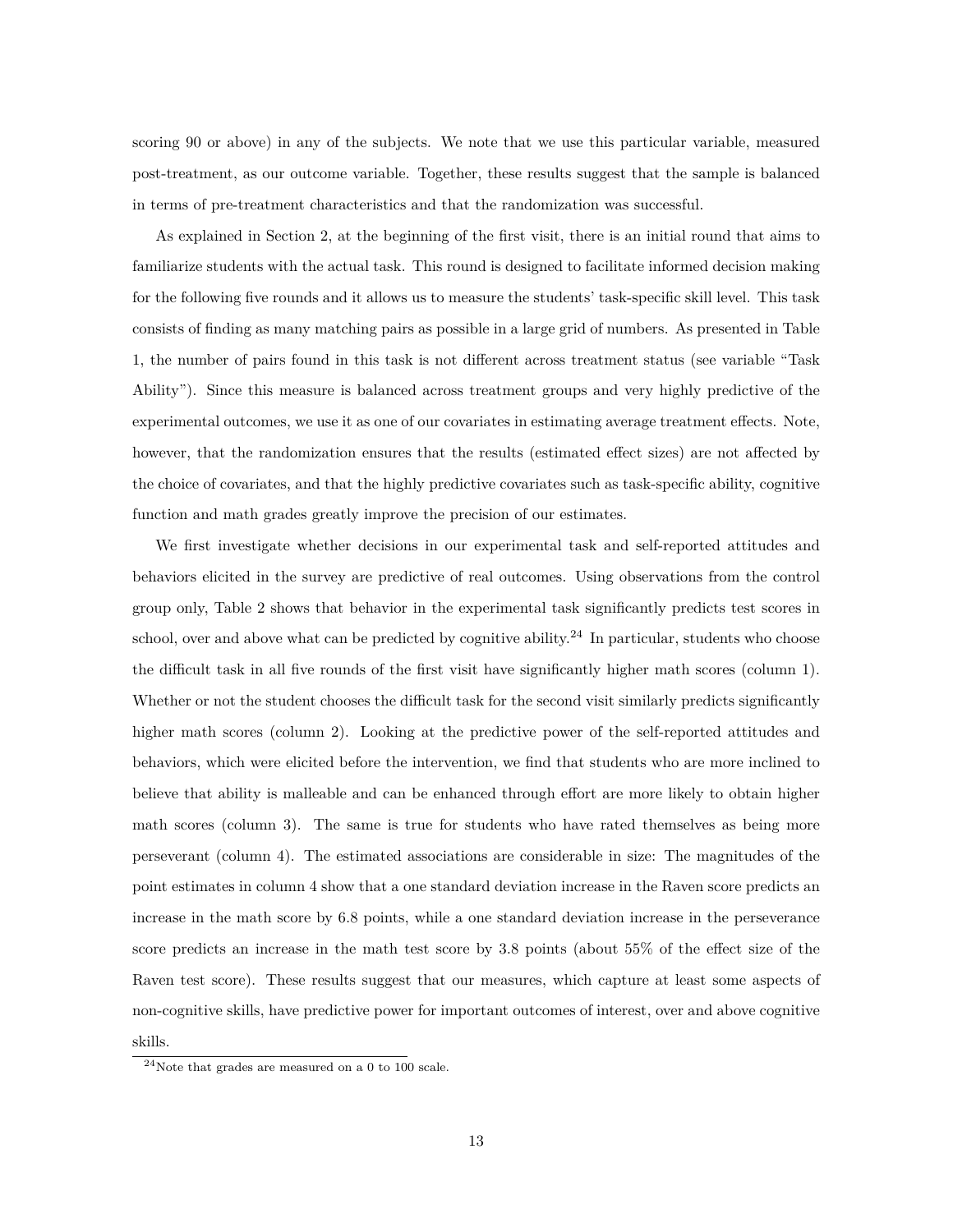### **4 Results**

#### **4.1 Estimation of Treatment Effects**

In order to test the null hypothesis that the program had no impact on the experimental outcome  $y<sup>E</sup>$ , we estimate the average treatment effect by conditioning on baseline covariates:

$$
y_{ij}^{E} = \alpha_0 + \alpha_1 T_j + X_{ij}^{'} \gamma + \varepsilon_{ij}
$$

where  $T_j$  is a dummy variable which equals 1 if school  $j$  is in the treatment group and zero otherwise, and  $X_{ij}$  is a vector of observables for student *i* in school *j* that are potentially predictive of the outcome measures we use. These include performance in the task ability elicitation round, cognitive function, mathematics grades prior to the intervention, risk tolerance measured via an incentivized task based on Gneezy and Potters (1997), gender, and two factors extracted from the baseline survey which capture (i) students' beliefs about the malleability of intelligence and (ii) students' attitudes and behaviors regarding grit and perseverance. The estimated  $\hat{\alpha}_1$  is the average treatment effect on the treated. Estimates are obtained via a logit regression when the outcome considered is binary. This is the case for students' choices between the difficult and the easy task and for their success/failure in meeting the target. In the case of payoffs, the above equation is estimated via ordinary least squares.

In order to test the null hypothesis that the program made no impact on the real outcome  $y<sup>R</sup>$ , we estimate the average treatment effect using the same specification but using a different set of covariates. In particular, when estimating the average treatment effects on grades we control for gender, the Raven test score, class size and all core subject grades prior to the intervention.<sup>25</sup>

## **4.2 Treatment Effect on Choices and Outcomes in Real Effort Task: First Visit**

We now assess the effect of treatment on the students' choices and outcomes in the fully incentivized experimental task. We begin by noting that there were a total of 123 students who were reported to have difficulties in understanding the task procedures and for whom we do not have valid entries. Our

<sup>25</sup>In all empirical analyses, standard errors are clustered at the school level which is the unit of randomization. Our results are also confirmed if we assume the most conservative intra-cluster correlation, which is 100%. That is, all our results carry through even when we collapse our data into school means and estimate treatment effects using only 36 observations. All related analyses are available upon request and are also available in the online appendix posted at https://sites.google.com/site/salancrossley/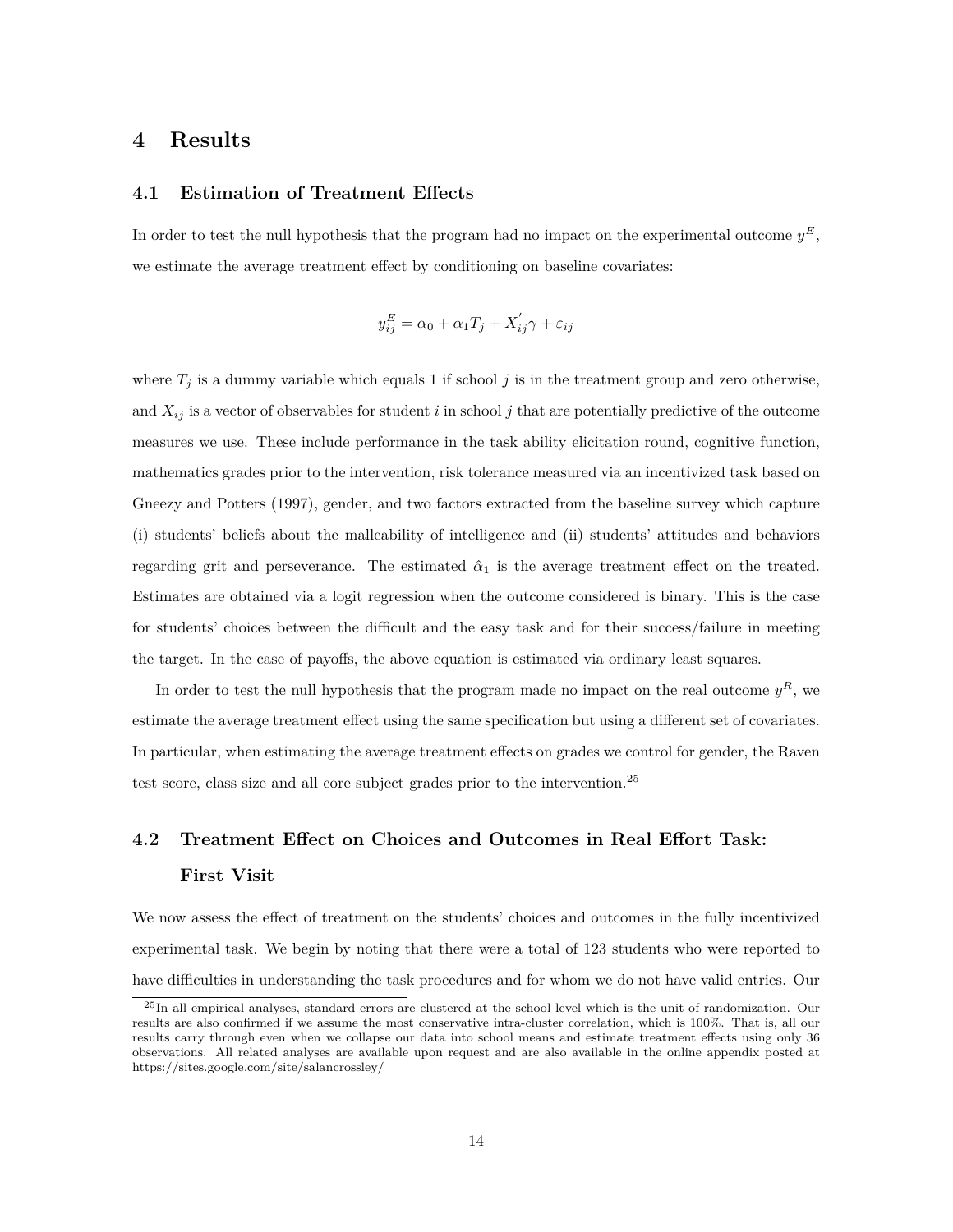analysis shows that there is no statistical difference in the proportion of such students across treatment status (p-value=0.72). Therefore, we drop these observations from our analysis.

In every round, students decide whether to do the difficult more rewarding task or the easy less rewarding task. The binary outcome variable "success" is defined as finding three correct pairs or more. The categorical "payoff" variable takes the value 0 if the target of finding three pairs is not met, 1 if the easy game is chosen and the target is met, and 4 if the difficult game is chosen and the target is met.

Table 3 presents the marginal effects from a logit regression where the dependent variable is a dummy which takes the value 1 if the student chooses to play the difficult game and zero otherwise. As we see in the first row of the table, treated students are more likely to choose to play the difficult game in all five rounds. For example, in the first round, treated students are about 10 percentage points more likely to choose the difficult game (proportion of students in the control group who choose the difficult game in the first round is 73%). Looking at the last column, we see that treated students are about 9 percentage points more likely to consistently attempt the difficult game in all five rounds (baseline value for attempting the difficult game in all five rounds is 25%). What is striking about these results is the persistence of the treatment effect through all five rounds; while the number of students who attempt to play the difficult game falls toward the final round, the positive and significant treatment effect persists. Panel A of Figure 4 shows in visual clarity the estimated marginal treatment effects for the choice of the difficult game with 95% confidence intervals for all five rounds.

Why does the treatment cause such persistence in attempting the more challenging task? One explanation may be that the treated students believe that they can improve their performance on the difficult task with repeated attempts. However, this belief tends to fade as it becomes apparent that acquiring ability in this task requires more time and effort than provided in the first visit, which makes the incentive to switch to the easy game stronger. We further discuss this later in Section 5.2 where we propose a potential mechanism of behavioral change.

The next question is whether there is a treatment effect on outcomes in the first visit. Table 4 column 1 presents the estimated treatment effects on success in round 1 of the first visit for the sample which was forced to play the difficult game. This particular round is designed in such a way that allows us to (i) estimate the treatment effect on success in the difficult game, and (ii) estimate the impact of feedback received in this round on subsequent rounds' choices without selection. We will come back to the latter result in the following section. Table 4 shows that the probability of success in the difficult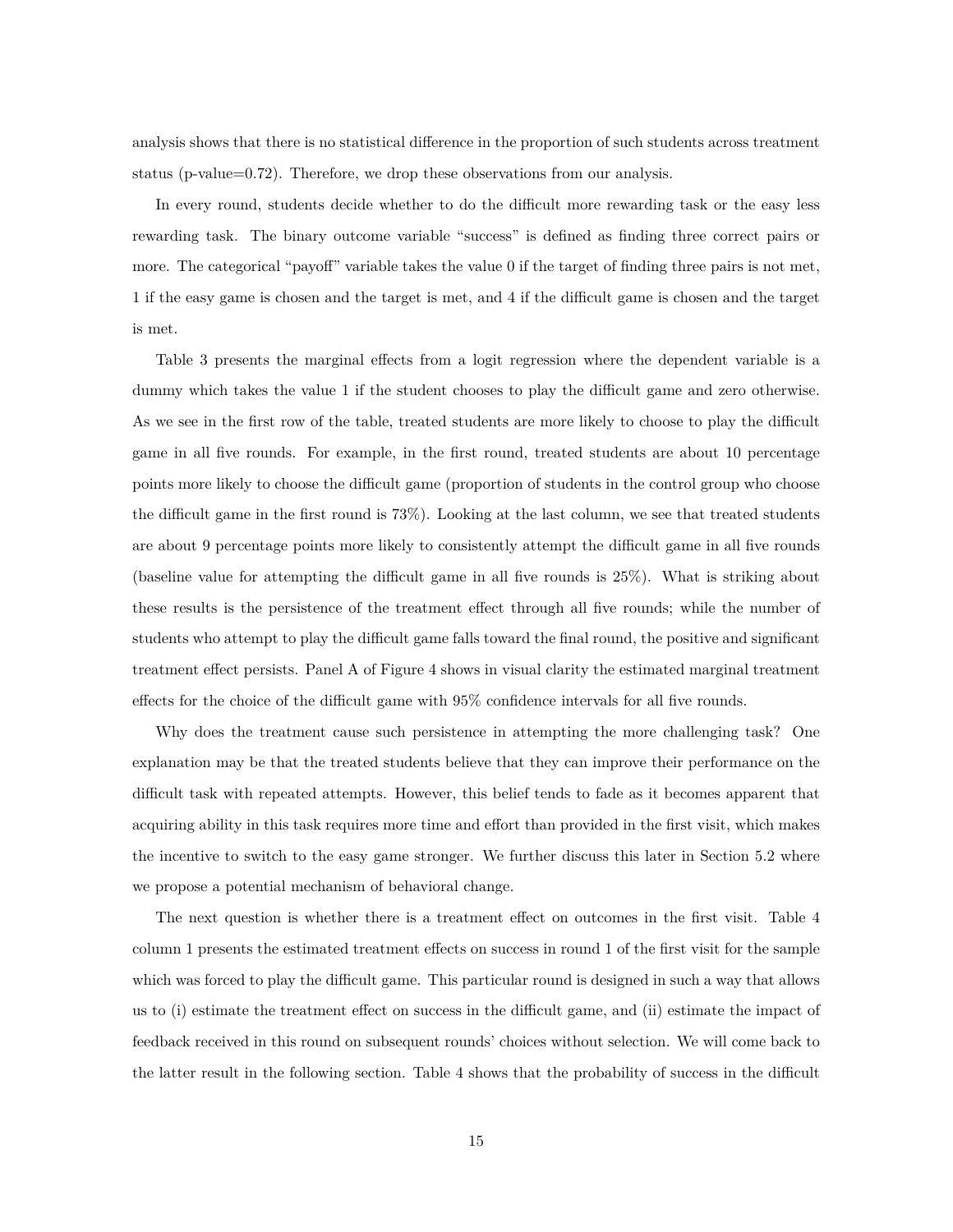game is not significantly different across treatment groups. This is also true for payoffs in all rounds: the estimated treatment effects on payoffs in all five rounds are not statistically different from zero (see also Panel A of Figure 5).

These results show that despite the fact that a higher proportion of students in the treatment group chose to do the difficult task and despite the fact that the probability of success is much lower for this task, treated students did not end up with lower payoffs on average. Looking at the distribution of overall payoffs in the first visit we see that the distributions are not statistically different from each other.<sup>26</sup>

#### **The Effect of Negative Feedback**

A constructive response to negative feedback is perhaps one of the most important skills that is associated with achievement in many domains. An important aspect of our intervention is to teach students not to immediately attribute failure to a lack of ability, and perseverance in the face of a setback is consistently praised and encouraged during training hours.

In an observational setting, the effect of negative feedback on an individual's subsequent actions cannot be assessed in a framework that is free from selection; feedback, by definition, comes in response to an action. Since engaging in an action in a voluntarily manner is likely to be endogenous to individual characteristics, so is the feedback such an action generates and so is the subsequent response to such feedback. This is evident in the case of our experimental setting, as students who self-select into the difficult task are more likely to receive negative feedback and differ sharply from those who do not select into the difficult task. In order to assess the response to feedback, one must ensure an exogenous variation in feedback, which is typically not possible in observational settings.

To identify the effect of the training on the way in which students respond to negative feedback, after collecting choices regarding the first round, we impose the difficult game on all students in randomly selected classes. This experimental design renders playing the difficult game free from selection so we can assess the effect of failure on subsequent choices, i.e. the choice for the second round. Recall that we find that the estimated treatment effect on success is not statistically different from zero when the difficult game was imposed in round 1 (see Table 4 column 1).

Table 5 column 1 presents the estimated treatment effect on the probability of choosing to play the difficult game in the second round after failure in the first round. This analysis is done for the

<sup>26</sup>To test the equality of distributions we use a two-sample Kolmogorov-Smirnov test and compare the residual payoff distributions of treated and control group students; p-value=0.19.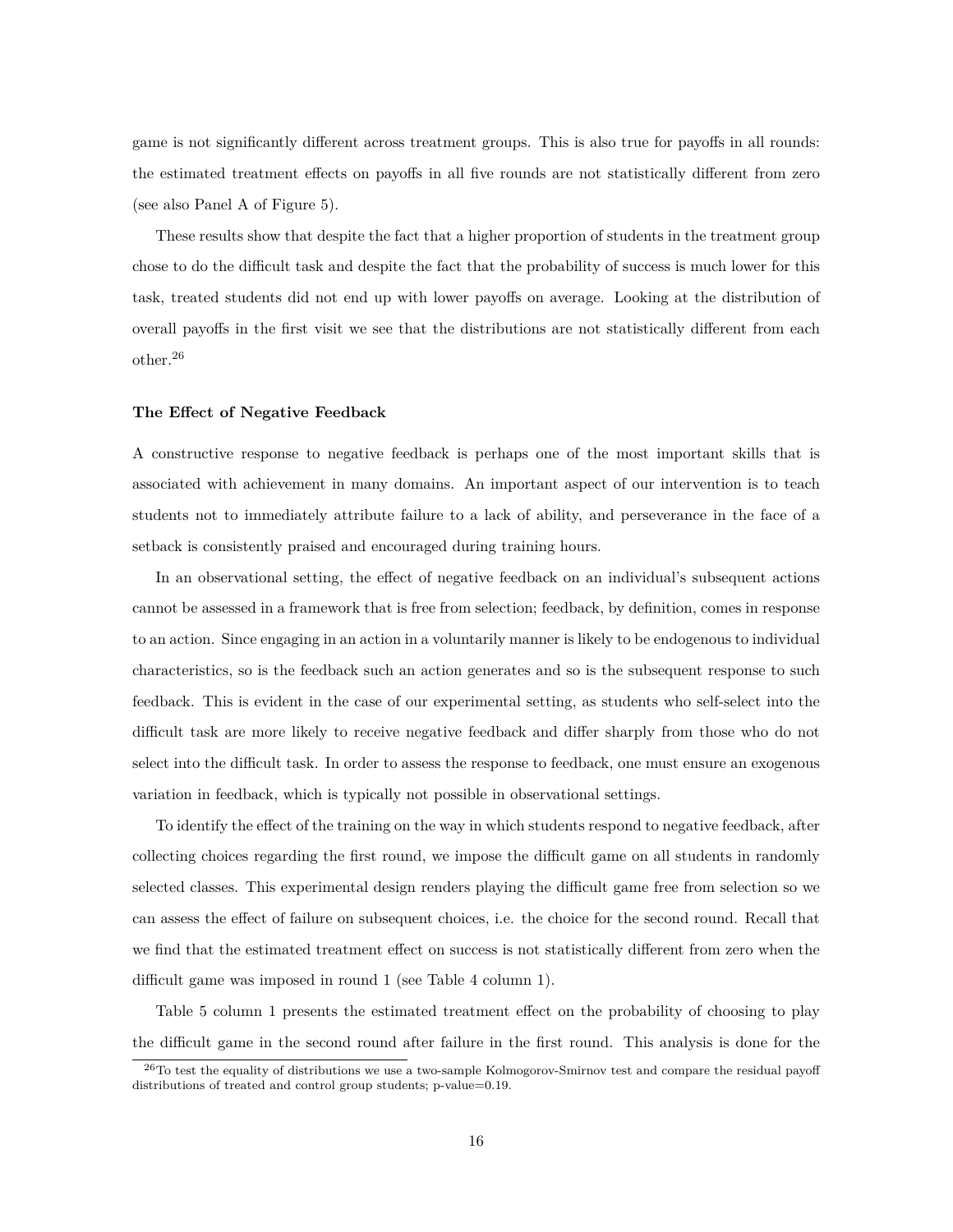students who were forced to play the difficult game regardless of their choices in the first round and failed to meet the target of finding three correct pairs. The estimated difference between the treatment and control groups is striking. Treated students are about 18 percentage points more likely to choose to play the difficult game in the second round after failing in the first round's difficult game. This provides strong evidence that treated students persevere more after negative feedback, and we note this as one of the most encouraging impacts of the intervention. The fact that treated students are more likely to persevere after failure is also consistent with the idea that treated students believe that they can get better at the difficult game with repeated attempts. Note also that male students and, not surprisingly, students with higher initial ability are more likely to respond to the failure feedback by re-attempting the difficult game.

#### **Goal Setting and Commitment to Ability Development**

As explained in Section 2, at the end of the first visit we let the students know that we will come back exactly one week later and that they will play the very same game for one additional round. We also inform them that we have prepared a study booklet covering numerous examples of the game and tell them that if they want they can study/practice over the week using this booklet. We emphasize that this is entirely voluntary but most students decide to take the study booklet. We then collect their decision on which game they would like to play in the following week. After we collect these choices, all students in each class are informed whether they will all play the difficult game in the following week or the game of their choice. The purpose of this exercise is to test whether the treatment generates "goal-setting" behavior in the form of commitment to improve task related ability in the allowed six days before the second visit. We predict that students who believe that ability in this task is malleable through sustained effort and perseverance are more likely to set the goal of succeeding and therefore to commit to playing the difficult game, and are more likely to study and increase their chances to succeed. This is exactly what we see in Table 5 column 2: treated students are estimated to be 14 percentage points more likely to plan to play the difficult game in the following week (baseline proportion is 45%).

Treated students did in fact take up the challenge of committing themselves to the difficult game - but did they actually study over the week? This is the question we explore in the next subsection.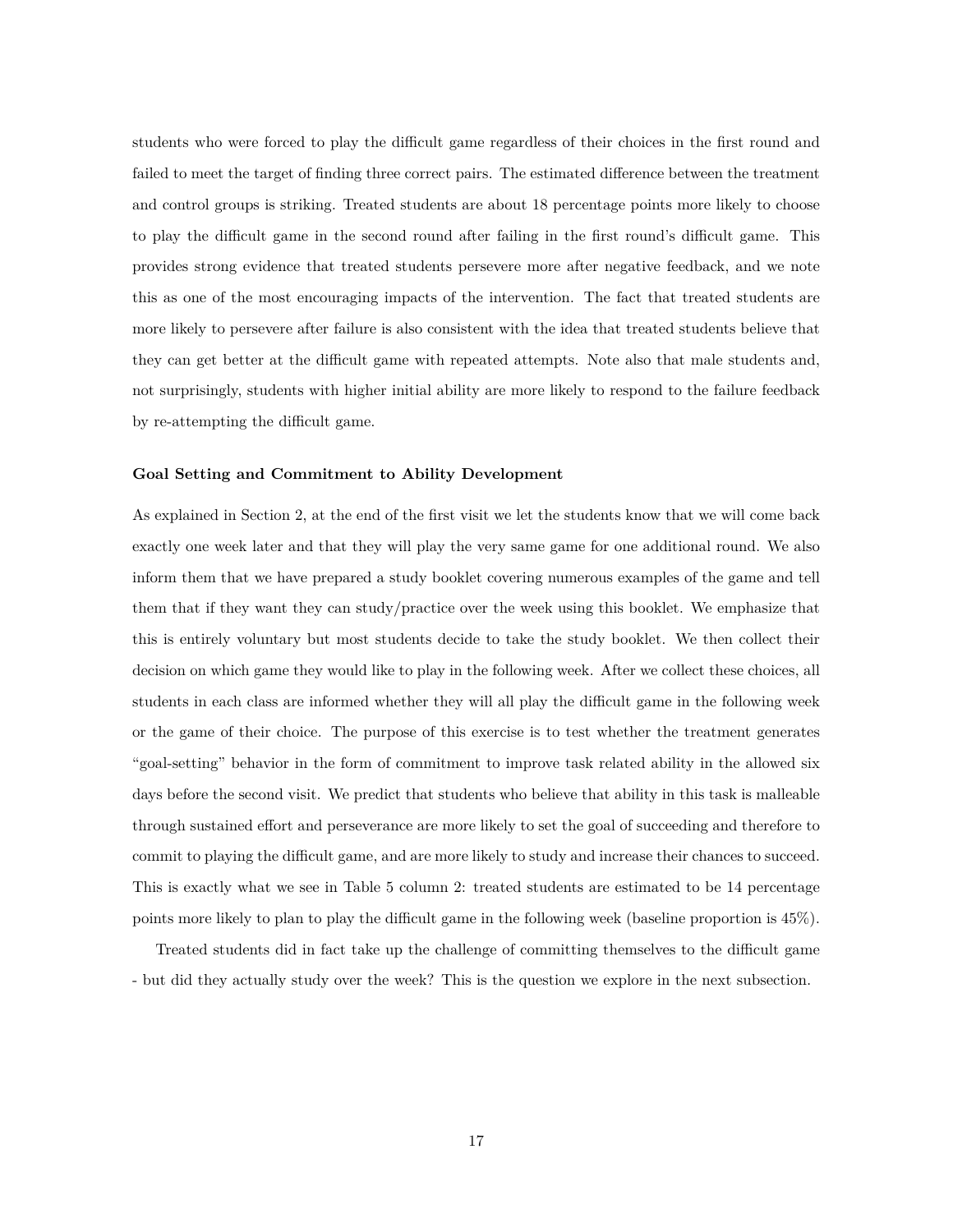## **4.3 Treatment Effect on Choices and Outcomes in Real Effort Task: Second Visit**

The temporal component of our experimental task, which involves another visit exactly one week later, serves a very important purpose for our study. It could be too optimistic to think that over rounds of only 1.5 minutes a student can improve her ability in a task via repeated trials. Undoubtedly, ability accumulation takes time and effort, and the amount of time and effort required to master a task varies according to the characteristics of the task and those of the person who is trying to master it. In this specific real effort task, we chose to give students one week, with the conjecture that it would be sufficient for motivated students to work through the exercises provided in the study booklet and that this effort would lead to a higher probability of success in the second visit.

Table 6 presents the estimated treatment effects on outcomes of the second visit. The first column presents the treatment effects on success obtained from the sample that is forced to play the difficult game, while columns 2-4 present the treatment effects on payoffs. For the latter, we estimate treatment effects on the entire sample as well as conditional on whether the difficult game was imposed in the class or not. Looking at the first column, we see that treated students are about 9 percentage points more likely to succeed in the difficult game (baseline proportion is 50%). This effect is statistically significant at the 1% level. The increased success rate is reflected in payoffs: we estimate a statistically significant 16% treatment effect on payoffs for the overall sample (baseline average payoff is 1.91). The estimated effects are similar for the imposed and unimposed samples (17% and 13% respectively). Here, the Kolmogorov-Smirnov test reveals that the distribution of the mean deviated payoffs is not different across treatment groups, suggesting only a mean shift (p-value=0.37, Figure 7). Considering the combined payoffs of both visits, we estimate 11% higher payoffs for the treated students (column 5, Table 6).

Table 7 shows suggestive evidence that the strong impact we estimate in the second week for the imposed sample is mainly driven by students who chose to play the easy game. For this group, the estimated impact on the success rate is about 11 percentage points, while the effect on payoffs is about 28%. This result suggests that the treatment was especially successful in motivating students who would have otherwise chosen not to study. Not surprisingly, we do not detect this effect for students who already planned to play the difficult game, i.e. those who are already motivated enough to study (see columns 3 and 4).

A natural question is whether there is a type of student for whom the treatment was particularly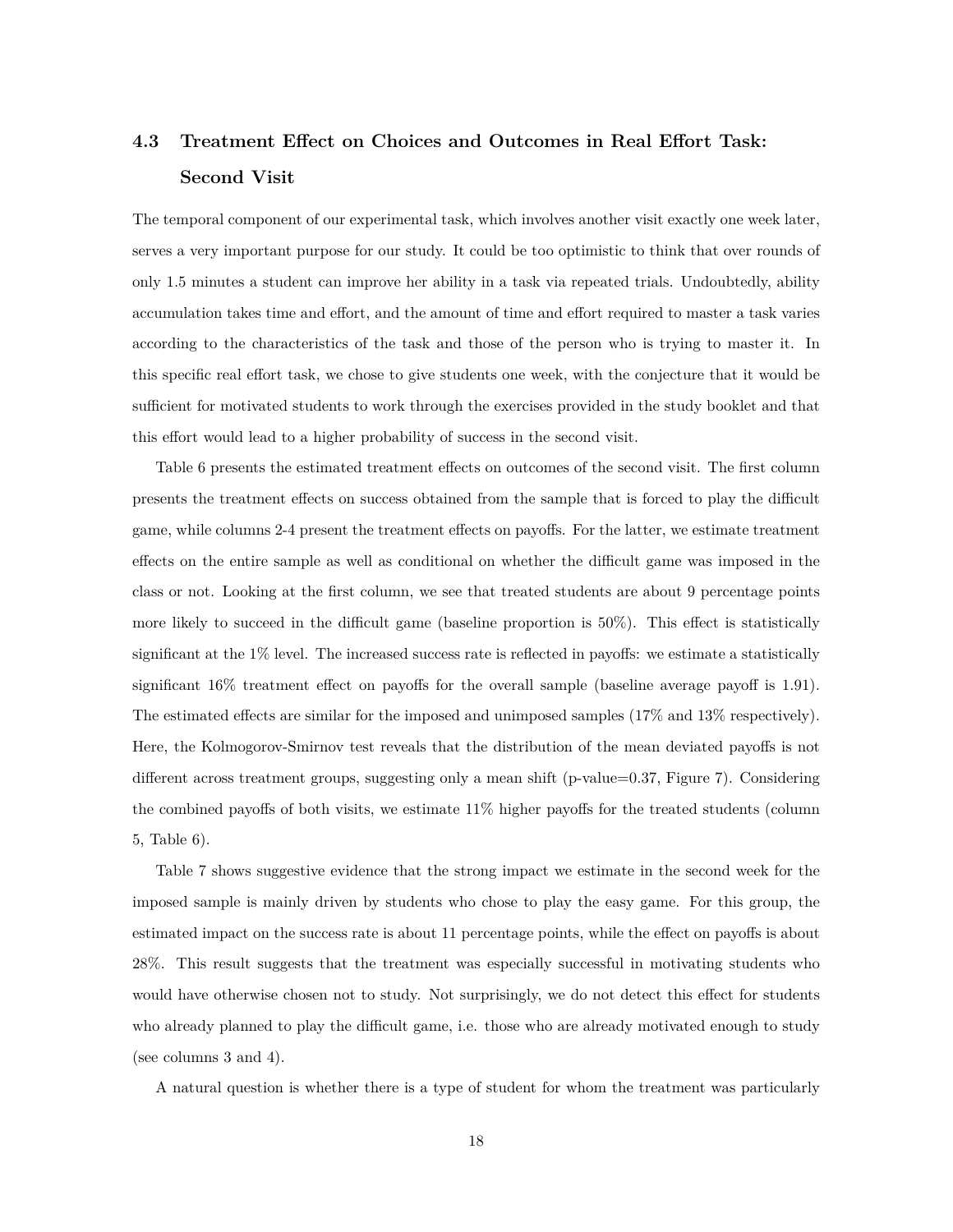successful. Presumably, treatment may have a differential impact on students with different taskrelated ability levels. For example, it is conceivable that a treatment of this sort might be effective in pushing a potentially able but reluctant student into planning to do the difficult task and in encouraging her to study. On the other hand, it may encourage a student with low ability to study as well, and since the performance technology is open to ability accumulation, we might observe success in the second week for these students. Our analyses do not reveal any significant heterogeneity in treatment effects with respect to gender, task ability and cognitive function. $27$ 

#### **4.4 Treatment Effect on Real Outcomes: School Grades**

The implication of the change in beliefs regarding the malleability of intelligence is far reaching. For one thing, a student who used to think that there is not much one can do to excel in an area, whether that be related to art or science, may now be convinced that all it takes is target setting and hard work. If this is the case, even in the short-run, we may be able to see improvements in other domains where sustained effort results in better outcomes. The obvious outcome to look at in this regard is actual school grades. For this, we collect official grades on core subjects - mathematics, life and social sciences, and Turkish - that reflect students' performance in Spring 2014, several months after the implementation of the training.

Table 8 reveals that the treatment did not significantly affect the level of grades in each core subject and the level of overall core grades (defined as the average of the three subjects). Only when we focus on the top grades, defined as a score of 90 and above, we see truly striking results: the treated students are estimated to be 3.2 percentage points more likely to receive top grades in overall core areas, and this effect is statistically significant at the 5% level (Table 9, Figure 6). This is an effect of considerable size, given that the proportion of control group students with top grades is only 12%. We also observe that this effect is consistent through all three core subjects, i.e. the estimated coefficients are positive although they do not reach significance.

These results are encouraging. For one thing, if such an intervention is able to push several students to the top level (that is, from 4 to 5 in Turkish grading scale of 1 to 5) via changing their mindset about the role of effort in achievement, a similar but longer, more intense intervention has a lot of scope. Secondly, the aspirations of students who experienced high achievement through effort may change significantly and these changes may be permanent by creating a productive cycle of further

<sup>27</sup>Full results on heterogeneity are available upon request and also available in the online appendix posted at https://sites.google.com/site/salancrossley/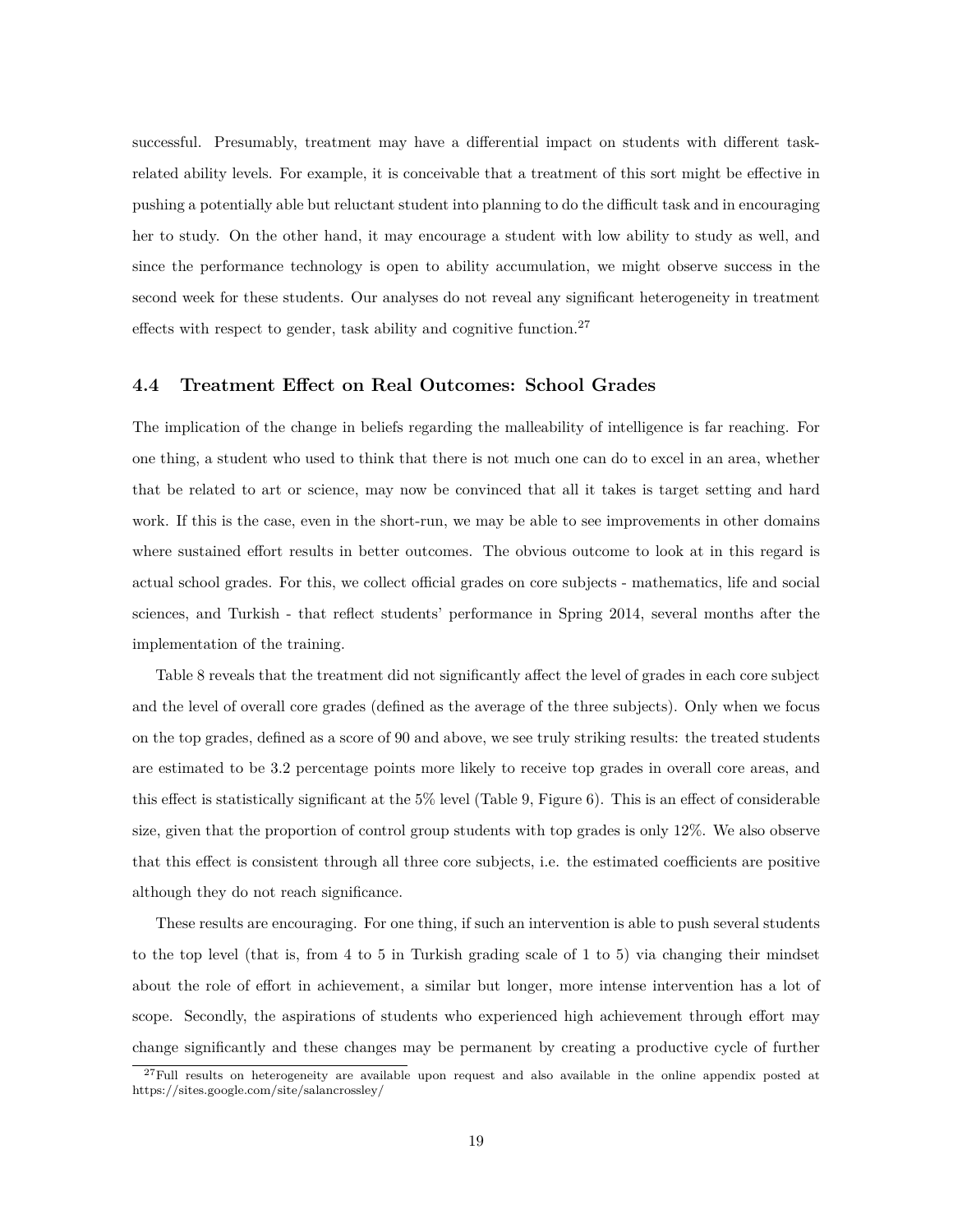effort and further success. The latter is particularly important from the policy perspective for areas in the world where parents are generally not engaged in the skill formation of their children for reasons such as illiteracy and poverty, and where as a result achievement rates are dismal.

## **5 Discussion**

### **5.1 Optimality**

An important question as regards an intervention of this sort is whether being gritty is good for everyone, i.e. whether it is optimal for children to always set challenging goals, persevere in the case of setbacks and engage in costly skill accumulation activities. Certain endeavors might not be worth the time and effort if they are unachievable or if the costs of perseverance required for success are so high that they outweigh the potential gains. In general, perseverance is more likely to pay off when the performance technology is conducive to skill accumulation and the costs of effort or investment are not too high.

In order to get some insight into this question, we investigate to what extent individual choices of task difficulty are payoff maximizing in expectation. More specifically, we first obtain an individual measure of each student's probability of success in each task given the student's baseline characteristics, using the empirical distribution of success.<sup>28</sup> We then calculate the student's expected payoff from choosing the difficult task and compare that with the expected payoff from choosing the easy task. Once we have obtained an estimate of which task choice would be payoff-maximizing for each student, we compare this to the student's actual task choice. This allows us to categorize individuals into three different groups: (i) students whose choices were optimal in expectation (from the perspective of the econometrician), (ii) students who chose the difficult task although in expectation the easy task would have yielded higher payoffs, and (iii) students who chose the easy task although in expectation the difficult task would have yielded higher payoffs. We can do this for the first round in the first visit and estimate the treatment effect on over/under choosing the difficult task, since we can estimate the success rate in the imposed sample. Similarly, we can do the same analysis for the second visit using the plans made at the end of the first visit and success rates in the imposed sample and estimate the

 $^{28}$ To obtain a measure of the student's probability of success in the first (second) visit we run a logit regression of a dummy variable which equals 1 if the student was successful in the imposed difficult task in the first (second) visit on a set of covariates such as baseline task ability, gender, the Raven score, pre-treatment beliefs, the math test core and risk tolerance, and we obtain the predicted success probability for each student based on their individual characteristics. We apply this procedure separately for treatment and control group students, and we follow a similar strategy for obtaining the probability of success in the easy task.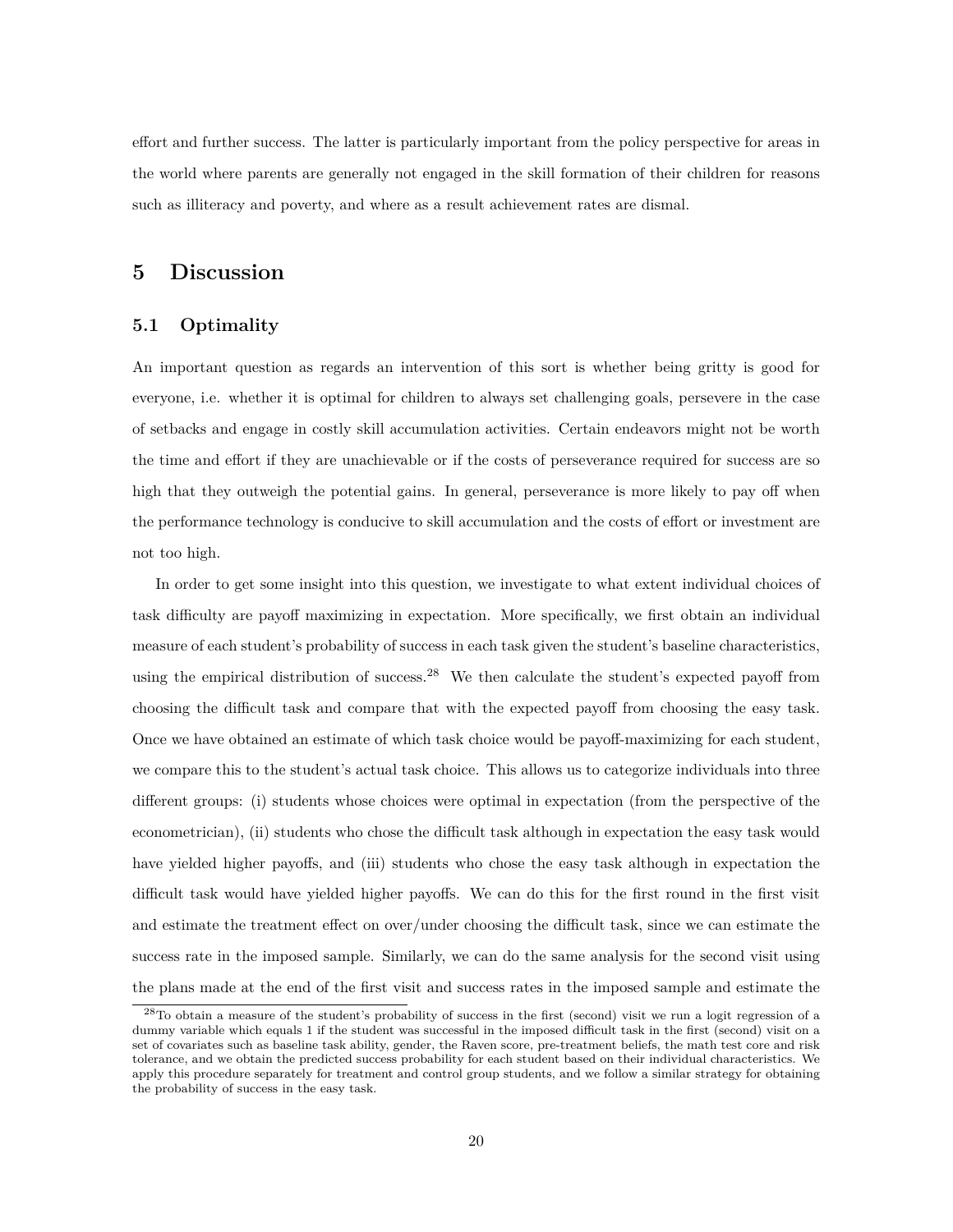treatment effect on over/under investment in the difficult task in between visits.

Table 10 presents the results. For the first round of the first visit, the results suggest that treated students are no more likely to choose the payoff maximizing task compared to students in the control group (baseline mean is 65%). They are also no more likely to over- or under-choose the difficult task in this round. When we turn to the choices for the second visit, we see a remarkable difference. In particular, treated students are 9.2 percentage points more likely to choose the payoff-maximizing task (baseline mean is 52%). While there is no effect of treatment on over-investment (baseline mean is 3%), we can see that treated students are 9.8 percentage points less likely to under-invest (baseline mean is  $45\%$ ).

Why do we observe striking differences across the first and the second visit? A potential mechanism which could be at play is that the opportunities for skill accumulation differ between the two visits. Having the belief that ability can be increased through goal-oriented effort will pay off when there is sufficient time for students to engage in skill accumulation activities. While choosing the challenging task might not have been better for treated students in terms of payoffs in the short run, it becomes the payoff maximizing choice when sufficient time is given to practice and accumulate skill.<sup>29</sup> We discuss a theoretical model that is based on this insight below.

#### **5.2 A Potential Mechanism**

Taken together, the findings indicate that the intervention was remarkably successful in changing children's behaviors and outcomes in the experimental task. Guided by our empirical results, we now contemplate a potential mechanism through which these changes might have been achieved. For this, we use a production function that maps ability and on-the-task effort into the number of pairs found (output), and an underlying ability accumulation technology that can help us characterize behavior in-between the two visits. With this model, we can better interpret our findings and, more importantly, we will have a theoretical framework we can use to think about the impact of the intervention on performance outcomes outside the experimental task, such as school grades.

Suppose that student *i* has a "true" production function which takes the standard CES form. For the sake of brevity assume that the output  $q_k$ , which is the number of pairs found in the difficult game

 $^{29}$ A potential caveat to note here is that it is difficult to make statements about utility (rather than payoffs), since effort costs are unobservable. However, the incidence of treated students choosing the difficult task for the 2nd visit and succeeding suggests, through revealed preference, that these choices might also be utility-maximizing for that sample.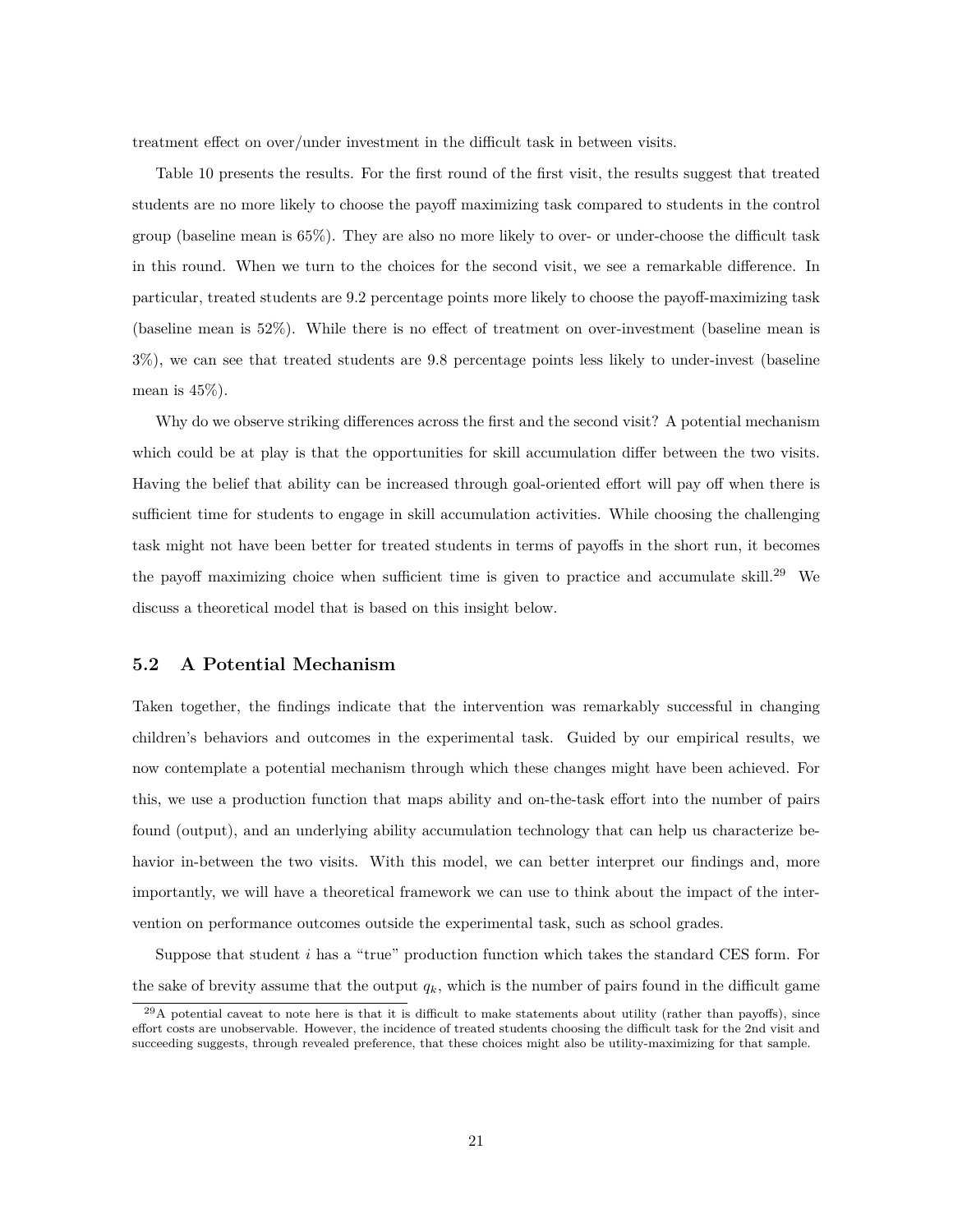in a given round  $k$ , is a function of two main inputs, ability and effort:<sup>30</sup>

$$
q_{i,k}^1 = A[\alpha a_{1,i,k}^\rho + \beta_{i,k} E_{i,k}^\rho]^\frac{1}{\rho} \varepsilon_{i,k}
$$

where  $q_{i,k}^1$  is the number of pairs student *i* finds in round *k* in visit 1, *A* is the productivity parameter,  $a_{1,i,k}$  is task ability in visit 1 and round  $k$ ,  $E_{i,k}$  is the effort exerted during the task and  $\varepsilon_{i,k}$  captures all omitted inputs and individual- and round-specific shocks. This production function is sufficiently flexible, as the substitutability of inputs is governed by the parameter  $\rho$ , via which perfect complementarity (as  $\rho \to -\infty$ ), perfect substitutability (as  $\rho \to 1$ ) and Cobb-Douglas (as  $\rho \to 0$ ) cases can be obtained. Using this framework, we postulate that the intervention may have changed the *perceived* production function by changing the students' beliefs about the parameters. In principle, all the parameters (*A*, *α*, *β* and *ρ*) in this representation could be influenced by the intervention. However, given the nature of the intervention and our empirical results, we argue first that the intervention has likely increased the perceived marginal product of effort *E* such that, using the potential outcomes framework, the perceived role of effort is higher for student *i* in round *k* if she is treated:

$$
\beta_{i,k,d=1} \ge \beta_{i,k,d=0}
$$

where the subscript  $d$  denotes the treatment status which equals 1 if student  $i$  is treated and zero otherwise. Everything else equal, this condition alone will lead to treated students being more likely to choose the difficult game in the first round if the student makes payoff-maximizing choices.<sup>31</sup>

How the propensity to choose the difficult task changes after performance feedback will depend on how the students update their perceived production function. Empirical findings of note here are that (i) the estimated treatment effects on the choice of difficult task are significant in all rounds but the point estimates decline visibly as rounds progress (see Figure 4), and (ii) a decline in the propensity to choose the difficult task after the first round is observed in both the treatment and control group. These findings suggest that the proportion of students attempting the difficult task approaches the empirical rate of success over time, which is consistent with a rational updating mechanism.

Such updating is based on revising down the belief about the marginal productivity of effort, which in turn can involve updating the role-of-effort parameter *β* and/or actual ability, *a*. When a

<sup>&</sup>lt;sup>30</sup>We define success as finding  $\bar{q}$  pairs or more in the difficult game but the same threshold is imposed for the easy game. For the latter, the observed success rate is almost 100%.

 $^{31}$ A student will choose to play the difficult game if and only if  $Pr(Success_{Diff})\pi^{Diff} > Pr(Success_{Easy})\pi^{Easy}$ , where  $Pr(Success) = Pr(q \geq \overline{q})$ ,  $\pi$  denotes payoff and  $\overline{q}$  denotes the required threshold.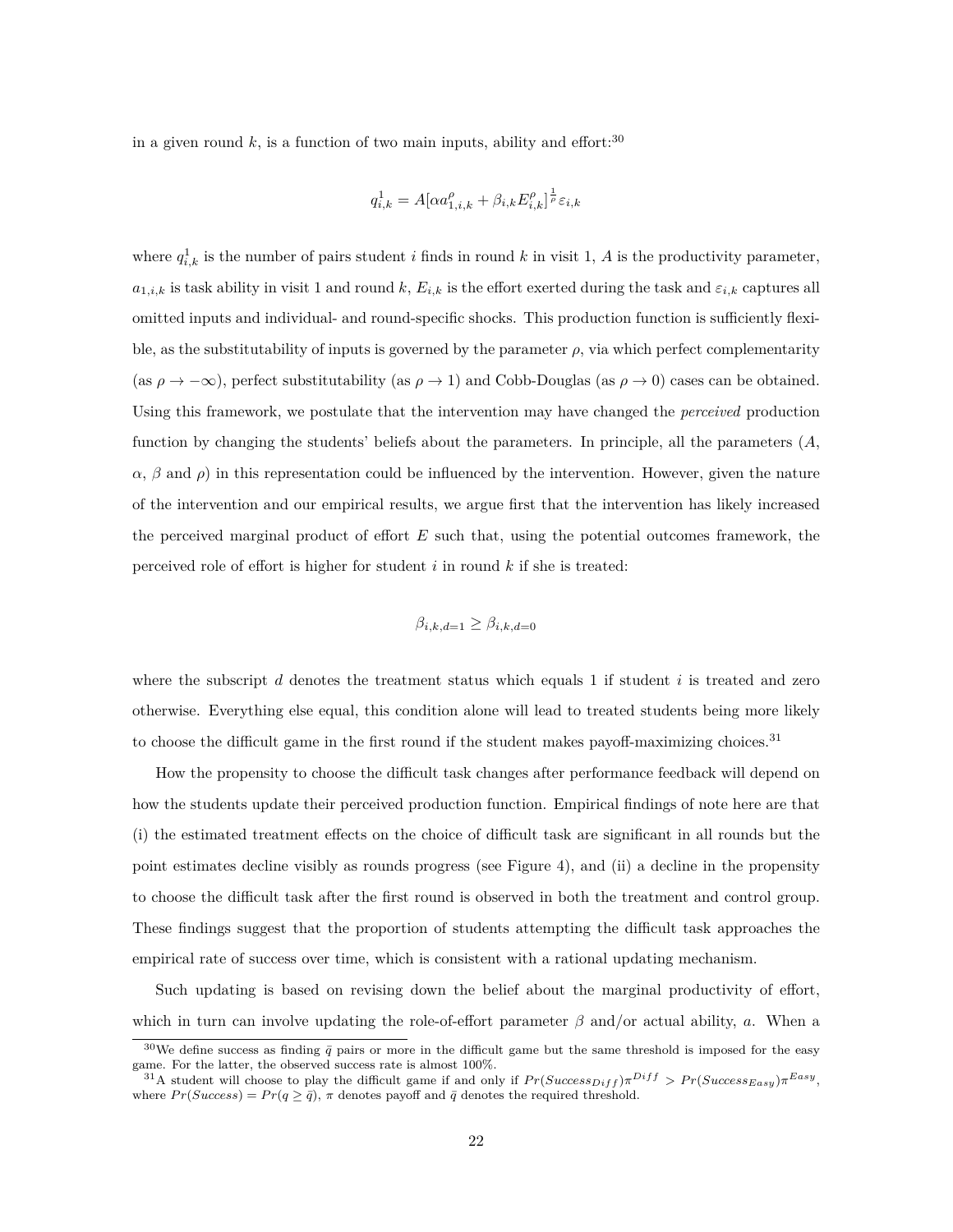student is faced with a new task, it is likely that she is not fully informed about her ability level in this task. Recall that the estimated treatment effect on the success rate in the first round (in the imposed sample) of the first visit is not different from zero. This, and the lack of a difference on the ability-measuring task suggest that there was no task-specific ability difference across treatment status ex-ante. The decline in the proportion of students choosing the difficult task is consistent with students of both treatment status revising their perceived ability downward (toward its true level) as they receive negative performance feedback. This could be complemented, especially in treated children, with updates of the role of effort in the production process, since treated kids are likely to initially overestimate the role of on-the-task effort in production in the first visit where they have very little time in each round.<sup>32</sup> Treated children revising this parameter down after negative feedback leads to a decline in the propensity of choosing the difficult task, and a reduction in the treatment effect therein, as rounds progress.

After the first visit, with an opportunity to accumulate skills in-between visits, students decide whether to engage in ability investment. For this process, we assume a CES ability accumulation technology similar in spirit to Cunha, Heckman and Schennach (2010)

$$
a_{2,i} = \Psi[\gamma a_{1,i}^{\sigma} + \lambda_i I^{\sigma}]^{\frac{1}{\sigma}},
$$

where  $a_{1,i}$  denotes student *i*'s ability in the first visit,  $a_{2,i}$  denotes student *i*'s ability in the second visit, and *I* denotes the investment made by the student to develop ability that is specific to this task. Here, the intervention most likely influenced the *perceived* marginal product of this investment. Given the results we presented above on optimality, which suggest that there is significant under-investment by control group students and no significant over-investment by treated students, the following is likely to be true (potential outcomes for student *i*)

$$
\lambda_{i,d=1} > \lambda_{i,d=0}.
$$

This would result in treated students setting more ambitious goals for the following visit by planning to play the difficult game, and making higher investments to enhance ability. Consequently, re-writing

<sup>32</sup>Note that the perceived *β* may be higher than its true value for an untreated student as well. But as long as the condition  $\beta_{i,k,d=1} \geq \beta_{i,k,d=0}$  is true, we will observe a positive treatment effect on the choice of the difficult task.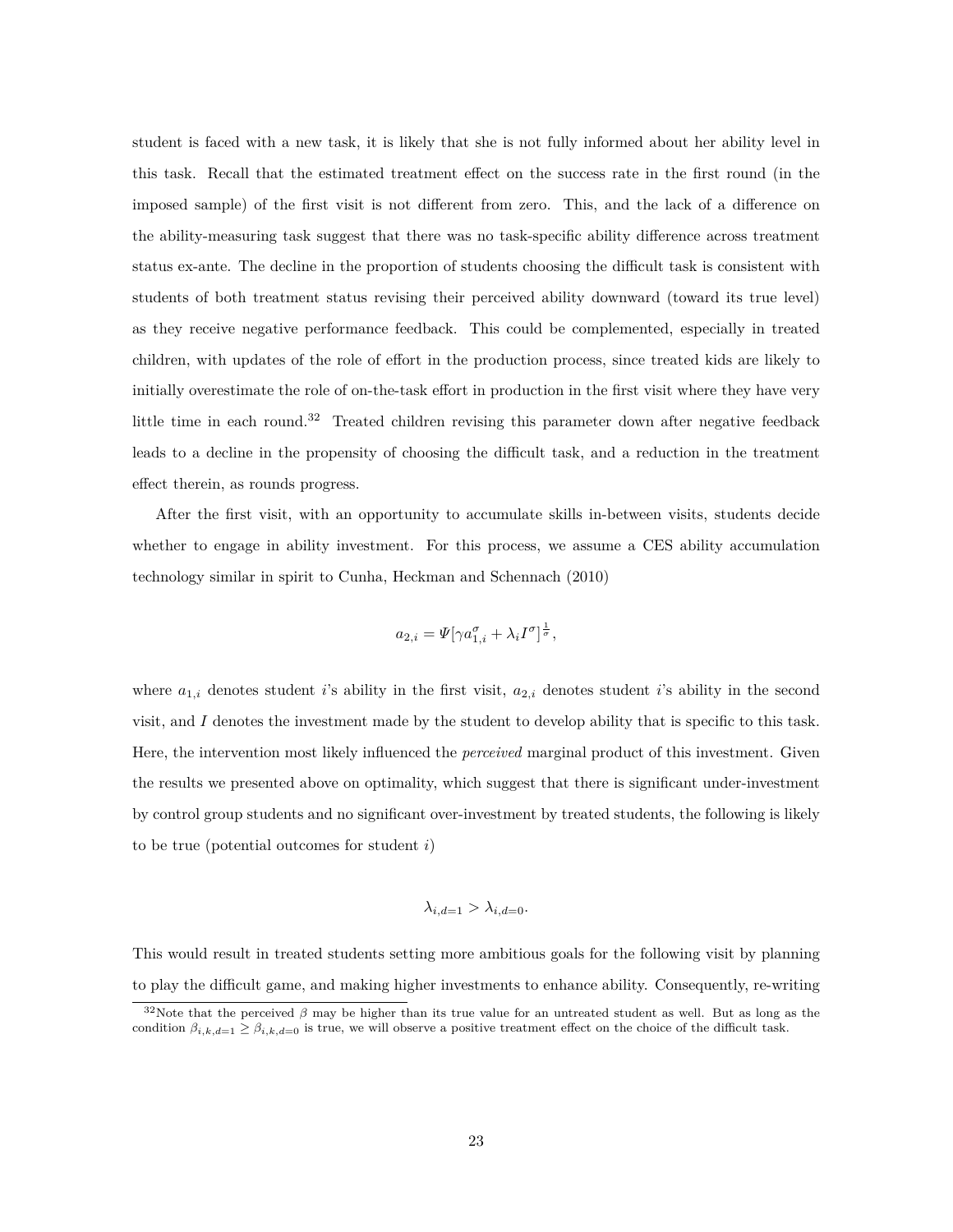the true production function of the task in the second week as

$$
q_i^2 = A[\alpha a_{2,i}^{\rho} + \beta_i E_i^{\rho}]^{\frac{1}{\rho}} \epsilon_i,
$$

student *i* is more likely to succeed if treated,

$$
Pr(q_i^2 \ge \bar{q})_{d=1} > Pr(q_i^2 \ge \bar{q})_{d=0},
$$

since, everything else equal,

$$
a_{2,d=1} > a_{2,d=0}.
$$

The above mechanism may again work via changes in beliefs with respect to the role of effort in success and ability accumulation. The belief that on-the-task effort  $(\beta)$  is a very important input for success would generate persistence in the choice of the difficult game in the first visit, and the belief that ability can be developed through effortful investment (*λ*) would lead to children studying and eventually achieving a higher likelihood of success, since the experimental task is conducive to ability development. Overall, changes in the perceived role of effort in production emerge as a likely mechanism that can explain both the first-visit and the second-visit results.<sup>33</sup>

More support for this particular mechanism comes from our survey data. Table 11 presents the estimated treatment effects on the factors measuring the students' beliefs about the malleability of ability and the students' self-reported levels of perseverance. Treated students have significantly higher belief and perseverance scores controlling for associated baseline scores and some key student characteristics such as gender, cognitive function and school grades.<sup>34</sup> The estimated increases in the scores of malleability of ability and self-reported perseverance support our proposed mechanism. The intervention is likely to have changed the students' beliefs about the skill accumulation technology by emphasizing the role of effort in eventual success. A student who once believed that ability is a fixed individual trait, may now think that it is malleable through effort. Such a student would be expected to now invest more time and effort into a given task, accumulate skill and consequently be more likely to succeed in meeting the target. Such an increase in the students' beliefs about the malleability of ability is also

<sup>&</sup>lt;sup>33</sup>Other potential changes in the perceived production function as a result of treatment might have been through lowering the importance of ability (*α*) or increasing the substitutability parameter *ρ* in the production function. Treatment making students believe that ability is not that important (lower  $\alpha$ ) would, however, be inconsistent with the 2nd-visit results. Children who believe that ability is not that important would be less willing to invest in costly skill accumulation. Similarly, treated students believing more in substitutability of ability with on-the-task effort would not invest in ability development for the second visit, and would not be more likely to actually succeed.

<sup>34</sup>See Figures 8 and 9 for the pre-treatment and post-treatment distributions of the residual factor scores.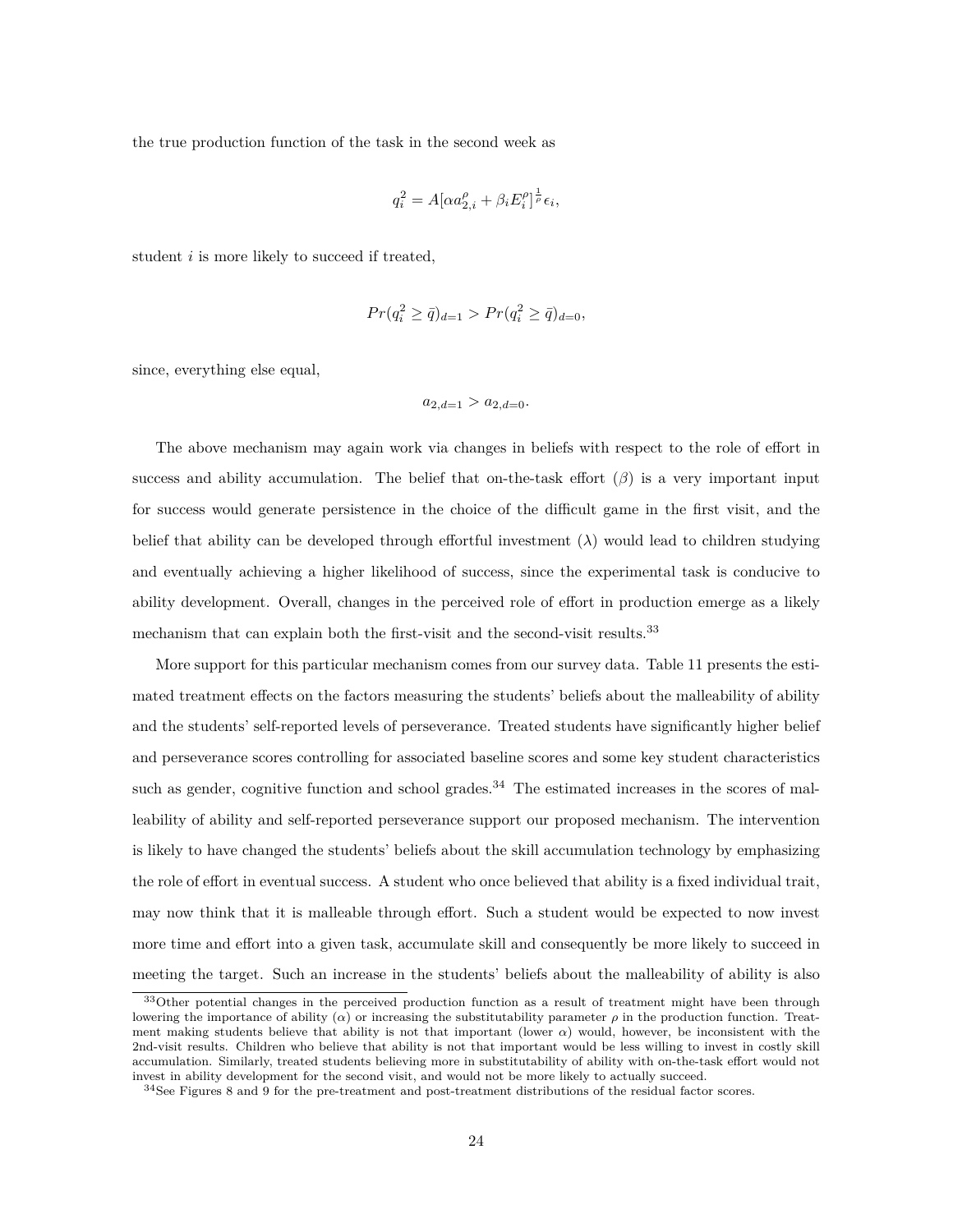likely to lead to an increase in perseverant actions as reported by the students, since these actions will be perceived to be more rewarding in a world where repeated attempts/trials with respect to a specific task lead to skill accumulation.<sup>35</sup>

## **6 Conclusion**

We evaluate a large-scale randomized educational intervention that aims to enhance grit in the classroom environment using outcome measures we obtained from a real effort task and actual school grades. We find that treated students are significantly more likely to engage in skill accumulation exercises and consequently, more likely to succeed and collect higher payoffs in the experimental setting. The intervention also has a positive effect on school grades in core academic subjects.

From the policy perspective, the paper contributes to the on-going debate about the malleability of non-cognitive skills and the role of educational programs in enhancing individual achievement through interventions which specifically target those skills (Almlund et al., 2011, Kautz et al., 2014). Our results provide an affirmative answer to the question of malleability within the context of an important non-cognitive skill, and highlight a particular low-cost alternative that can be implemented to foster it in the natural environment of the classroom. Being able to achieve such an impact in the school environment offers hope for reducing persistent achievement gaps observed in many countries, where many educational policy actions aiming to improve family input face challenges to engage families of low socio-economic strata.

A potential caveat relates to external validity, since program participation was voluntary. However, as mentioned in Section 2, the majority of teachers who did not participate in our program expressed constraints rather than a lack of willingness to participate. Only about 10% of the contacted teachers rejected our program offer by either stating that they are "not in a position to participate due to private circumstances" or simply by not returning our call. Given these numbers, we believe that the external validity of our results is strong and scaling-up a low-cost program like this is likely to be effective.

On a final note, our results are short-term and we do not yet know whether the impacts achieved

<sup>35</sup>Note that an intervention of this sort may have acted as a confidence booster, since it emphasizes the importance of not attributing setbacks to a lack of intelligence. For this reason, a student who once interpreted failure as strong evidence for a lack of ability, might now end up with a less diminished self-confidence level and be less reluctant to re-attempt a challenging task. In the above framework this may also affect the parameters of the perceived production function and skill accumulation technology. However, we do not estimate any significant treatment effect on confidence scores, which suggests that a boost in self-confidence is unlikely to be the mechanism through which the estimated results were obtained. See Figure 10.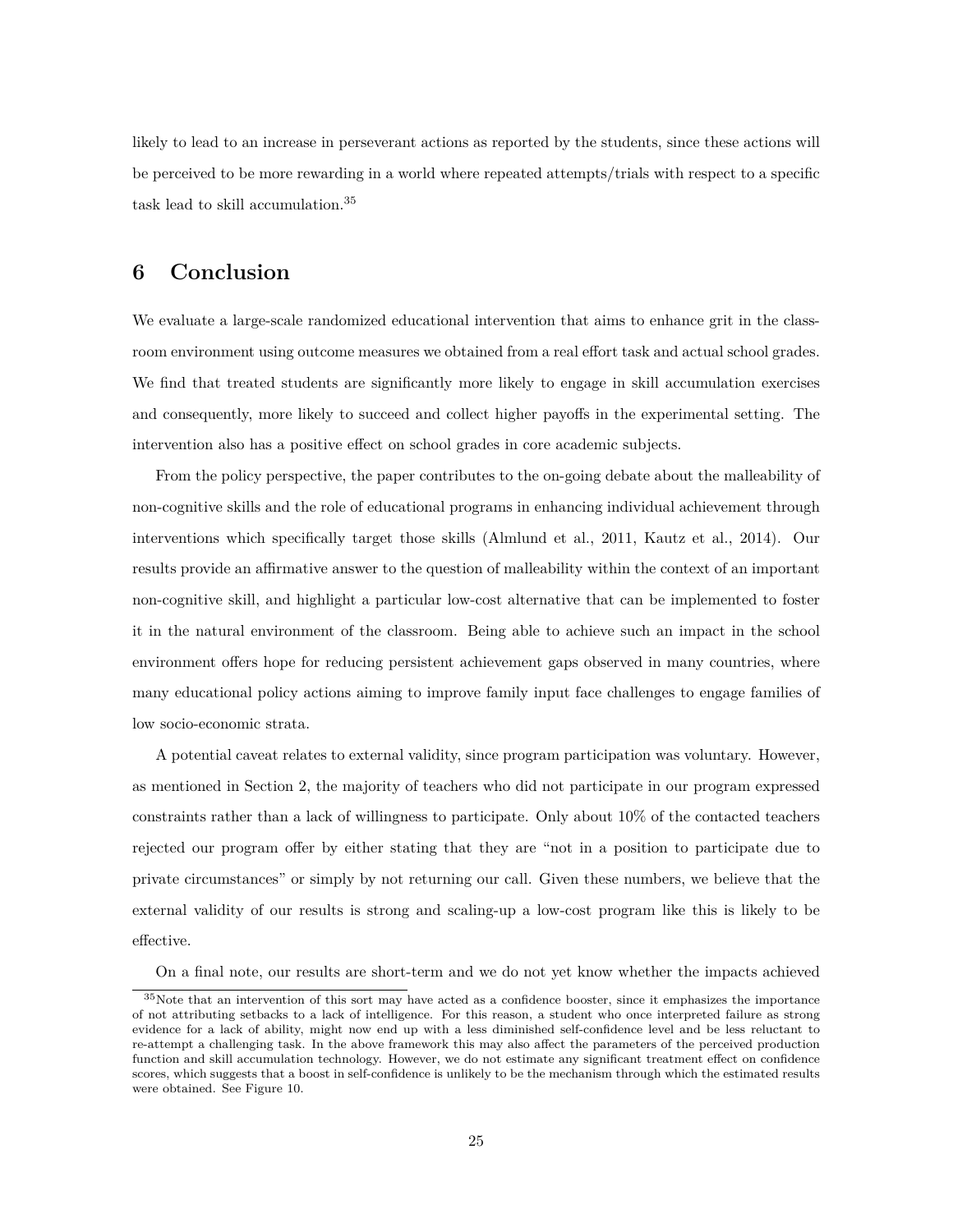will change over time as students age and become adolescents. However, the results may not be shortlived if the intervention altered beliefs and aspirations and encouraged some students to exert extra effort and consequently to succeed, since success realizations attributed to high effort might create a productive cycle of further effort and further success. In this regard, future avenues of research this study motivates abound, ranging from settings where alternative intensities (durations) of interventions are tested to measuring longer term effects on both students in our sample and new cohorts of students who will be taught by the teachers in our sample.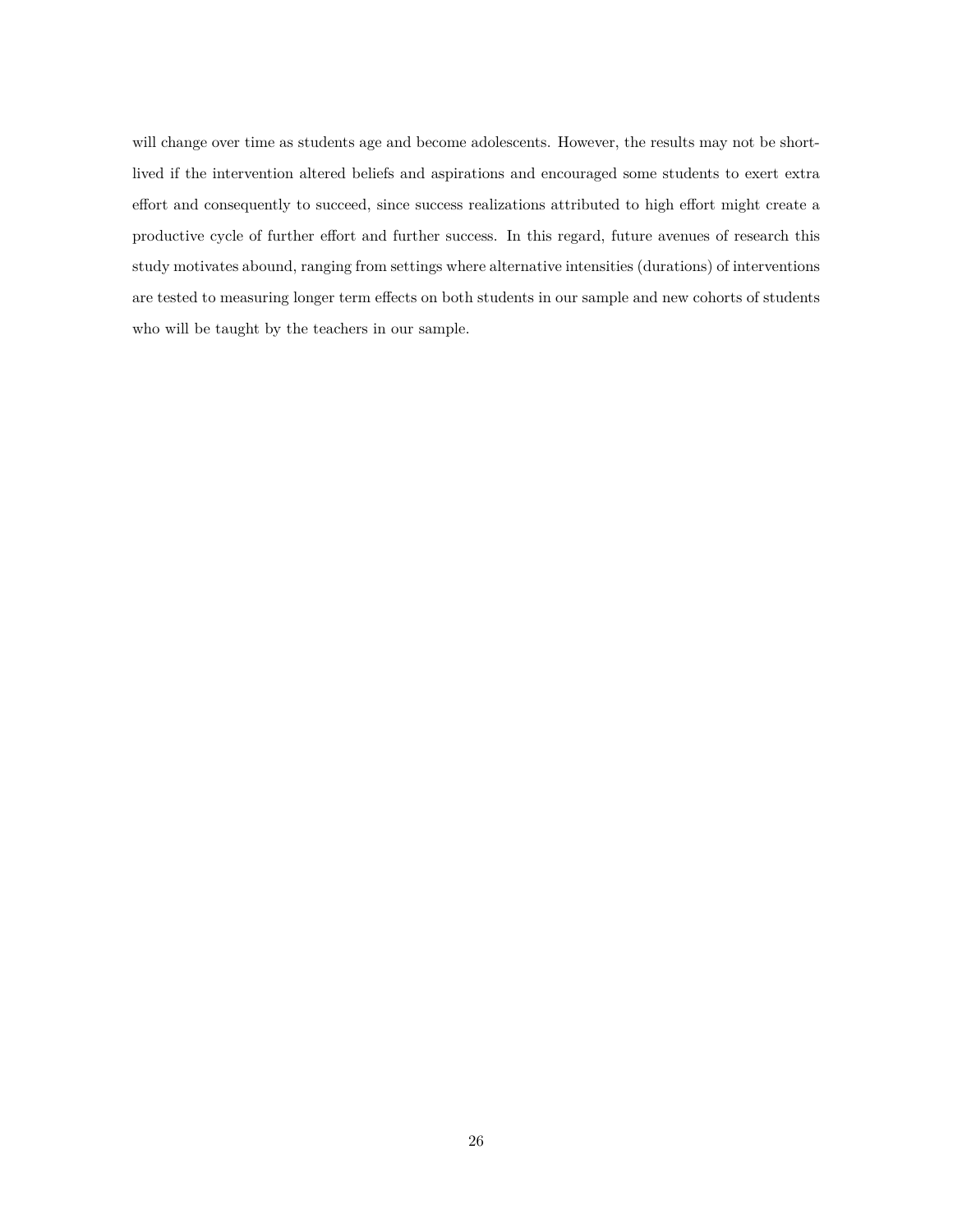## **References**

- [1] Alan, S. and Ertac, S. (2014), Good Things Come to Those Who (Are Taught How to) Wait: Results from a Randomized Educational Intervention on Time Preference, Available at SSRN: http://papers.ssrn.com/sol3/papers.cfm?abstract\_id=2566405
- [2] Almlund, M., Duckworth, A.L., Heckman, J.J. and Kautz, T.D. (2011), "Personality Psychology and Economics", *Handbook of the Economics of Education*, pp. 1-181
- [3] Aronson, J, Fried, C.B. and Good, C. (2002), "Reducing the Effects of Stereotype Threat on African American College Students by Shaping Theories of Intelligence", *Journal of Experimental Social Psychology*, 38, pp. 113-125
- [4] Azmat, G. and Iriberri, N. (2010), "The Importance of Relative Performance Feedback Information: Evidence from a Natural Experiment using High School Students", *Journal of Public Economics*, 94, pp. 435-452
- [5] Barankay, I. (2014), Incentives and Social Tournaments, unpublished manuscript
- [6] Blackwell, L., Trzesniewski, K.H. and Dweck, C.S. (2007), "Implicit Theories of Intelligence Predict Achievement Across an Adolescent Transition: A Longitudinal Study and an Intervention", *Child Development*, 78(1), pp. 246-263
- [7] Borghans, L., Duckworth, A.L., Heckman, J.J. and ter Weel, B. (2008), "The Economics and Psychology of Personality Traits", *Journal of Human Resources*, 43(4), pp. 972-1059
- [8] Castillo, M., Ferraro, P. J., Jordan, J. L. and Petrie, R. (2011), "The Today and Tomorrow of Kids: Time Preferences and Educational Outcomes of Children", *Journal of Public Economics*, 95(11), pp. 1377-1385
- [9] Chetty, R., Friedman, J.N., Hilger, N., Saez, E., Diane, S.W., Yagan, D. (2010), How Does Your Kindergarten Classroom Affect Your Earnings? Evidence from Project STAR, NBER Working Paper 16381
- [10] Conti, G., Heckman, J.J., Moon, S. and Pinto, R. (2014), The Long-term Health Effects of Early Childhood Interventions, unpublished manuscript
- [11] Cunha, F., Heckman, J.J., Lochner, L., Masterov, D.V. (2006), "Interpreting the Evidence on Life Cycle Skill Formation", *Handbook of the Economics of Education*, 1, pp. 679-812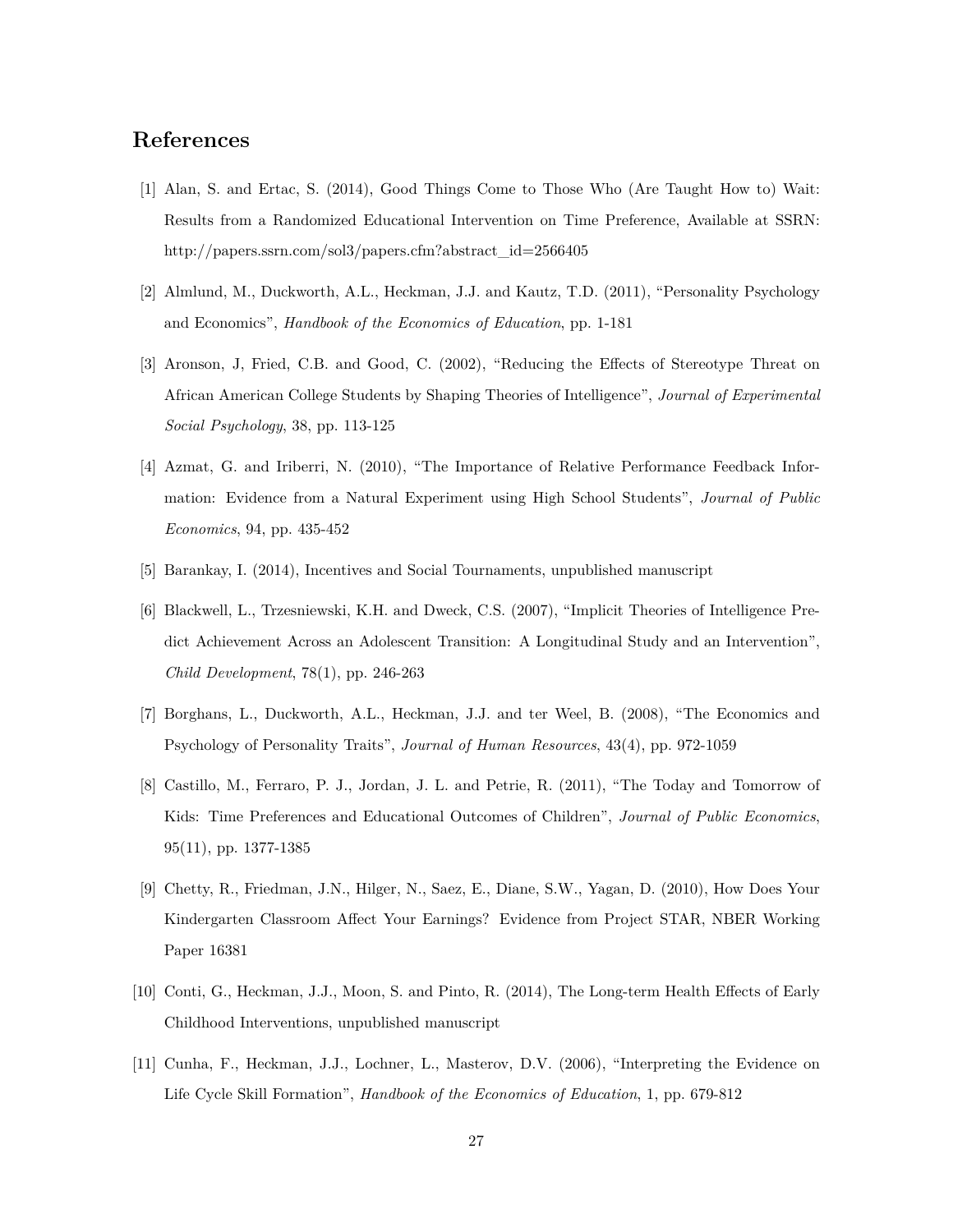- [12] Cunha, F., Heckman, J.J. and Shennach, S.M. (2010), "Estimating the Technology of Cognitive and Noncognitive Skill Formation", *Econometrica*, 78(3), pp. 883-931
- [13] Cunha F., Elo I., Culhane J. (2013), "Eliciting Maternal Expectations about the Technology of Cognitive Skill Formation", NBER Working Paper 19144
- [14] Dee, T. and West, M. (2008), "The Non-Cognitive Returns to Class Size", NBER Working Paper 13994
- [15] Duckworth, A.L., Peterson, C., Matthews, M.D., and Kelly, D.R. (2007), "Grit: Perseverance and Passion for Long-Term Goals", *Journal of Personality and Social Psychology*, 92(6), pp. 1087-1101
- [16] Duckworth, A. L. and Quinn, P. D. (2009), "Development and validation of the Short Grit Scale (Grit-S)", *Journal of Personality Assessment*, 91, pp. 166-174
- [17] Dweck, C. Mindset: The New Psychology of Success. Random House Digital, Inc., 2006
- [18] Eriksson, T., Poulsen, A. and Villeval, M.C. (2009), "Feedback and Incentives: Experimental Evidence", *Labour Economics*, 16(6), pp. 679-688
- [19] Eskreis-Winkler, L., Shulman, E.P., Beal, S. and Duckworth, A.L. (2014), "Survivor mission: Why those who survive have a drive to thrive at work", *Journal of Positive Psychology*, 9(3), pp. 209-218
- [20] Gill, D., Prowse, V. and Vlassopoulos, M. (2013), "Cheating in the Workplace: An Experimental Study of the Impact of Bonuses and Productivity", *Journal of Economic Behavior and Organization*, 96, pp. 120-134
- [21] Gneezy, U. and Potters, J. (1997), "An experiment on risk taking and evaluation periods", *Quarterly Journal of Economics*, 112(2), pp. 631-645
- [22] Golsteyn, B.H.H., Gronqvist, H. and Lindahl, L. (2013), "Adolescent Time Preferences Predict Lifetime Outcomes", *Economic Journal*, 124, pp. 739-761
- [23] Good, C., Aronson, J. and Inzlicht, M. (2003), "Improving Adolescents' Standardized Test Performance: An Intervention to Reduce the Effects of Stereotype Threat", *Applied Developmental Psychology*, 24(6), pp. 645-662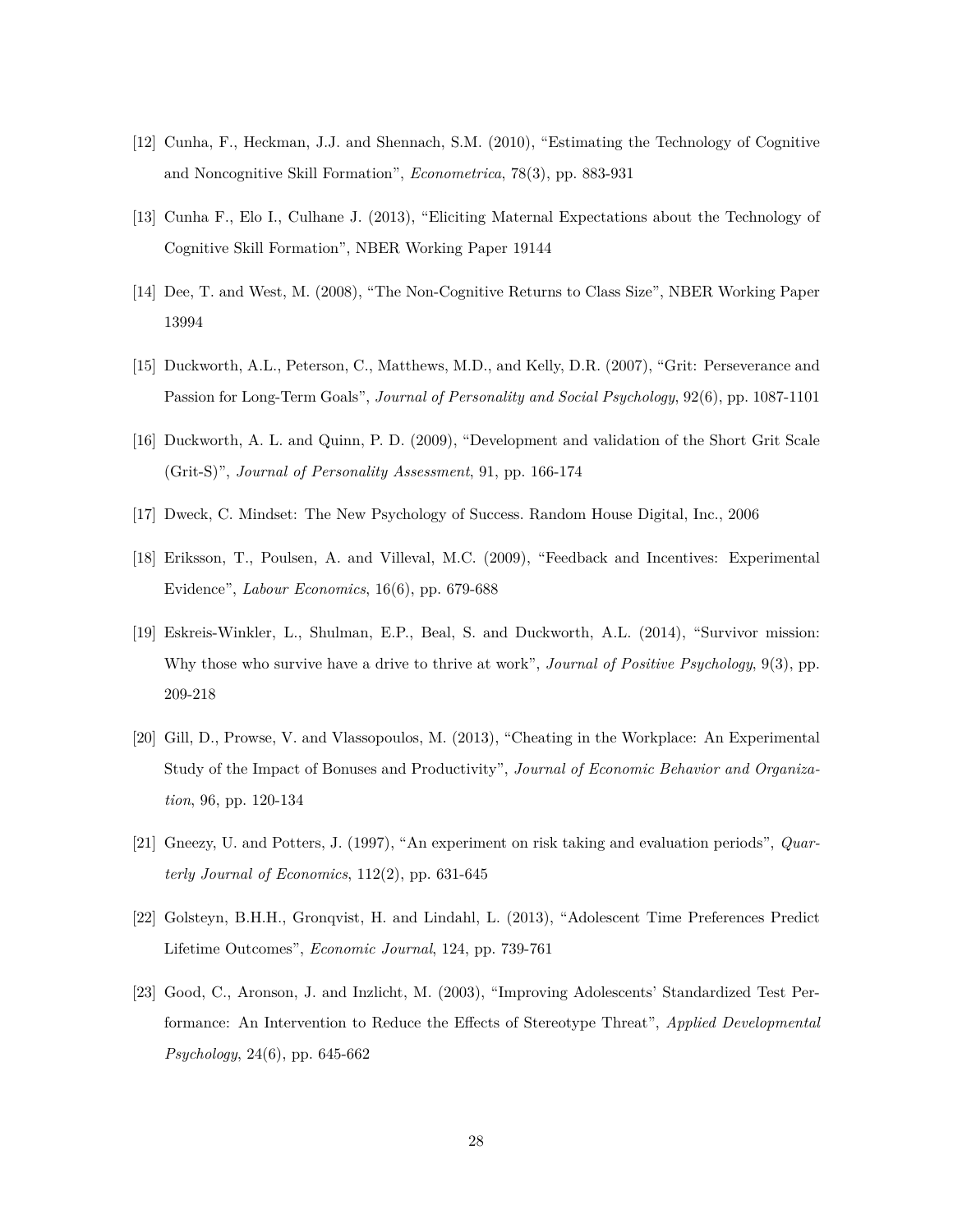- [24] Heckman, J.J., Stixrud, J. and Urzua, S. (2006), "The Effects of Cognitive and Noncognitive Abilities on Labor Market Outcomes and Social Behaviour", *Journal of Labor economics*, 24, pp. 411-482
- [25] Heckman, J.J., Moon, S.H., Pinto, R., Savelyev, P.A. and Yavitz, A.Q. (2010), "The Rate of Return to the High Scope Perry Preschool Program", *Journal of Public Economics*, 94(1-2), pp. 114-128
- [26] Heckman, J.J., Pinto, R. and Savelyev, P.A. (2013), "Understanding the Mechanisms Through Which an Influential Early Childhood Program Boosted Adult Outcomes", *American Economic Review*, 103(6), pp. 1-35
- [27] Heckman, J.J., Moon, S.H. and Pinto, R. (2014), The Effects of Early Intervention on Abilities and Social Outcomes: Evidence from the Carolina Abecedarian Study, unpublished manuscript
- [28] Kautz, T., Heckman, J.J., Diris, R., ter Weel, B., Borghans, L. (2014), Fostering and Measuring Skills: Improving Cognitive and Non-cognitive Skills to Promote Lifetime Success, NBER Working Paper 20749
- [29] Maddie, S.R., Matthews, M.D., Kelly, D.R., Villarreal, B. and White, M. (2012), "The Role of Hardiness and Grit in Predicting Performance and Retention of USMA Cadets", *Military Psychology*, 24, pp. 19-28
- [30] Moffit, T. E., Arseneault, L., Belsky, D., Dickson, N., Hancox, R.J., Harrington, H., Houts, R., Poulton, R.,Roberts, B.W., Ross, S., Sears, N. R., Thomsom, W. M. and Caspi, A. (2011), "A Gradient of Childhood Self-control Predicts Health, Wealth, and Public Safety", *Proceedings of the National Academy of Sciences*, 108 (7), 269-398
- [31] Raven, J., Raven, J.C., & Court, J.H. (2004), "Manual for Raven's Progressive Matrices and Vocabulary Scales", San Antonio, TX: Harcourt Assessment
- [32] Roberts, B.W., Kuncel, N.R., Shiner, R.L., Caspi, A. and Goldberg, L.R. (2007), "The Power of Personality: The Comparative Validity of Personality Traits, Socioeconomic Status, and Cognitive Ability for Predicting Important Life Outcomes", *Perspectives in Psychological Science*, 2(4), pp. 313-345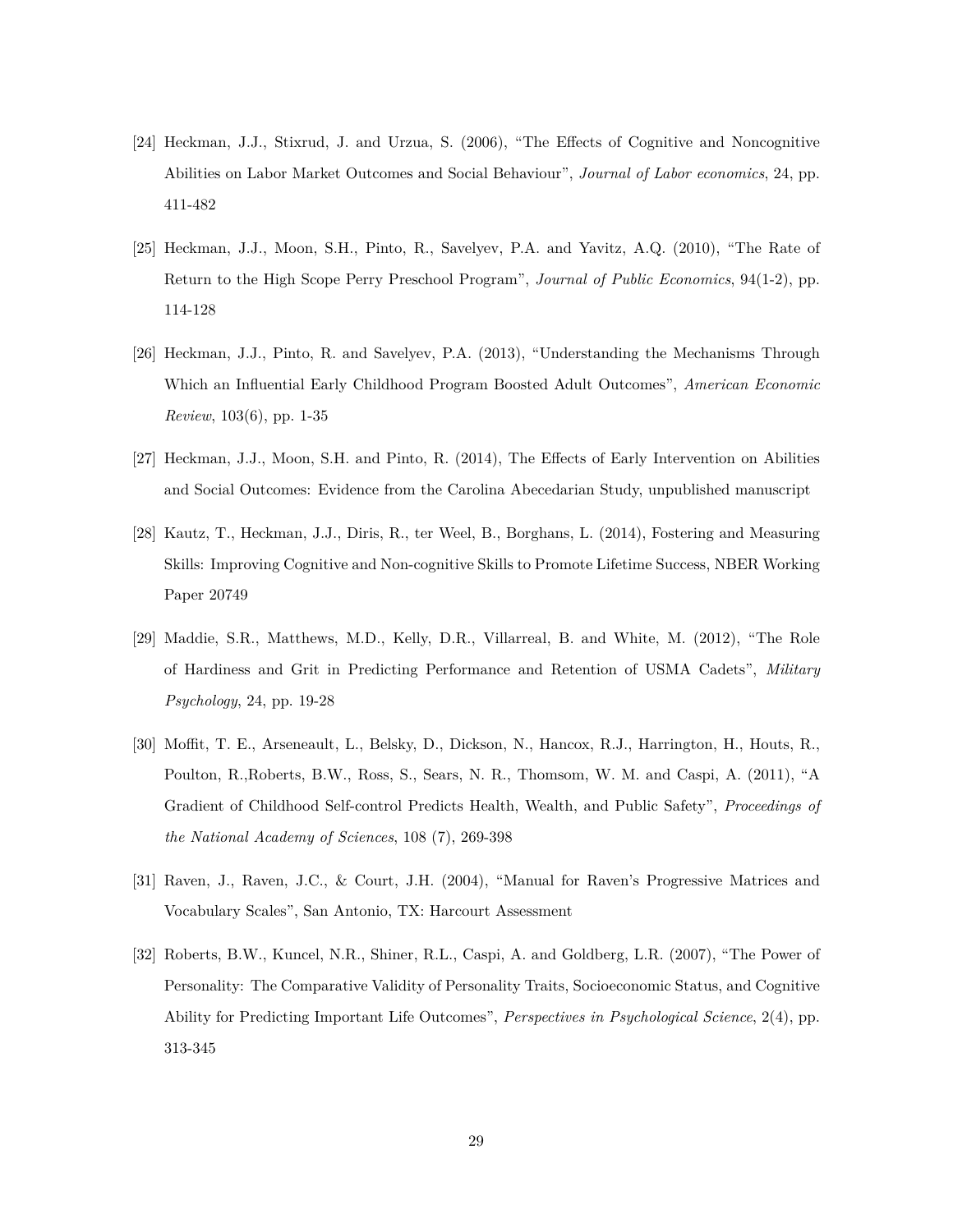[33] Sutter, M., Kocher, M.G., Ruetzler, D. and Trautmann, S.T. (2013), "Impatience and Uncertainty: Experimental Decisions Predict Adolescents' Field Behavior", *American Economic Review*, 103(1), pp. 510-531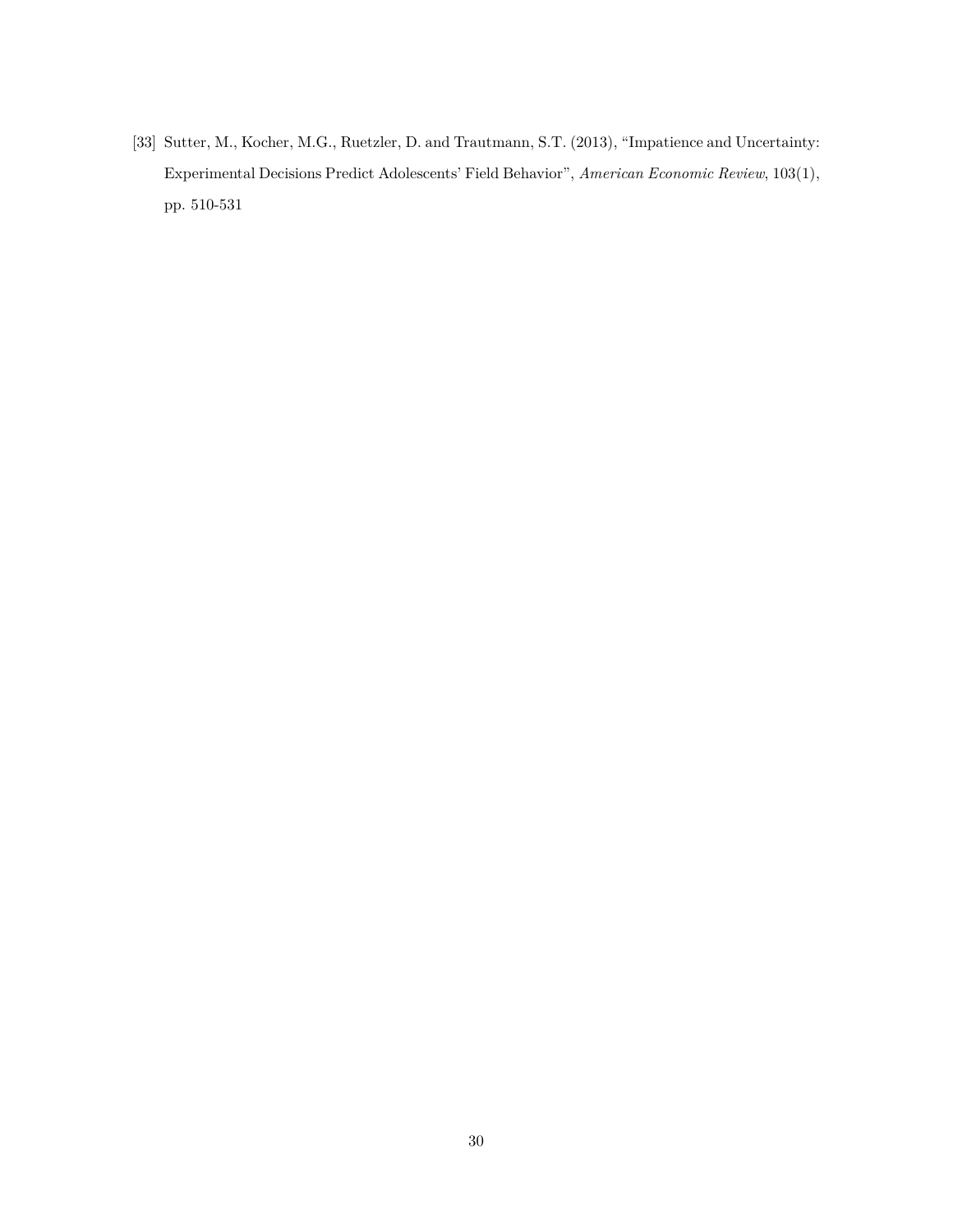## **Tables**

|                        | Mean [SD]  | Treatment | Control | Difference (p-value) |
|------------------------|------------|-----------|---------|----------------------|
|                        |            |           |         |                      |
| Malleability (pre)     | 0.00       | $-0.01$   | 0.01    | $-0.02$              |
|                        | $[1.00]$   |           |         | (0.90)               |
| Perseverance (pre)     | 0.00       | 0.00      | 0.00    | 0.00                 |
|                        | [1.00]     |           |         | (0.97)               |
| Confidence (pre)       | 0.00       | 0.00      | 0.01    | $-0.01$              |
|                        | $[1.00]$   |           |         | (0.87)               |
| Gender (Male=1)        | $\,0.52\,$ | $0.51\,$  | 0.53    | $-0.01$              |
|                        |            |           |         |                      |
|                        | [0.50]     |           |         | (0.49)               |
| Age                    | 10.02      | 10.02     | 10.02   | 0.00                 |
|                        | [0.42]     |           |         | (0.97)               |
| Raven                  | 0.00       | 0.02      | $-0.02$ | $-0.03$              |
|                        | $[1.00]$   |           |         | (0.81)               |
| Task Ability           | 5.07       | 5.00      | 5.14    | $-0.14$              |
|                        | $[2.22]$   |           |         | (0.45)               |
| Risk Tolerance         | 2.52       | 2.49      | 2.56    | $-0.07$              |
|                        | $[1.49]$   |           |         | (0.60)               |
| Wealth                 | 2.84       | 2.80      | 2.89    | $-0.08$              |
|                        | [0.97]     |           |         | (0.58)               |
| <b>Behaviour Score</b> | 4.35       | 4.37      | 4.32    | 0.06                 |
|                        | [0.87]     |           |         | (0.66)               |
| <b>Success Score</b>   | 3.41       | $3.35\,$  | 3.49    | $-0.13$              |
|                        | [1.06]     |           |         | (0.13)               |
| Math                   | 67.14      | 66.44     | 67.94   | $-1.50$              |
|                        | [23.84]    |           |         | (0.68)               |
| Turkish                | 70.42      | 69.59     | 71.37   | $-1.78$              |
|                        | [20.00]    |           |         | (0.63)               |
| Social Sc./Science     | 77.23      | 76.26     | 78.35   | $-2.09$              |
|                        | [17.40]    |           |         | (0.50)               |
| Top Math               | 0.21       | 0.20      | 0.21    | $-0.01$              |
|                        | [0.41]     |           |         | (0.78)               |
| Top Turkish            | 0.19       | 0.20      | 0.17    | 0.03                 |
|                        | [0.49]     |           |         | (0.56)               |
| Top Social Sc./Science | 0.28       | 0.29      | 0.26    | 0.03                 |
|                        | [0.45]     |           |         | (0.54)               |
| Class Size             | 37.14      | 38.91     | 34.96   | 3.94                 |
|                        | [8.34]     |           |         | (0.17)               |
|                        |            |           |         |                      |

Table 1: Mean Comparisons of Pre-Treatment Variables

<sup>\*</sup> Column 1 contains the means of the pre-treatment variables with standard deviations in brackets. Columns 2 and 3 present the means of the treated and control group respectively. Column 4 shows the estimated difference in means which is obtained from regressing the variable of interest on the treatment dummy. Standard errors are clustered at the school level (unit of randomization) and p-values are reported in parentheses. \*\*\*  $p<0.01$ , \*\*  $p<0.05$ , \*  $p<0.1$ .

<sup>\*\*</sup> The variables malleability and perseverance are extracted factors from the pre-treatment student survey. The Raven score is measured using a progressive Raven's matrices test (Raven et al., 2004).<br>Task ability refers to the student's performance in the ability measuring round of the experiment. Risk<br>tolerance was elic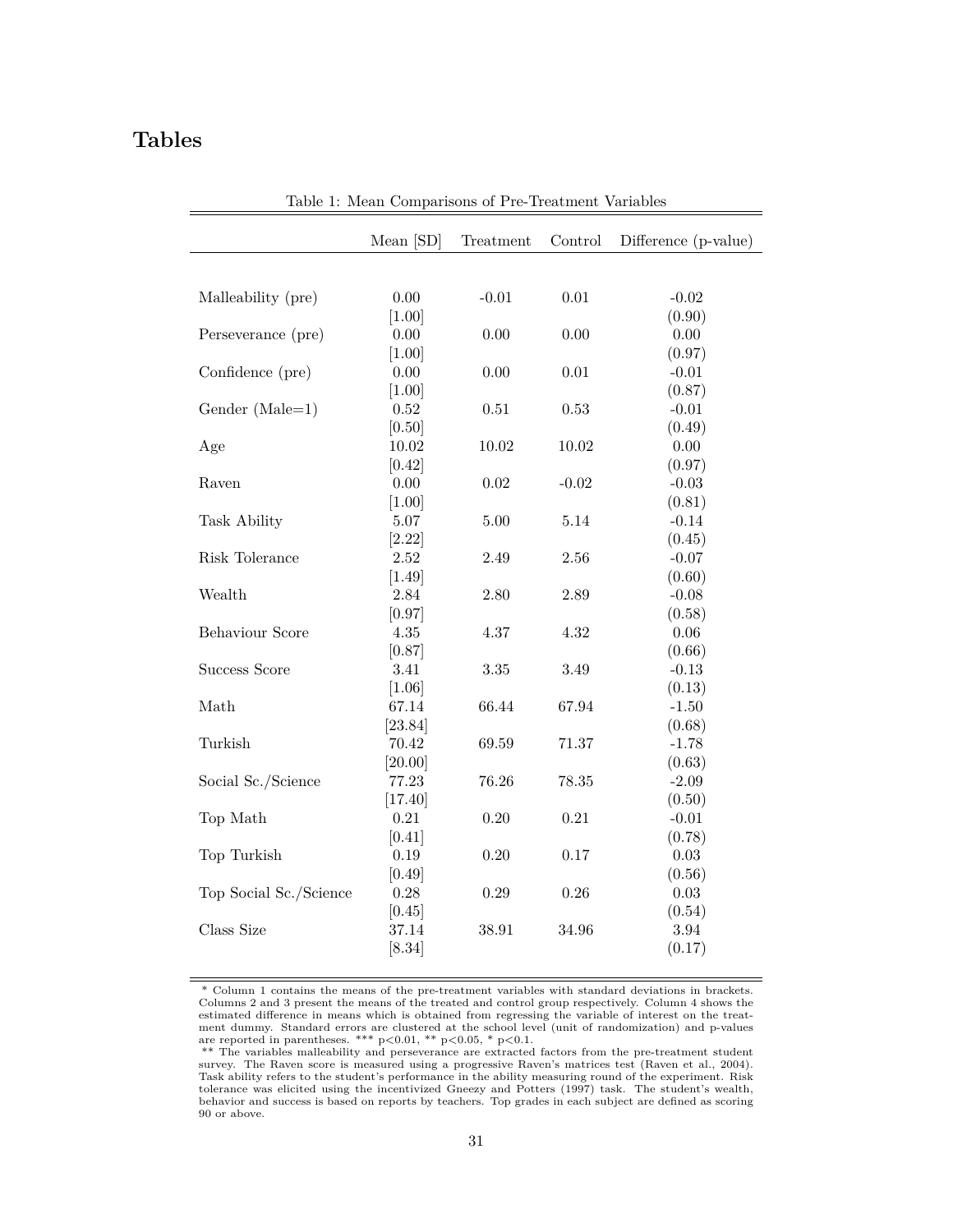| Table 2: Associations in Control Group |                      |                      |                      |                      |  |  |
|----------------------------------------|----------------------|----------------------|----------------------|----------------------|--|--|
|                                        | (1)                  | $\left( 2\right)$    | (3)                  | (4)                  |  |  |
|                                        | Math Score           | Math Score           | Math Score           | Math Score           |  |  |
| Raven                                  | $7.257***$<br>(0.54) | $7.342***$<br>(0.50) | $7.339***$<br>(0.46) | $6.816***$<br>(0.35) |  |  |
| All Difficult Visit 1                  | $5.695***$<br>(1.41) |                      |                      |                      |  |  |
| Plan Difficult Visit 2                 |                      | $4.835***$<br>(1.38) |                      |                      |  |  |
| Malleability (pre)                     |                      |                      | $2.872***$<br>(0.59) |                      |  |  |
| Perseverance (pre)                     |                      |                      |                      | $3.797***$<br>(0.49) |  |  |
| R-squared                              | 0.28                 | 0.27                 | 0.30                 | 0.33                 |  |  |
| N                                      | 715                  | 708                  | 677                  | 594                  |  |  |

\* All estimates are obtained using least squares and using observations from the control group only. Standard errors are clustered at the school level (unit of randomization) and are reported in parentheses. \*\*\*  $p<0.01$ , \*\*  $p<0.05$ , \*  $p<0.1$ .<br>\*\* The outcome variable in all four regressions is the student's math

able "All Difficult Visit 1" equals 1 if the student chooses difficult in all 5 rounds of the first visit<br>and zero otherwise. The dummy variable "Plan Difficult Visit 2" equals 1 if the student chooses to<br>do the difficult factors from the pre-treatment student survey.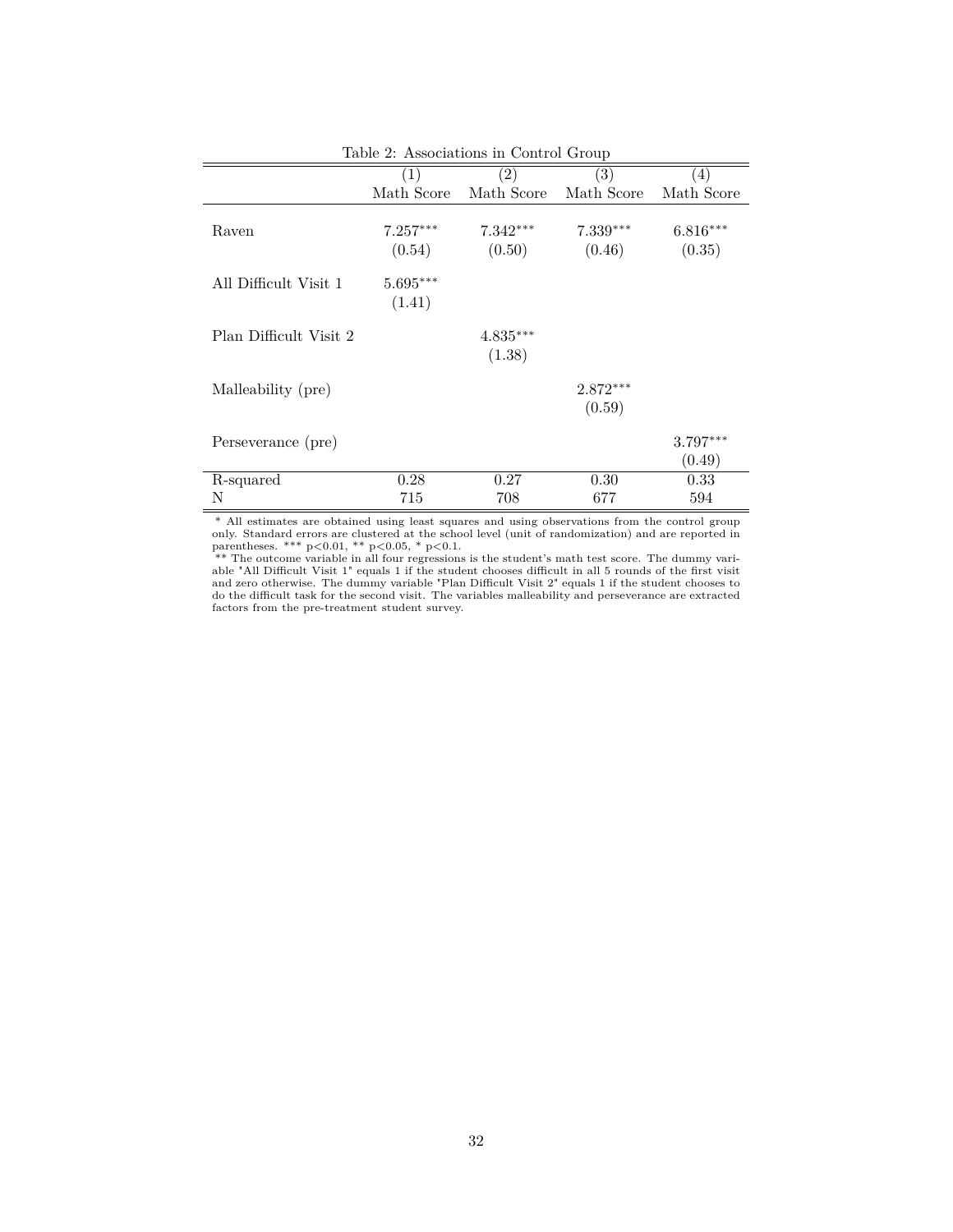| rable 5. Treatment Ellect on Choice of Difficult Task |            |            |            |            |                  |                  |
|-------------------------------------------------------|------------|------------|------------|------------|------------------|------------------|
|                                                       | (1)        | (2)        | (3)        | (4)        | $\overline{(5)}$ | $\overline{(6)}$ |
|                                                       | Difficult  | Difficult  | Difficult  | Difficult  | Difficult        | Difficult        |
|                                                       | (Round 1)  | (Round 2)  | (Round 3)  | (Round 4)  | (Round 5)        | (All Rounds)     |
|                                                       |            |            |            |            |                  |                  |
| Treatment                                             | $0.104***$ | $0.095**$  | $0.135***$ | $0.118***$ | $0.082***$       | $0.087***$       |
|                                                       | (0.03)     | (0.04)     | (0.03)     | (0.03)     | (0.03)           | (0.03)           |
|                                                       |            |            |            |            |                  |                  |
| Task Ability                                          | $0.047***$ | $0.061***$ | $0.064***$ | $0.068***$ | $0.066***$       | $0.068***$       |
|                                                       | (0.01)     | (0.01)     | (0.01)     | (0.01)     | (0.01)           | (0.01)           |
|                                                       |            | $0.100***$ | $0.070***$ | $0.048**$  | $0.078***$       | $0.042**$        |
| Gender $(Male=1)$                                     | $-0.013$   |            |            |            |                  |                  |
|                                                       | (0.02)     | (0.02)     | (0.02)     | (0.02)     | (0.02)           | (0.02)           |
| Raven Score                                           | 0.014      | $0.030**$  | $0.029*$   | $0.042***$ | $0.037**$        | $0.030*$         |
|                                                       | (0.01)     | (0.01)     | (0.02)     | (0.02)     | (0.02)           | (0.02)           |
|                                                       |            |            |            |            |                  |                  |
| Malleability (pre)                                    | 0.009      | $-0.008$   | $-0.004$   | $-0.007$   | 0.012            | 0.001            |
|                                                       | (0.01)     | (0.01)     | (0.01)     | (0.01)     | (0.01)           | (0.01)           |
| Perseverance (pre)                                    | $-0.013$   | 0.014      | $-0.005$   | $0.027*$   | 0.012            | 0.005            |
|                                                       | (0.01)     | (0.02)     | (0.02)     | (0.02)     | (0.02)           | (0.02)           |
|                                                       |            |            |            |            |                  |                  |
| Math Score                                            | $0.001*$   | 0.001      | $0.002***$ | $0.002**$  | $0.002**$        | $0.001*$         |
|                                                       | (0.00)     | (0.00)     | (0.00)     | (0.00)     | (0.00)           | (0.00)           |
|                                                       |            |            |            |            |                  |                  |
| Risk Tolerance                                        | $0.018**$  | 0.012      | $0.013*$   | $0.012*$   | 0.007            | $0.017^{***}\,$  |
|                                                       | (0.01)     | (0.01)     | (0.01)     | (0.01)     | (0.01)           | (0.01)           |
| Control Mean                                          | 0.73       | 0.55       | 0.43       | 0.42       | 0.41             | 0.25             |
| N                                                     | 1716       | 1715       | 1715       | 1714       | 1717             | 1696             |

Table 3: Treatment Effect on Choice of Difficult Task

\* Reported estimates are marginal effects from logit regressions. Standard errors are clustered at the school level (unit of randomization) and reported in parentheses. \*  $p<0.10$ , \*\*  $p<0.05$ , \*\*\*  $p<0.01$ <br>\*\* The outcome

in the respective round. The outcome variable in column 6 is a dummy variable which equals 1 if the student chooses to do<br>the difficult task in all five rounds of the first visit. Treatment is a dummy variable which equals school which has been treated with the grit intervention. Task ability refers to the student's performance in the ability measuring round of the experiment. The Raven score is measured using a progressive Raven's matrices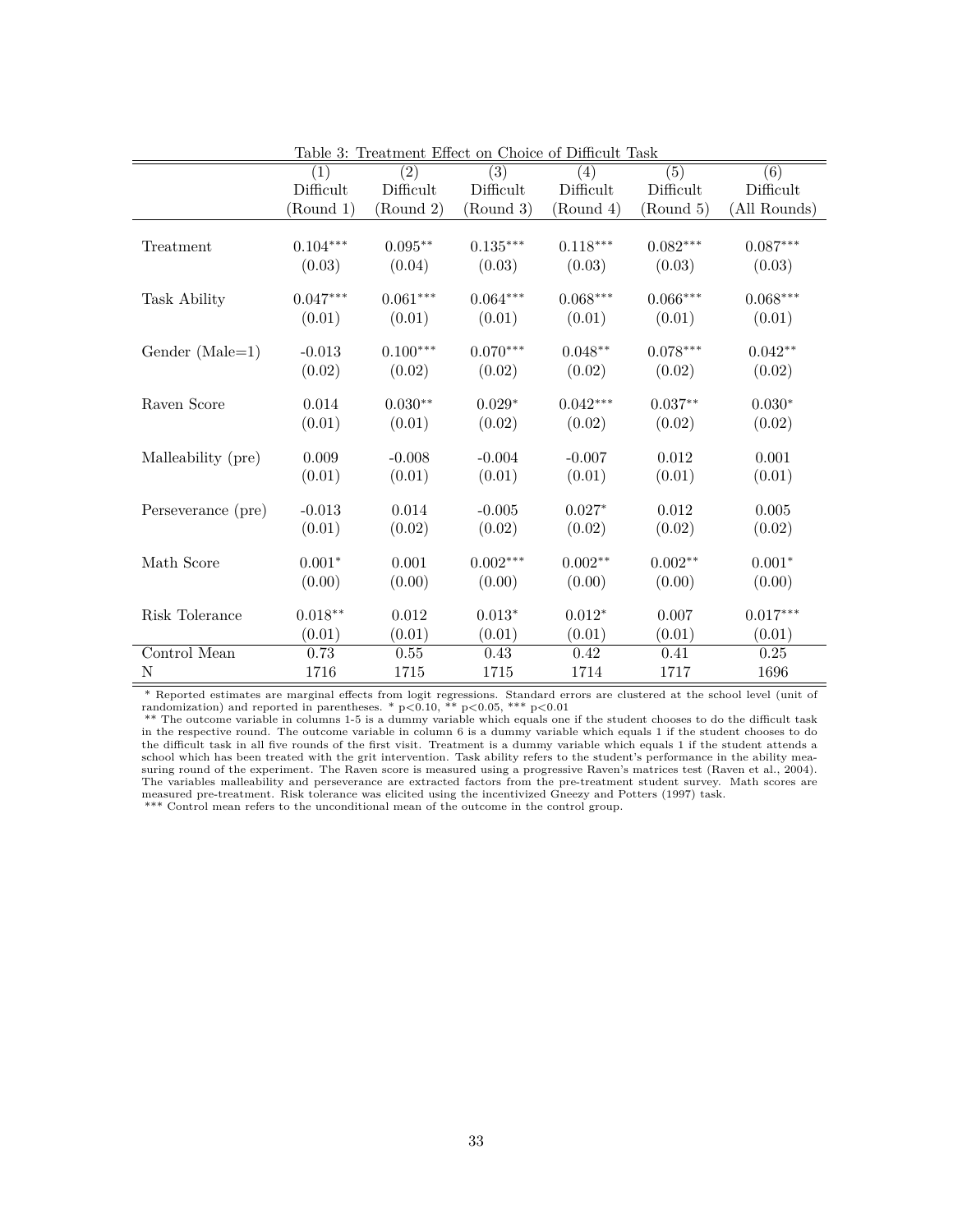|                     |                |                  | Table 4. Treatment Encet on buccess and I ayons |            |                  |                  |
|---------------------|----------------|------------------|-------------------------------------------------|------------|------------------|------------------|
|                     | (1)            | $\overline{(2)}$ | $\overline{(3)}$                                | (4)        | $\overline{(5)}$ | $\overline{(6)}$ |
|                     | <b>Success</b> | Payoff           | Payoff                                          | Payoff     | Payoff           | Payoff           |
|                     | (Round 1)      | (Round 1)        | (Round 2)                                       | (Round 3)  | (Round 4)        | (Round 5)        |
|                     |                |                  |                                                 |            |                  |                  |
| Treatment           | 0.039          | 0.085            | 0.020                                           | 0.033      | 0.109            | 0.054            |
|                     | (0.04)         | (0.11)           | (0.06)                                          | (0.08)     | (0.10)           | (0.09)           |
| Task Ability        | $0.083***$     | $0.301^{***}\,$  | $0.162***$                                      | $0.246***$ | $0.190***$       | $0.190***$       |
|                     | (0.01)         | (0.02)           | (0.02)                                          | (0.02)     | (0.02)           | (0.02)           |
|                     |                |                  |                                                 |            |                  |                  |
| Gender ( $Male=1$ ) | 0.031          | $0.207**$        | $0.128*$                                        | $0.192***$ | 0.103            | $0.135*$         |
|                     | (0.02)         | (0.09)           | (0.07)                                          | (0.06)     | (0.06)           | (0.08)           |
| Raven Score         | $0.041*$       | $0.130**$        | $0.132***$                                      | $0.079**$  | 0.077            | 0.084            |
|                     | (0.02)         | (0.06)           | (0.03)                                          | (0.04)     | (0.05)           | (0.05)           |
| Malleability (pre)  | $-0.006$       | $-0.024$         | 0.048                                           | 0.013      | $-0.026$         | 0.011            |
|                     | (0.01)         | (0.05)           | (0.04)                                          | (0.04)     | (0.05)           | (0.04)           |
|                     |                |                  |                                                 |            |                  |                  |
| Perseverance (pre)  | $-0.006$       | 0.006            | $-0.034$                                        | 0.010      | 0.004            | 0.066            |
|                     | (0.02)         | (0.06)           | (0.04)                                          | (0.04)     | (0.05)           | (0.05)           |
| Math Score          | $0.003***$     | $0.011***$       | $0.008***$                                      | $0.006***$ | $0.006***$       | $0.004**$        |
|                     | (0.00)         | (0.00)           | (0.00)                                          | (0.00)     | (0.00)           | (0.00)           |
|                     |                |                  |                                                 |            |                  |                  |
| Risk Tolerance      | $-0.002$       | 0.024            | 0.036                                           | $0.057***$ | 0.011            | $0.044*$         |
|                     | (0.01)         | (0.03)           | (0.03)                                          | (0.02)     | (0.03)           | (0.02)           |
| Control Mean        | 0.29           | 1.54             | 1.06                                            | 1.45       | 1.28             | 1.34             |
| N                   | 817            | 1714             | 1704                                            | 1710       | 1709             | 1711             |

Table 4: Treatment Effect on Success and Payoffs

\* Reported estimates in column 1 are marginal effects from a logit regression. Reported estimates in columns 2-6 are obtained using least squares. Standard errors are clustered at the school level (unit of randomization) and reported in

parentheses. \* p<0.10, \*\* p<0.05, \*\*\* p<0.01<br>\*\* The outcome variable in column 1 is a dummy variable which equals 1 if the student was successful in meeting the target. Estimates in column 1 are obtained for students for whom the difficult task was imposed. The outcome variable in columns 2-6 is the student's payoff in the respective round. Estimates are obtained for all students. Treatment is a dummy variable which equals 1 if the student attends a school which has been treated with the grit intervention. Task ability refers to the student's performance in the ability measuring round of the experiment. The Raven score is measured using a progressive Raven's matrices test (Raven et al., 2004). The variables malleability and perseverance are extracted factors from the pre-treatment student survey. Math scores are measured pre-treatment. Risk tolerance was elicited using the incentivized Gneezy and Potters (1997) task. \*\*\* Control mean refers to the unconditional mean of the outcome in the control group.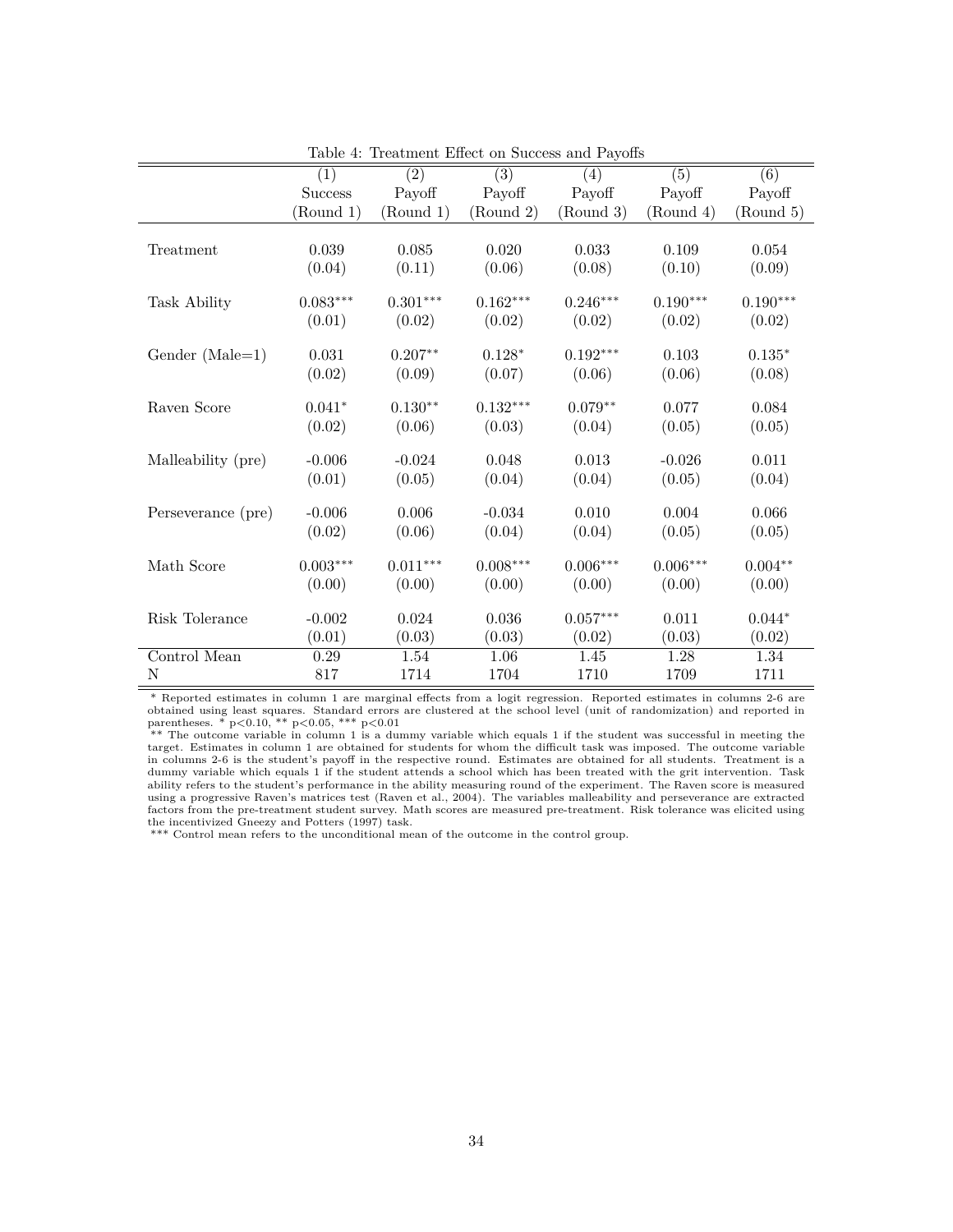| ravic<br>v.<br>Tronometre Tirece on | $_{\rm C1101C}$ | $\alpha$ D <sub>illi</sub> care<br>TOOT |
|-------------------------------------|-----------------|-----------------------------------------|
|                                     | (1)             | $\left( 2\right)$                       |
|                                     | Difficult       | Difficult                               |
|                                     | (After Failure) | (Next Week)                             |
|                                     |                 |                                         |
| Treatment                           | $0.178***$      | $0.142***$                              |
|                                     | (0.06)          | (0.04)                                  |
| Task Ability                        | $0.032***$      | $0.055***$                              |
|                                     | (0.01)          | (0.01)                                  |
|                                     | $0.131***$      | 0.010                                   |
| Gender (Male=1)                     |                 |                                         |
|                                     | (0.04)          | (0.02)                                  |
| Raven Score                         | $0.044**$       | 0.023                                   |
|                                     | (0.02)          | (0.01)                                  |
| Malleability (pre)                  | $-0.013$        | 0.009                                   |
|                                     | (0.03)          | (0.02)                                  |
| Perseverance (pre)                  | $-0.001$        | $0.045***$                              |
|                                     | (0.04)          |                                         |
|                                     |                 | (0.02)                                  |
| Math Score                          | $-0.000$        | $0.002**$                               |
|                                     | (0.00)          | (0.00)                                  |
| Risk Tolerance                      | 0.012           | 0.013                                   |
|                                     | (0.02)          | (0.01)                                  |
| Control Mean                        | 0.36            | 0.45                                    |
| N                                   | 558             | 1689                                    |
|                                     |                 |                                         |

Table 5: Treatment Effect on Choice of Difficult Task

\* Reported estimates are marginal effects from logit regressions. Standard errors are clustered at the school level (unit of random-<br>ization) and reported in parentheses. \*  $p<0.10$ , \*\*  $p<0.05$ , \*\*\*

p<0.01 \*\* The outcome variable in column 1 is a dummy which equals 1 if the student chooses to do the difficult task in the 2nd round of the first visit. Estimates are obtained for students who were forced to do the difficult game in round 1 and who failed to meet the target. The outcome variable in column 2 is a dummy which equals 1 if the student chooses to do the difficult task for the following week. Treatment is a dummy variable which equals 1 if the student attends a school which has been treated with the grit intervention. Task ability refers to the student's performance in the ability measuring round of the experiment. The Raven score is measured using a progressive Raven's matrices test (Raven et al., 2004). The variables malleability and perseverance are extracted factors from the pre-treatment student survey. Math scores are measured pre-treatment. Risk tolerance was elicited using the incentivized Gneezy and Potters (1997) task.

\*\*\* Control mean refers to the unconditional mean of the outcome in the control group.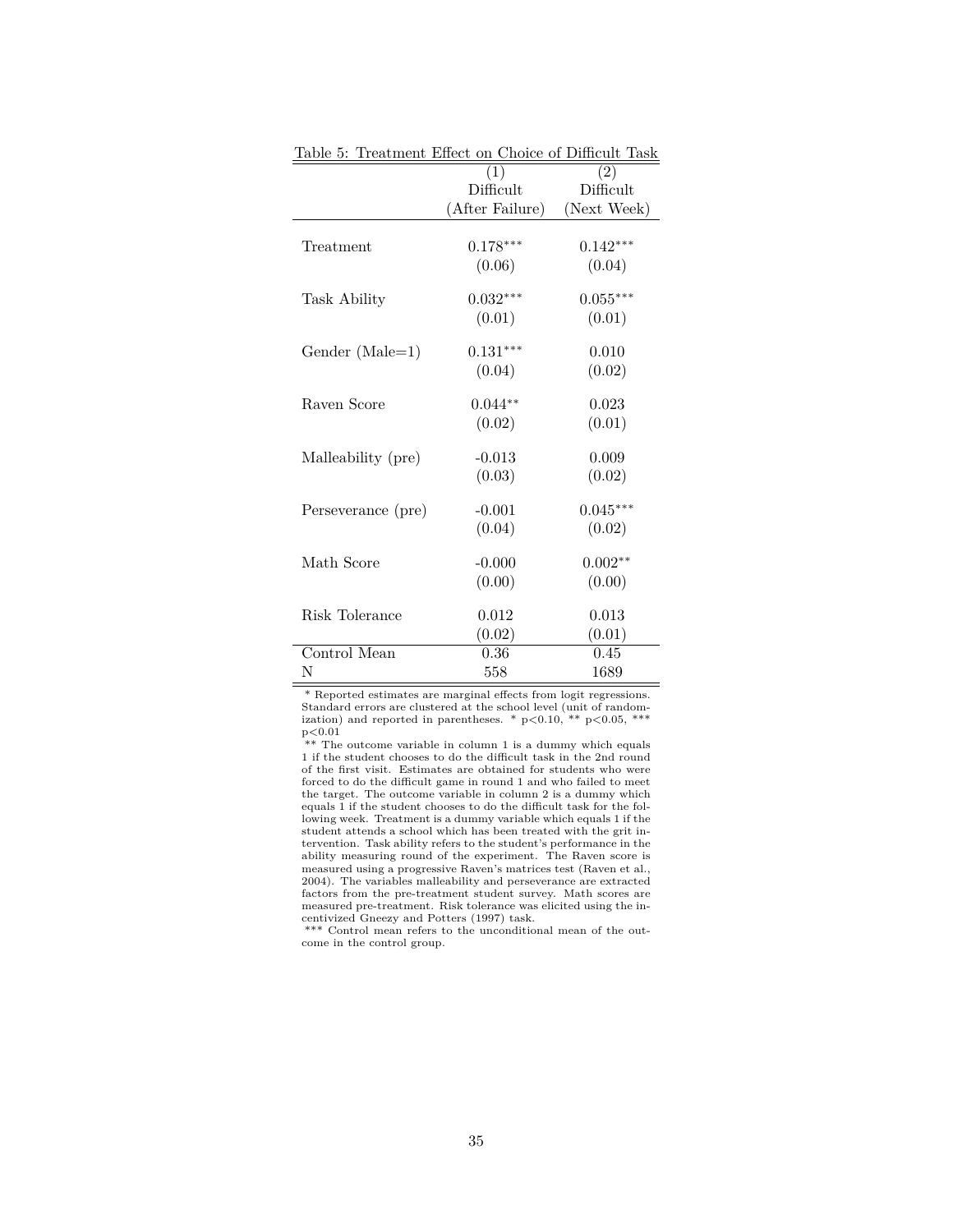|                     | <b>Success</b> | Payoff     |            |             |            |
|---------------------|----------------|------------|------------|-------------|------------|
|                     | (1)            | (2)        | (3)        | (4)         | (5)        |
|                     | Imposed        | All        | Imposed    | Not Imposed | Total      |
|                     |                |            |            |             |            |
| Treatment           | $0.086***$     | $0.300***$ | $0.337**$  | $0.229*$    | $0.362**$  |
|                     | (0.03)         | (0.09)     | (0.13)     | (0.12)      | (0.14)     |
| Task Ability        | $0.079***$     | $0.283***$ | $0.298***$ | $0.263***$  | $0.512***$ |
|                     | (0.01)         | (0.02)     | (0.03)     | (0.02)      | (0.02)     |
| Gender (Male= $1$ ) | 0.022          | 0.073      | 0.090      | 0.042       | $0.267**$  |
|                     | (0.03)         | (0.08)     | (0.13)     | (0.08)      | (0.10)     |
| Raven Score         | $0.038**$      | $0.184***$ | $0.152**$  | $0.227***$  | $0.274***$ |
|                     | (0.01)         | (0.05)     | (0.06)     | (0.07)      | (0.08)     |
| Malleability (pre)  | 0.019          | $0.096**$  | 0.077      | $0.116*$    | 0.090      |
|                     | (0.02)         | (0.04)     | (0.06)     | (0.06)      | (0.06)     |
| Perseverance (pre)  | 0.008          | 0.011      | 0.026      | $-0.005$    | 0.012      |
|                     | (0.02)         | (0.05)     | (0.06)     | (0.07)      | (0.06)     |
| Math Score          | $0.003***$     | $0.013***$ | $0.015***$ | $0.011**$   | $0.018***$ |
|                     | (0.00)         | (0.00)     | (0.00)     | (0.00)      | (0.00)     |
| Risk Tolerance      | 0.008          | $0.039*$   | 0.037      | 0.042       | $0.068**$  |
|                     | (0.01)         | (0.02)     | (0.03)     | (0.04)      | (0.03)     |
| Control Mean        | 0.50           | 1.91       | 2.00       | 1.76        | 3.32       |
| N                   | 1004           | 1736       | 1004       | 732         | 1563       |

Table 6: Success and Payoffs in the Second Visit

\* Reported estimates in column 1 are marginal effects from logit regressions. Estimates in columns 2-4 are obtained using least squares. Standard errors are clustered at the school level (unit of ran-<br>domization) and reported in parentheses. \*  $p<0.10$ , \*\*  $p<0.05$ , \*\*\*  $p<0.01$ 

\*\* The outcome variable in column 1 is a dummy which equals 1 if the student was successful in meeting the target. The outcome in columns 2-4 is the student's payoff in visit 2. The sample used in the analysis either contains all observations ("All"), the observations for whom the difficult game was imposed ("Imposed") or for whom it was not imposed ("Not Imposed"). The outcome variable in column 5 is the sum of the average payoff in visit 1 and the payoff in visit 2. Treatment is a dummy variable which equals 1 if the student attends a school which has been treated with the grit intervention. Task ability refers to the student's performance in the ability measuring round of the experiment. The Raven score is measured using a progressive Raven's matrices test (Raven et al., 2004). The variables malleability and perseverance are extracted factors from the pre-treatment student survey. Math scores are measured pre-treatment. Risk tolerance was elicited using the incentivized Gneezy and Potters (1997) task.

\*\*\* Control mean refers to the unconditional mean of the outcome in the control group.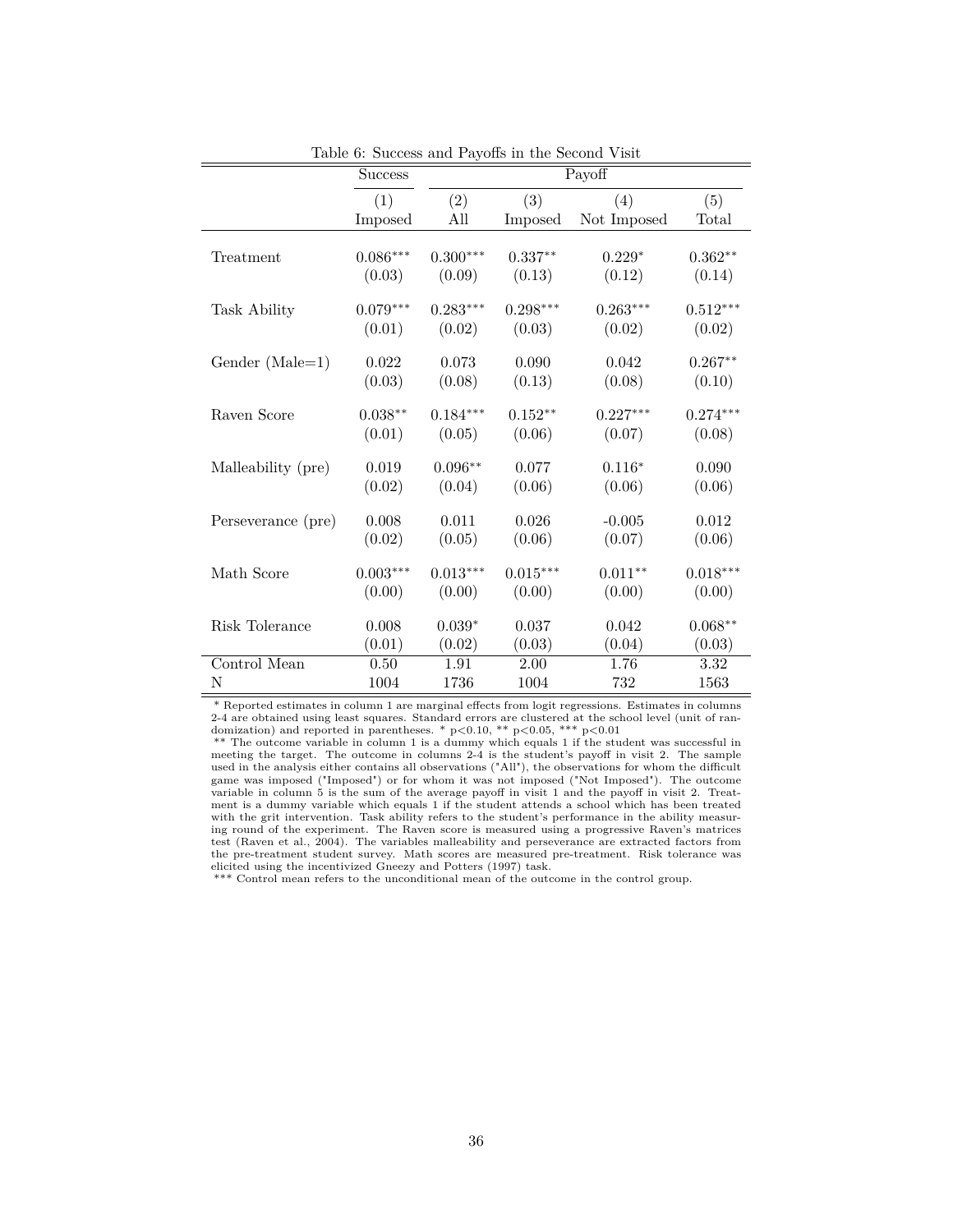|                     |                | Choice Easy |                | Choice Difficult |
|---------------------|----------------|-------------|----------------|------------------|
|                     | (1)            | (2)         | (3)            | (4)              |
|                     | <b>Success</b> | Payoff      | <b>Success</b> | Payoff           |
|                     |                |             |                |                  |
| Treatment           | $0.106**$      | $0.428**$   | 0.034          | 0.088            |
|                     | (0.05)         | (0.20)      | (0.04)         | (0.16)           |
| Task Ability        | $0.078***$     | $0.304***$  | $0.067***$     | $0.266***$       |
|                     | (0.01)         | (0.05)      | (0.01)         | (0.04)           |
| Gender (Male= $1$ ) | 0.003          | 0.015       | 0.053          | 0.186            |
|                     | (0.04)         | (0.18)      | (0.04)         | (0.17)           |
|                     |                |             |                |                  |
| Raven Score         | 0.028          | 0.106       | $0.034*$       | $0.138*$         |
|                     | (0.03)         | (0.12)      | (0.02)         | (0.08)           |
| Malleability (pre)  | 0.024          | 0.094       | $-0.001$       | 0.000            |
|                     | (0.02)         | (0.10)      | (0.02)         | (0.08)           |
| Perseverance (pre)  | 0.022          | 0.082       | $-0.010$       | $-0.051$         |
|                     | (0.03)         | (0.12)      | (0.02)         | (0.09)           |
| Math Score          | 0.001          | 0.005       | $0.004***$     | $0.018***$       |
|                     | (0.00)         | (0.00)      | (0.00)         | (0.00)           |
|                     |                |             |                |                  |
| Risk Tolerance      | $-0.010$       | $-0.041$    | $0.022*$       | $0.101*$         |
|                     | (0.02)         | (0.06)      | (0.01)         | (0.05)           |
| Control Mean        | 0.39           | 1.54        | 0.72           | 2.87             |
| N                   | 425            | 425         | 468            | 468              |

Table 7: Success and Payoffs in the Second Visit - Difficult Imposed

\* Reported estimates in columns 1 and 3 are marginal effects from logit regressions. Estimates in columns 2 and 4 are obtained using least squares. Standard errors are clustered at the school level (unit of randomization) and reported in parentheses. \* p<0.10, \*\* p<0.05, \*\*\* p<0.01

The outcome variable in columns 1 and 3 is a dummy which equals 1 if the student was successful in meeting the target. The outcome in columns 2 and 4 is the student's payoff. Estimates in columns 1 and 2 use observations for whom the difficult task was imposed but who would have preferred to do the easy game. Estimates in columns 3 and 4 are obtained using observations for whom the difficult task was imposed and who also preferred the difficult game. Treatment is a dummy variable which equals 1 if the student attends a school which has been treated with the grit intervention. Task ability refers to the student's performance in the ability measuring round of the experiment. The Raven score is measured using a progressive Raven's matrices test (Raven et al., 2004). The variables malleability and perseverance are extracted fac-tors from the pre-treatment student survey. Math scores are measured pretreatment. Risk tolerance was elicited using the incentivized Gneezy and Potters (1997) task. \*\*\* Control mean refers to the unconditional mean of the outcome in the con-

trol group.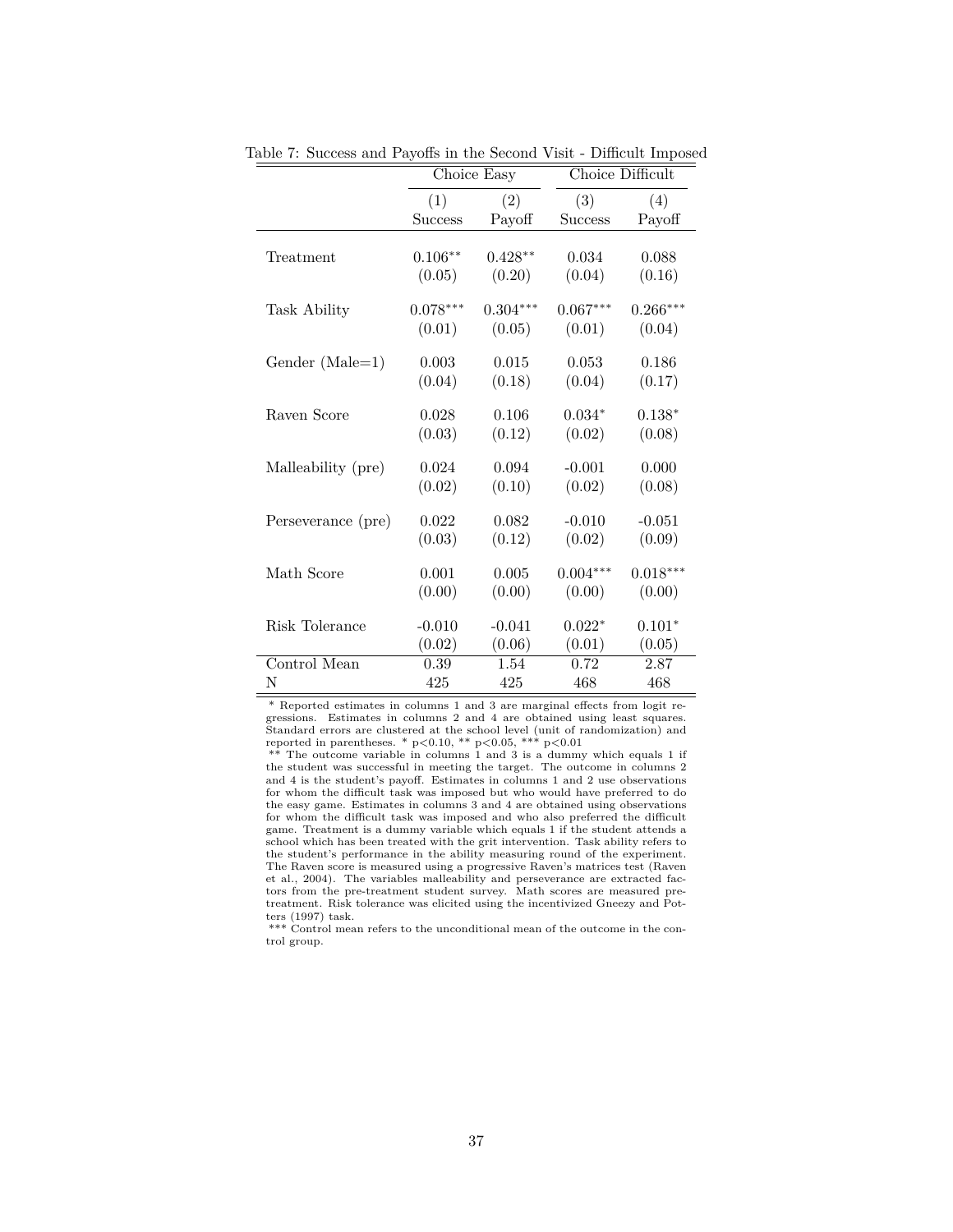|                                |            | Table 8: Spring Grades - Total Score |                 |             |
|--------------------------------|------------|--------------------------------------|-----------------|-------------|
|                                | (1)        | (2)                                  | (3)             | (4)         |
|                                | Math       | Turkish                              | Life/Social Sc. | All         |
|                                |            |                                      |                 |             |
| Treatment                      | $-1.187$   | 1.227                                | 1.921           | 0.620       |
|                                | (2.00)     | (1.36)                               | (1.40)          | (1.09)      |
|                                |            |                                      |                 |             |
| Gender $(Male=1)$              | 0.049      | $-3.471***$                          | 0.338           | $-1.035***$ |
|                                | (0.58)     | (0.50)                               | (0.44)          | (0.35)      |
| Raven                          | $2.950***$ | $1.965***$                           | $2.326***$      | $2.416***$  |
|                                | (0.55)     | (0.59)                               | (0.46)          | (0.41)      |
|                                |            |                                      |                 |             |
| Math (pre)                     | $0.404***$ | $0.203***$                           | $0.107***$      | $0.237***$  |
|                                | (0.04)     | (0.03)                               | (0.03)          | (0.03)      |
| Life/Social Sc. $(\text{pre})$ | $0.231***$ | $0.321***$                           | $0.404***$      | $0.319***$  |
|                                | (0.04)     | (0.04)                               | (0.04)          | (0.02)      |
|                                |            |                                      |                 |             |
| Turkish (pre)                  | $0.100**$  | $0.202***$                           | $0.177***$      | $0.158***$  |
|                                | (0.04)     | (0.07)                               | (0.04)          | (0.04)      |
|                                |            |                                      |                 |             |
| Class size $(\ln)$             | 1.409      | $-0.942$                             | $-3.166$        | $-0.995$    |
|                                | (2.57)     | (2.71)                               | (2.38)          | (1.73)      |
| Control Mean                   | 68.40      | 71.94                                | 74.67           | 71.80       |
| Ν                              | 2149       | 2148                                 | 2149            | 2132        |

Table 8: Spring Crades - Total S.

\* Estimates are obtained using least squares. Standard errors are clustered at the school<br>level (unit of randomization) and reported in parentheses. \*  $p<0.10$ , \*\*  $p<0.05$ , \*\*\*  $p<0.01$ <br>\*\* Outcomes are the math, social s which has been treated with the grit intervention. The Raven score is measured using a progressive Raven's matrices test (Raven et al., 2004). Additional controls are the pretreatment grades in all three core subjects and class size (ln).

\*\*\* Control mean refers to the unconditional mean of the outcome in the control group.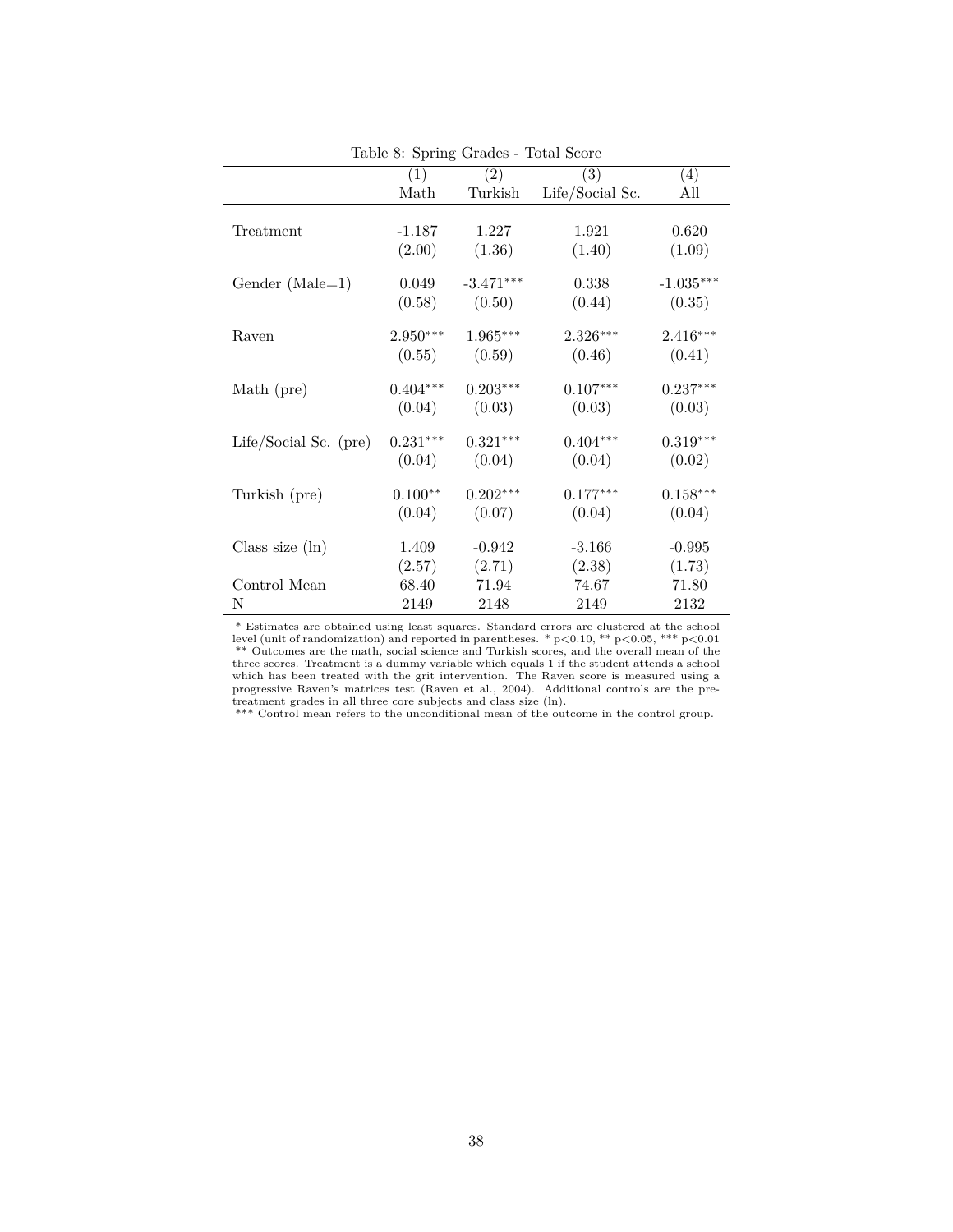|                                | (1)        | (2)         | $\overline{(3)}$ | (4)        |
|--------------------------------|------------|-------------|------------------|------------|
|                                | Math       | Turkish     | Life/Social Sc.  | All        |
|                                |            |             |                  |            |
| Treatment                      | 0.020      | 0.007       | 0.047            | $0.032**$  |
|                                | (0.02)     | (0.03)      | (0.03)           | (0.02)     |
|                                |            |             |                  |            |
| Gender $(Male=1)$              | 0.022      | $-0.046***$ | $0.023*$         | 0.012      |
|                                | (0.01)     | (0.01)      | (0.01)           | (0.01)     |
|                                |            |             |                  |            |
| Raven                          | $0.062***$ | $0.047***$  | $0.037***$       | $0.057***$ |
|                                | (0.01)     | (0.01)      | (0.01)           | (0.01)     |
|                                |            |             |                  |            |
| Math (pre)                     | $0.006***$ | $0.003***$  | $0.003***$       | $0.005***$ |
|                                | (0.00)     | (0.00)      | (0.00)           | (0.00)     |
|                                |            |             |                  |            |
| Life/Social Sc. $(\text{pre})$ | $0.006***$ | $0.006***$  | $0.008***$       | $0.006***$ |
|                                | (0.00)     | (0.00)      | (0.00)           | (0.00)     |
|                                |            |             |                  |            |
| Turkish (pre)                  | $0.001*$   | $0.005***$  | $0.005***$       | $0.004***$ |
|                                | (0.00)     | (0.00)      | (0.00)           | (0.00)     |
|                                |            |             |                  |            |
| Class size $(\ln)$             | 0.038      | 0.071       | $-0.037$         | 0.031      |
|                                | (0.03)     | (0.05)      | (0.06)           | (0.03)     |
| Control Mean                   | 0.18       | 0.16        | 0.18             | 0.12       |
| Ν                              | 2149       | 2148        | 2149             | 2132       |

Table 9: Spring Grades - Percent Students with Top Grades

\* Reported estimates are marginal effects from logit regressions. Standard errors are clustered at the school level (unit of randomization) and reported in parentheses. \*  $p<0.10$ ,

\*\* p<0.05, \*\*\* p<0.01 \*\* The outcome variable is a dummy variable which equals 1 if the student has top grades (defined as scoring 90 or above) in math, social science, Turkish and the overall mean of the three scores. Treatment is a dummy variable which equals 1 if the student attends a school which has been treated with the grit intervention. The Raven score is measured using a progressive Raven's matrices test (Raven et al., 2004). Additional controls are the pre-treatment grades in all three core subjects and class size (ln).

\*\*\* Control mean refers to the unconditional mean of the outcome in the control group.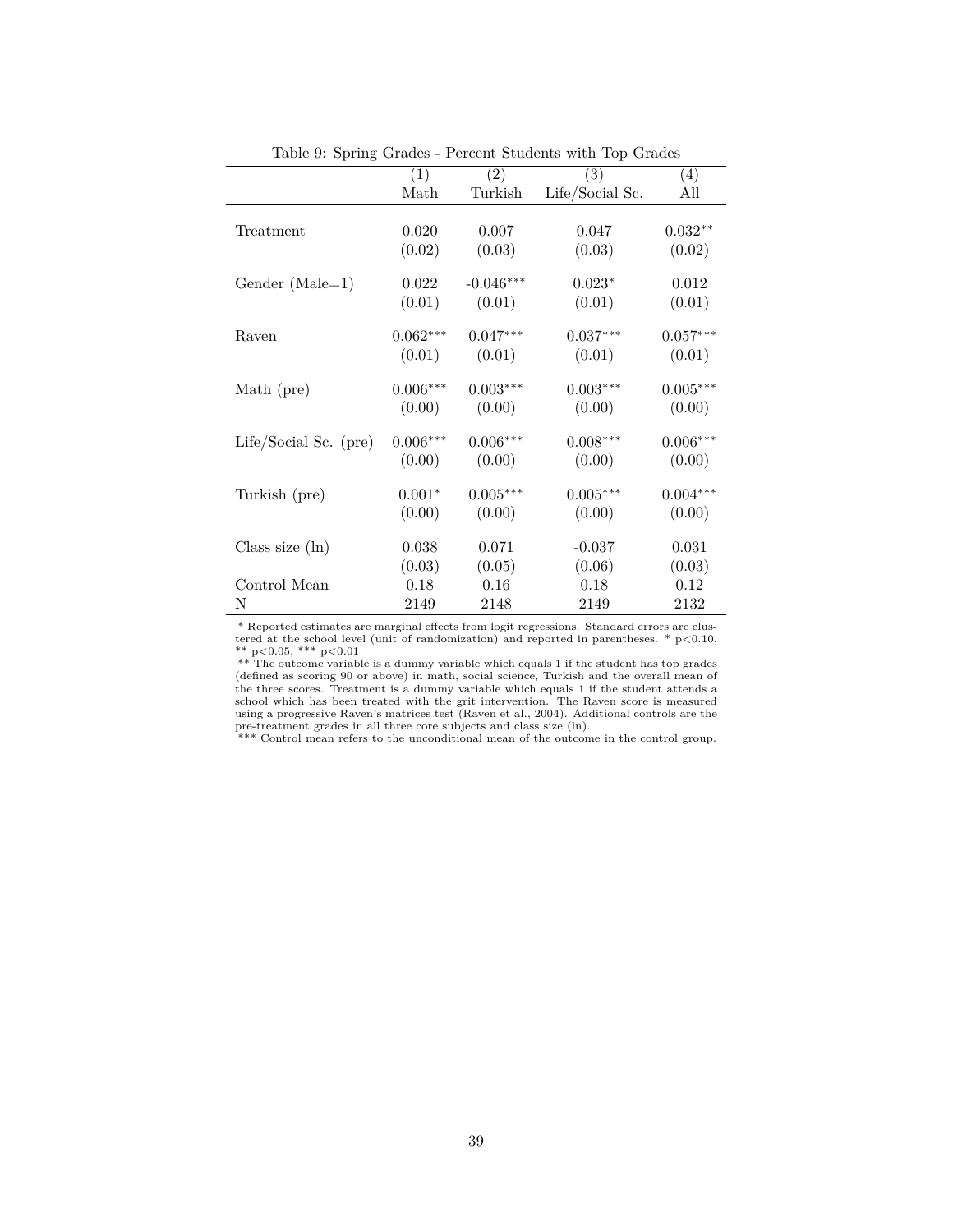| rable ro. Optimality Allarysis |                        |                    |              |              |             |              |  |
|--------------------------------|------------------------|--------------------|--------------|--------------|-------------|--------------|--|
|                                |                        | <b>First Visit</b> |              | Second Visit |             |              |  |
|                                | (1)                    | (2)                | (3)          | (4)          | (5)         | (6)          |  |
|                                | Optimal                | Over-Choose        | Under-Choose | Optimal      | Over-Invest | Under-Invest |  |
|                                |                        |                    |              |              |             |              |  |
| Treatment                      | $-0.011$               | 0.014              | $-0.004$     | $0.092**$    | 0.008       | $-0.098**$   |  |
|                                | (0.03)                 | (0.02)             | (0.02)       | (0.04)       | (0.01)      | (0.04)       |  |
| Task Ability                   | $0.060^{\ast\ast\ast}$ | $-0.069***$        | $0.008**$    | $0.034***$   | $-0.023***$ | $-0.010$     |  |
|                                | (0.01)                 | (0.01)             | (0.00)       | (0.01)       | (0.00)      | (0.01)       |  |
|                                |                        |                    |              |              |             |              |  |
| Gender ( $Male=1$ )            | $0.031*$               | $-0.036*$          | 0.003        | 0.018        | 0.006       | $-0.028$     |  |
|                                | (0.02)                 | (0.02)             | (0.01)       | (0.02)       | (0.01)      | (0.02)       |  |
| Raven Score                    | $0.042***$             | $-0.032**$         | $-0.011$     | $0.031*$     | $-0.013**$  | $-0.015$     |  |
|                                | (0.02)                 | (0.02)             | (0.01)       | (0.02)       | (0.01)      | (0.02)       |  |
| Malleability (pre)             | 0.010                  | 0.007              | $-0.017***$  | 0.020        | $-0.010**$  | $-0.011$     |  |
|                                | (0.01)                 | (0.01)             | (0.01)       | (0.02)       | (0.00)      | (0.02)       |  |
|                                |                        |                    |              |              |             |              |  |
| Perseverance (pre)             | $-0.027*$              | 0.020              | 0.006        | $0.043**$    | $-0.005$    | $-0.036**$   |  |
|                                | (0.02)                 | (0.01)             | (0.01)       | (0.02)       | (0.01)      | (0.02)       |  |
| Math Score                     | $0.004***$             | $-0.004***$        | $0.001***$   | 0.000        | $-0.000$    | 0.000        |  |
|                                | (0.00)                 | (0.00)             | (0.00)       | (0.00)       | (0.00)      | (0.00)       |  |
|                                |                        |                    |              |              |             |              |  |
| Risk Tolerance                 | $-0.001$               | 0.010              | $-0.011**$   | 0.014        | $-0.004$    | $-0.012$     |  |
|                                | (0.01)                 | (0.01)             | (0.01)       | (0.01)       | (0.00)      | (0.01)       |  |
| Control Mean                   | 0.65                   | 0.28               | 0.07         | 0.52         | 0.03        | 0.45         |  |
| $\mathbf N$                    | 1704                   | 1704               | 1704         | 1578         | 1578        | 1578         |  |

\* Estimates are marginal effects after logit regressions. Standard errors are clustered at the school level (unit of randomization) and reported in parentheses. \*  $p<0.10$ , \*\*  $p<0.05$ , \*\*\*  $p<0.01$ <br>\*\* To define the dummy

the actual task choices to the choices which are payoff-maximizing in expectation. Treatment is a dummy variable which equals 1<br>if the student attends a school which has been treated with the grit intervention. Task abilit in the ability measuring round of the experiment. The Raven score is measured using a progressive Raven's matrices test (Raven et al., 2004). The control variables malleability, perseverance and confidence are extracted factors from the pre-treatment student survey. Math scores are measured pre-treatment. Risk tolerance was elicited using the incentivized Gneezy and Potters (1997) task. \*\*\* Control mean refers to the unconditional mean of the outcome in the control group.

Table 10: Optimality Analysis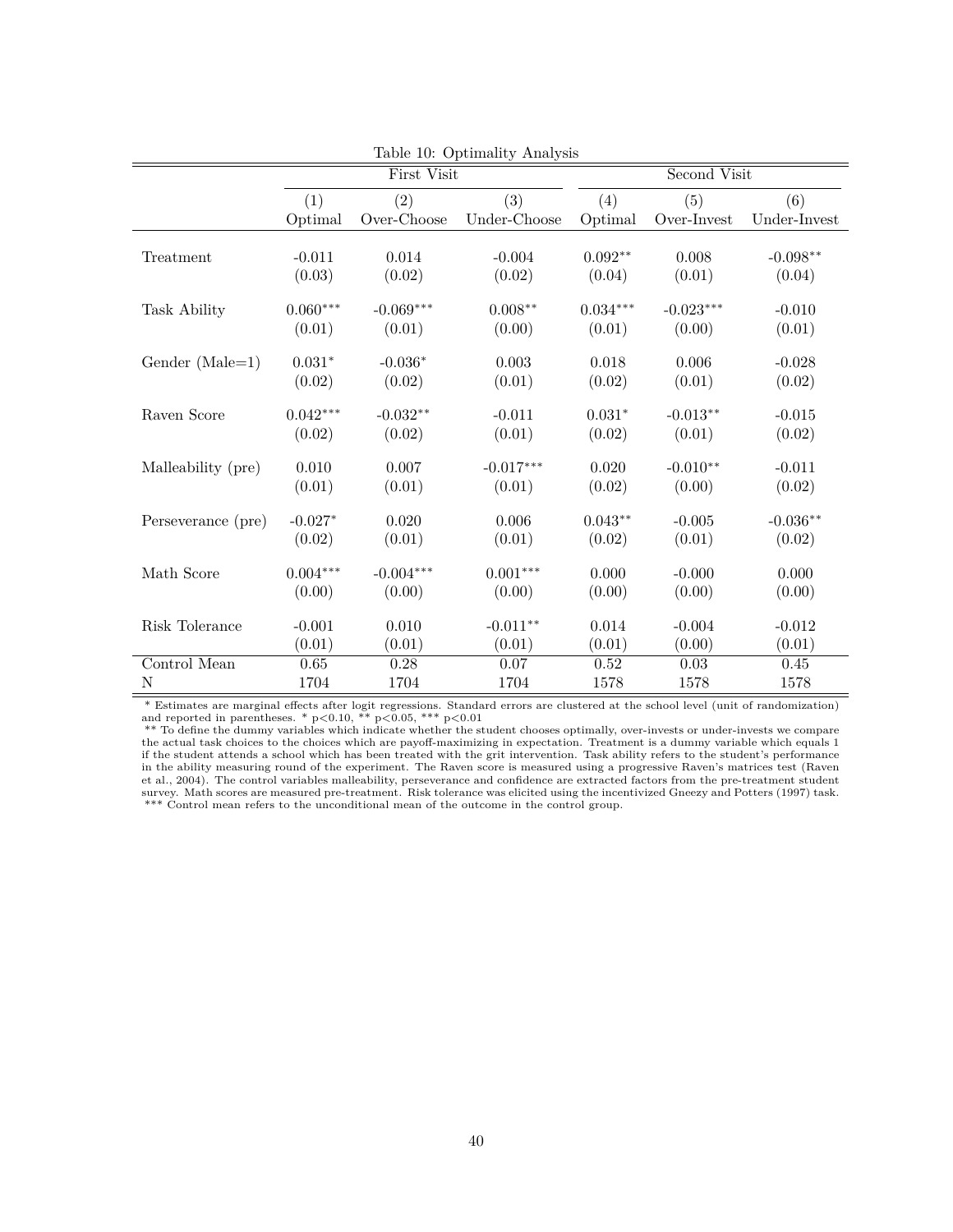|                     | rable II: Fost-Ireatment Survey |              |                  |
|---------------------|---------------------------------|--------------|------------------|
|                     | $\overline{(1)}$                | (2)          | $\overline{(3)}$ |
|                     | Malleability                    | Perseverance | Confidence       |
|                     |                                 |              |                  |
| Treatment           | $0.373***$                      | $0.294***$   | $-0.018$         |
|                     | (0.07)                          | (0.06)       | (0.05)           |
| Gender ( $Male=1$ ) | 0.031                           | $-0.190***$  | 0.054            |
|                     | (0.04)                          | (0.03)       | (0.05)           |
| Raven Score         | $0.103**$                       | $0.071***$   | 0.004            |
|                     | (0.04)                          | (0.02)       | (0.03)           |
| Malleability (pre)  | $0.202***$                      | 0.007        | $-0.033$         |
|                     | (0.03)                          | (0.03)       | (0.03)           |
| Perseverance (pre)  | $0.199***$                      | $0.360***$   | $-0.014$         |
|                     | (0.04)                          | (0.03)       | (0.03)           |
| Confidence (pre)    | $-0.023$                        | $0.093***$   | $0.440***$       |
|                     | (0.02)                          | (0.02)       | (0.03)           |
| Math Score          | $0.008***$                      | $0.008***$   | $0.010***$       |
|                     | (0.00)                          | (0.00)       | (0.00)           |
| Risk Tolerance      | $-0.007$                        | $-0.012$     | 0.008            |
|                     | (0.01)                          | (0.01)       | (0.01)           |
| Control Mean        | $-0.21$                         | $-0.17$      | 0.01             |
| N                   | 1690                            | 1612         | 1675             |
| R-Squared           | 0.25                            | 0.30         | 0.27             |

Table 11: Post-Treatment Survey

\* Estimates are obtained using least squares. Standard errors are clustered at the school level (unit of randomization) and reported in parentheses.  $*$  p $< 0.10$ ,

\*\*  $p<0.05$ , \*\*\*  $p<0.01$ <br>\*\* The outcome variables are malleability, perseverance and confidence which are factors extracted from the post-treatment student survey. Treatment is a dummy variable which equals 1 if the student attends a school which has been treated with the grit intervention. Task ability refers to the student's performance in the ability measuring round of the experiment. The Raven score is measured using a progressive Raven's matrices test (Raven et al., 2004). The control variables malleability, perseverance and confidence are extracted factors from the pre-treatment student survey. Math scores are measured pre-treatment. Risk tolerance was elicited using the incentivized Gneezy and Pot-

ters (1997) task. \*\*\* Control mean refers to the unconditional mean of the outcome in the control group.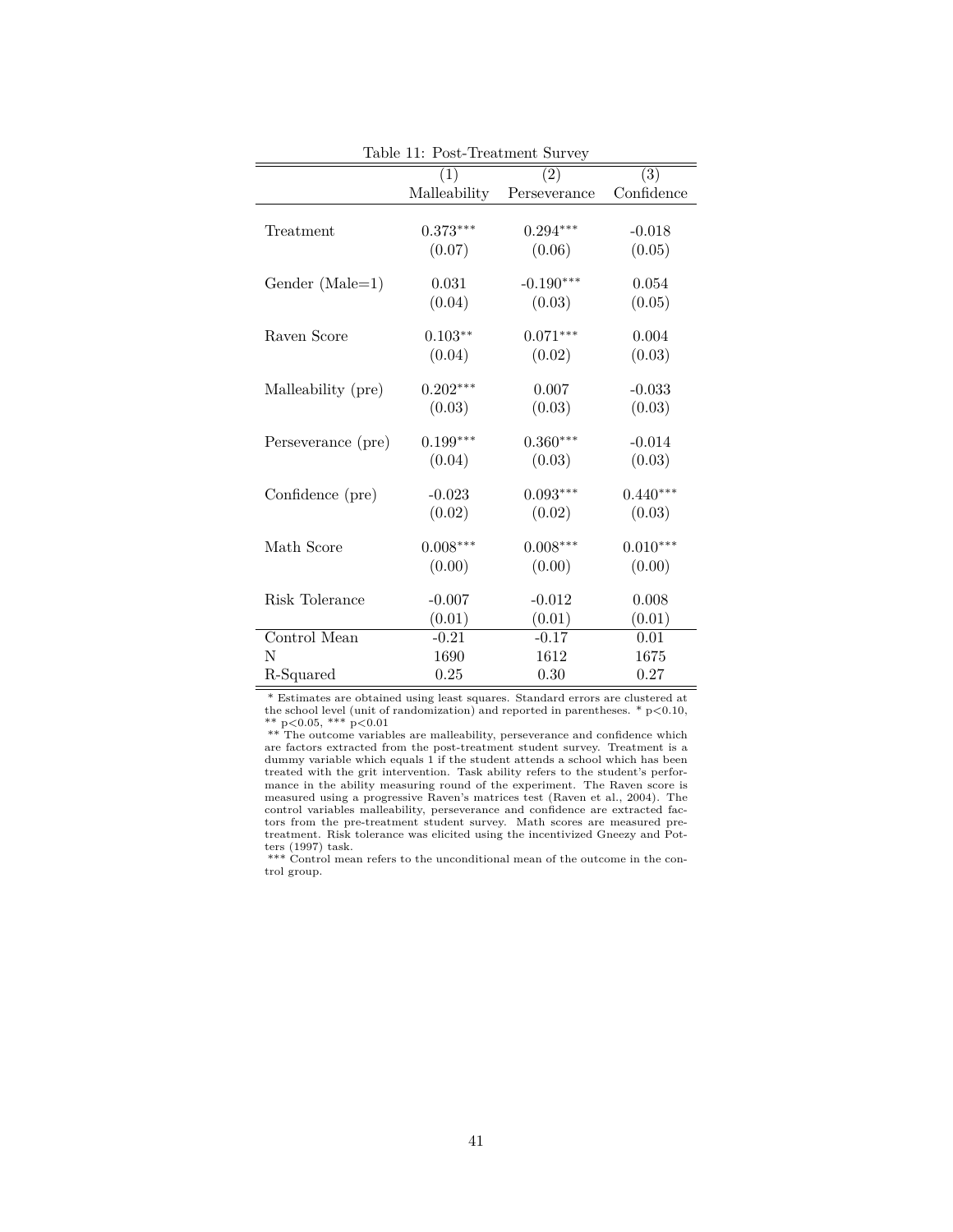## **Figures**



Figure 1: Teacher Survey: How much do you agree with ideas?

Figure 2: Teacher Survey: How intensely did you implement the ideas?

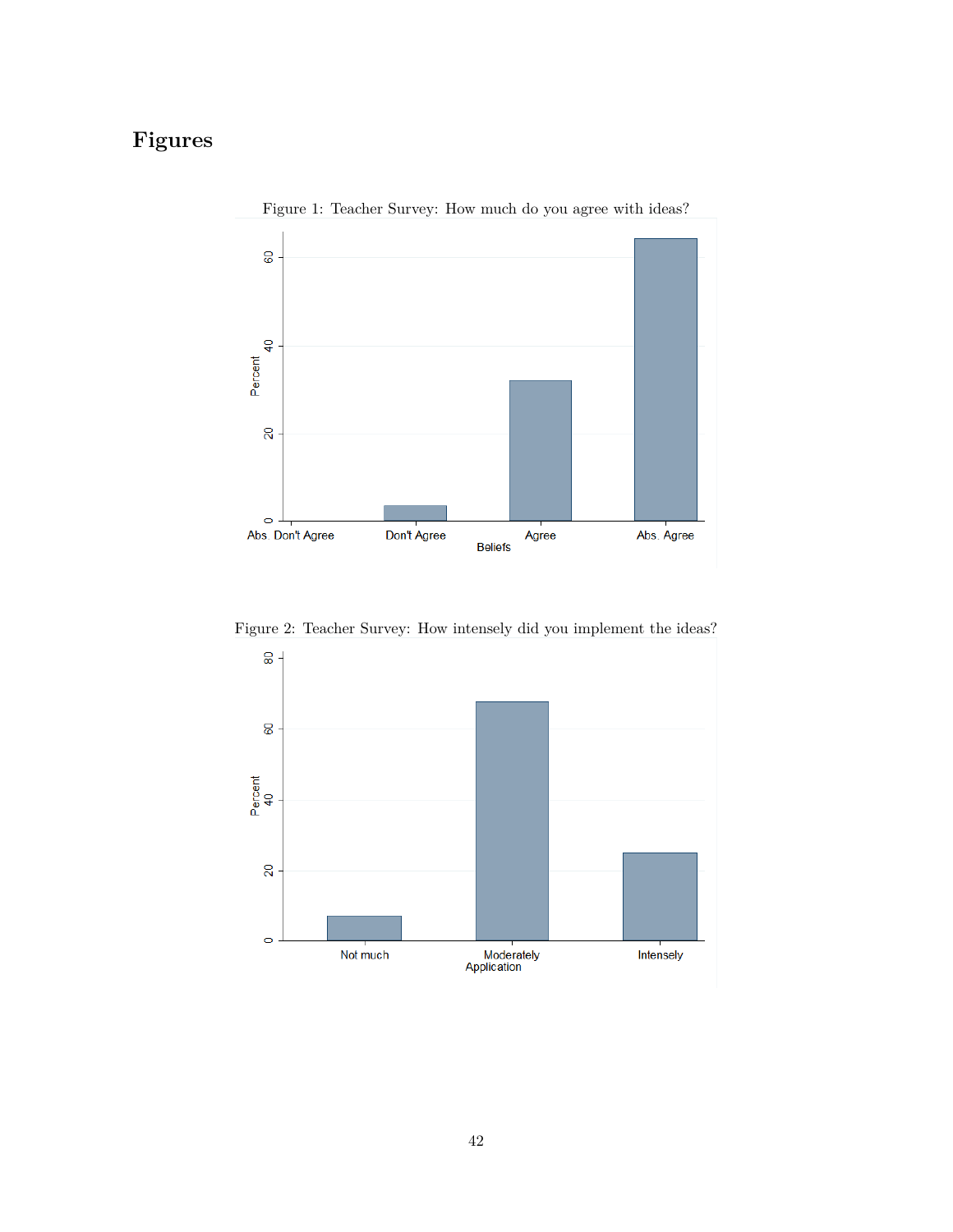| rigure 3: Design |             |                            |                                            |              |  |  |  |  |
|------------------|-------------|----------------------------|--------------------------------------------|--------------|--|--|--|--|
|                  |             | Grit &                     | Fwd-Looking Behavior                       | Pure Control |  |  |  |  |
|                  |             | Fwd-Looking Behavior<br>TГ | (CT)                                       | (PC)         |  |  |  |  |
| Phase 1          | Training    |                            |                                            |              |  |  |  |  |
|                  | Measurement |                            | March 2013: Baseline Data Collection       |              |  |  |  |  |
| Phase 2          | Training    | Spring 2013                |                                            |              |  |  |  |  |
|                  |             | $(Fwd-L)$                  |                                            |              |  |  |  |  |
| Phase 3          | Training    | Fall 2013                  | Fall 2013                                  |              |  |  |  |  |
|                  |             | (Grit)                     | $(Fwd-L)$                                  |              |  |  |  |  |
| Phase 4          | Training    |                            |                                            |              |  |  |  |  |
|                  | Measurement |                            | May 2014: Follow-up Data Collection (Grit) |              |  |  |  |  |

## Figure 3: Design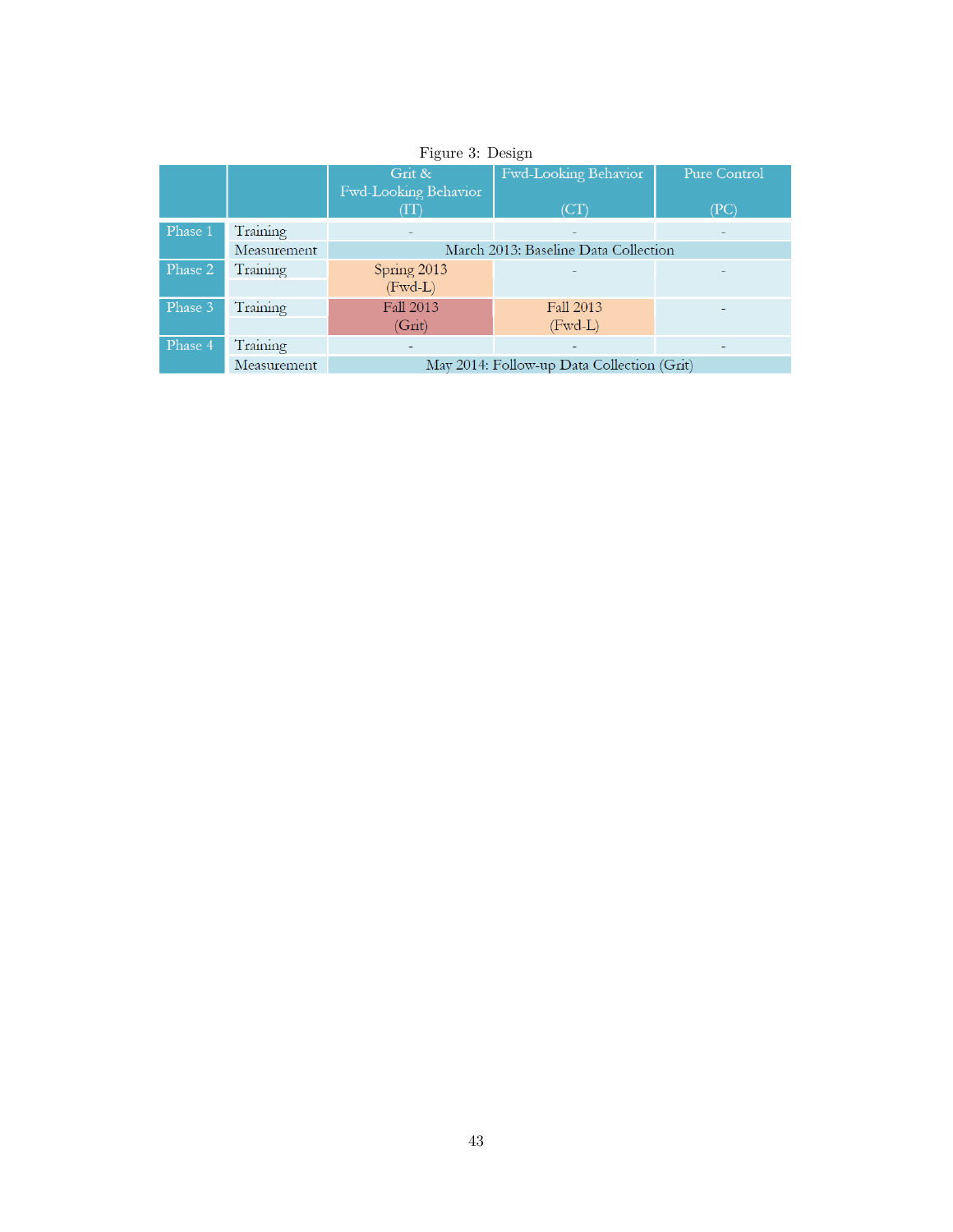

Figure 4: Effect of Treatment on Choosing Difficult Task

Figure 5: Effect of Treatment on Payoffs

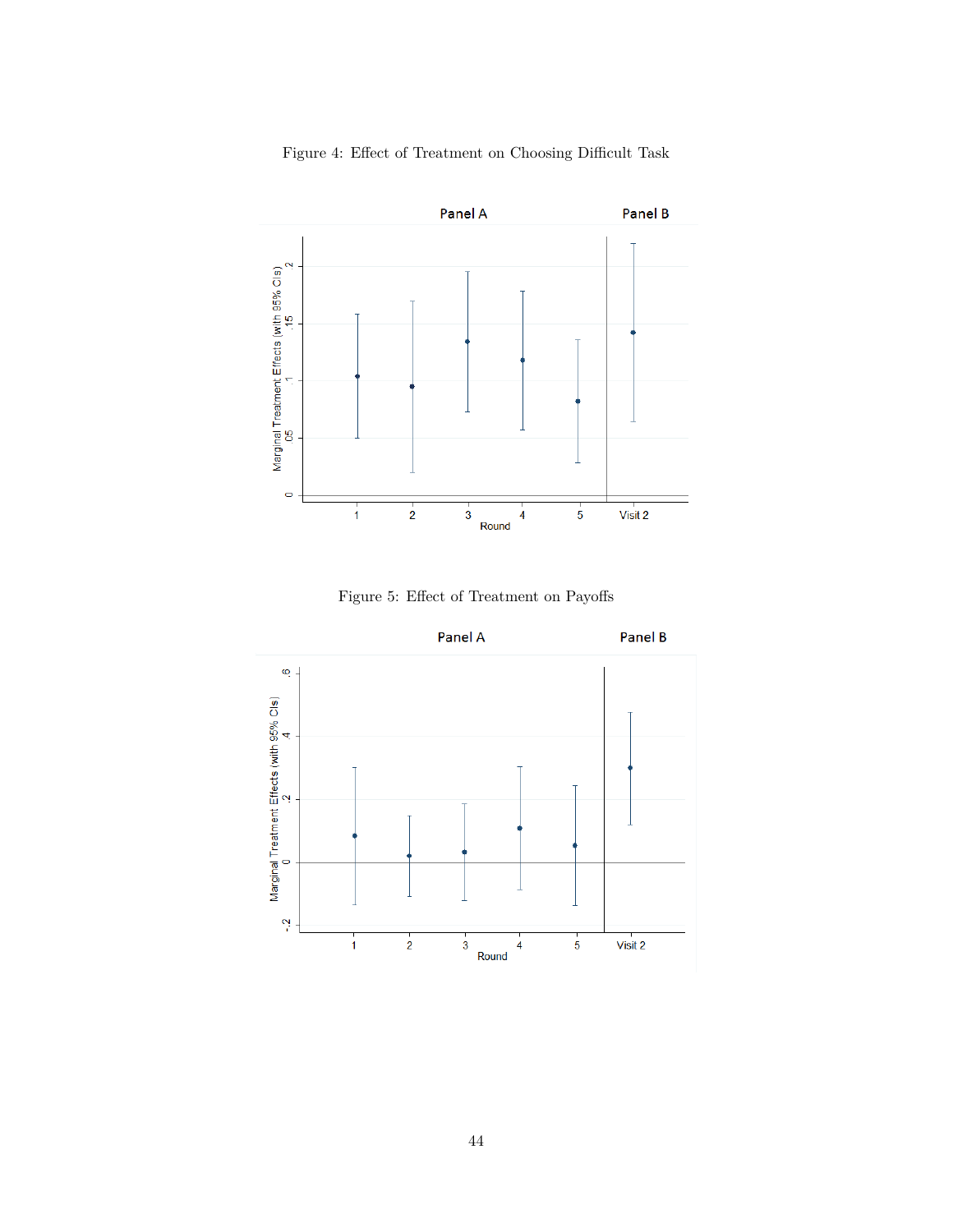



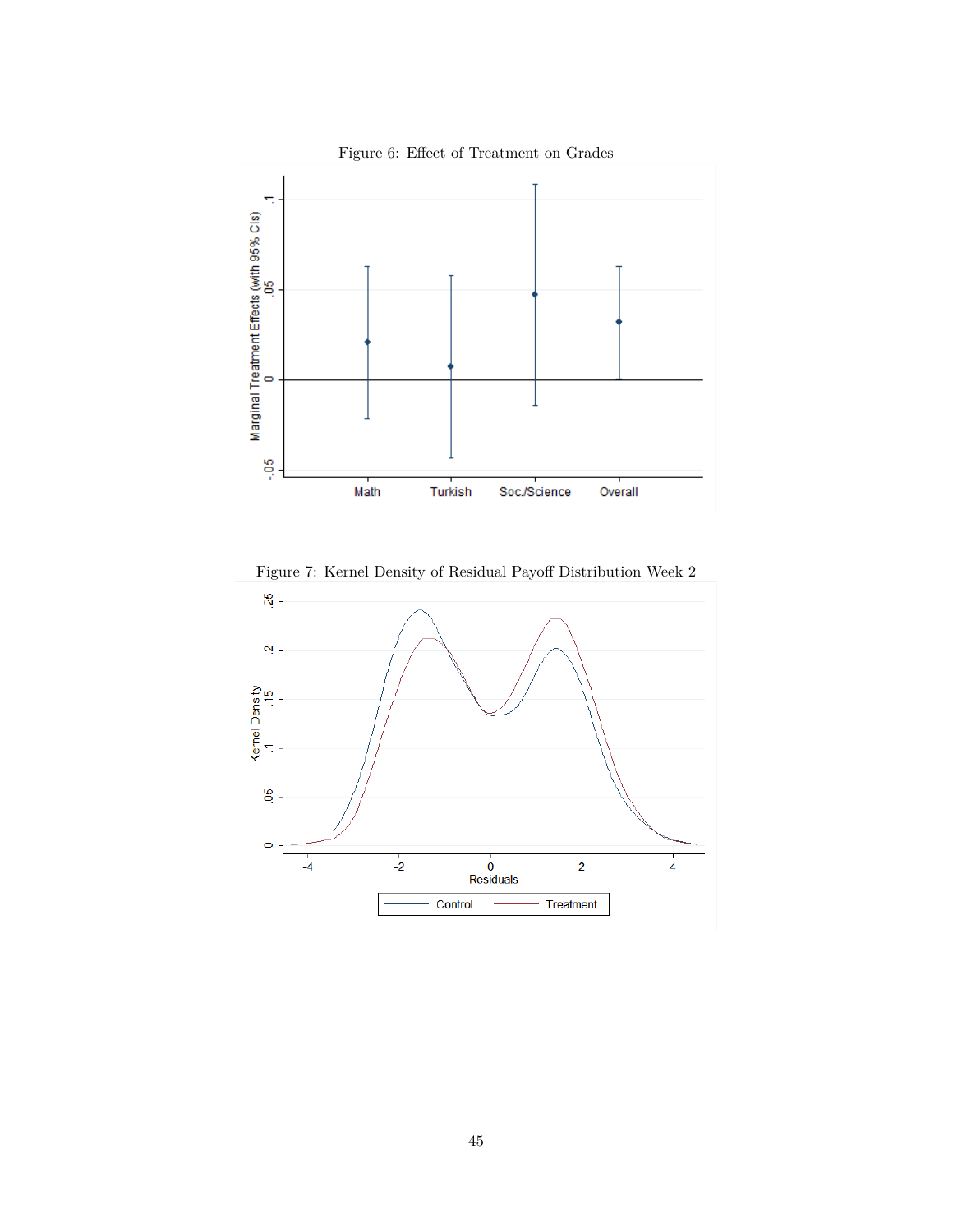

Figure 8: Effect of Treatment on Self-Reported Malleability Beliefs

Figure 9: Effect of Treatment on Self-Reported Perseverance



Figure 10: Effect of Treatment on Self-Reported Confidence

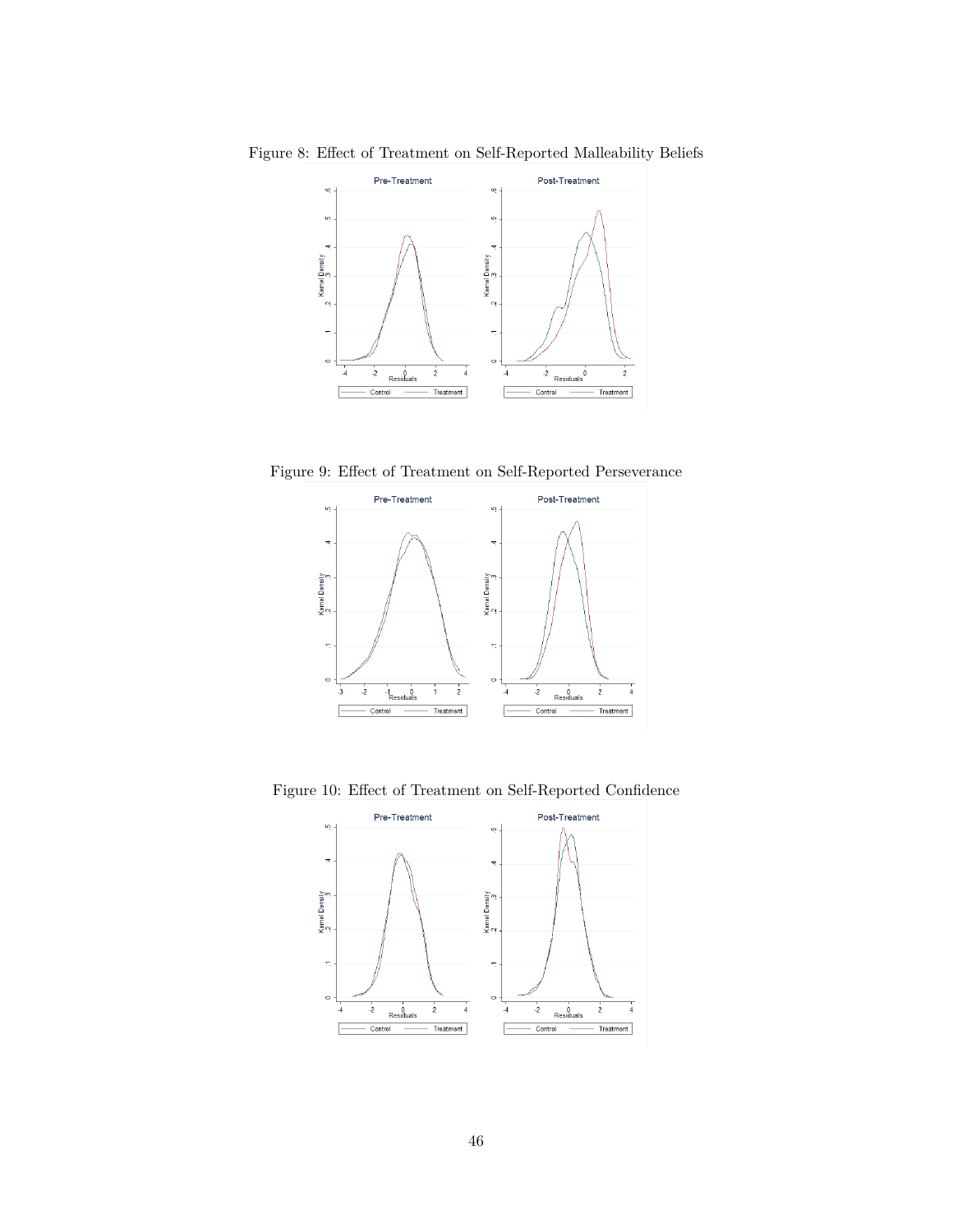## **Appendix: Educational Material and Tasks**



Figure 1: Screenshot of Educational Video Material